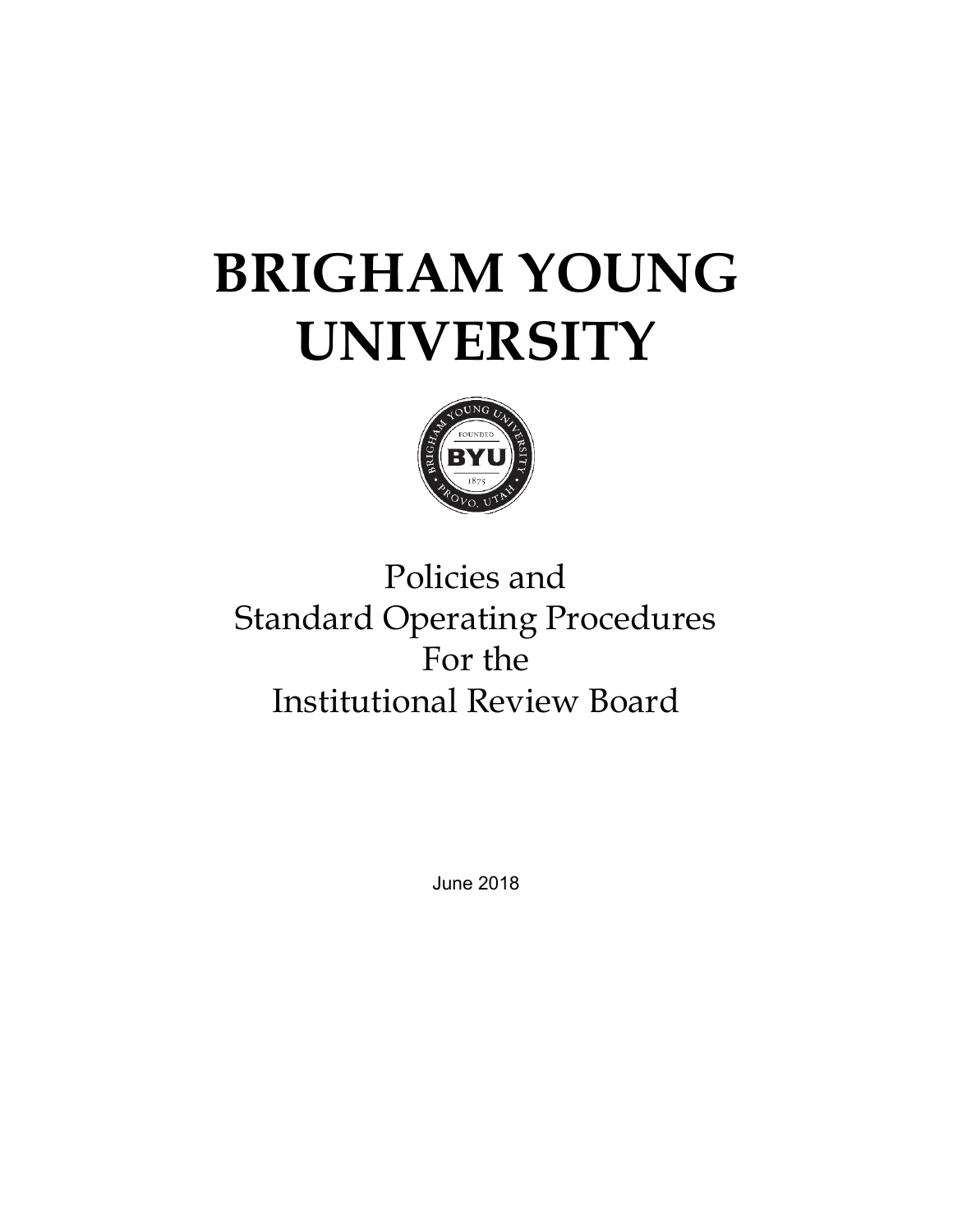# **TABLE OF CONTENTS**

|     |           |     | LIST OF ABBREVIATIONS <b>CONSERVANT ABBREVIATIONS</b> |
|-----|-----------|-----|-------------------------------------------------------|
|     |           |     |                                                       |
|     |           |     |                                                       |
|     |           |     |                                                       |
|     |           |     |                                                       |
|     |           |     |                                                       |
| 100 | <b>GA</b> |     | <b>GENERAL ADMINISTRATION</b>                         |
|     |           | 101 |                                                       |
|     |           | 102 |                                                       |
|     |           | 103 |                                                       |
|     |           | 104 | Conflict of Interest: IRB Member and Investigator     |
|     |           | 105 |                                                       |
|     |           | 106 |                                                       |
| 200 | <b>OR</b> |     | <b>IRB ORGANIZATION</b>                               |
|     |           | 201 |                                                       |
|     |           | 202 |                                                       |
|     |           | 203 |                                                       |
|     |           |     |                                                       |
| 300 | <b>FO</b> |     | <b>FUNCTIONS AND OPERATIONS</b>                       |
|     |           | 301 |                                                       |
|     |           | 302 |                                                       |
|     |           | 303 |                                                       |
|     |           | 304 | Administrative Review and Distribution of Materials   |
|     |           | 305 | Documentation and Document Management                 |
|     |           |     |                                                       |
|     |           |     |                                                       |
| 400 | <b>RR</b> |     | <b>REVIEW OF RESEARCH</b>                             |
|     |           | 401 |                                                       |
|     |           | 402 |                                                       |
|     |           | 403 | Events Requiring Investigators to Report to IRB       |
|     |           |     | Serious and Unexpected Adverse Events                 |
|     |           |     | Amendments                                            |
|     |           |     |                                                       |
|     |           |     |                                                       |
|     |           |     |                                                       |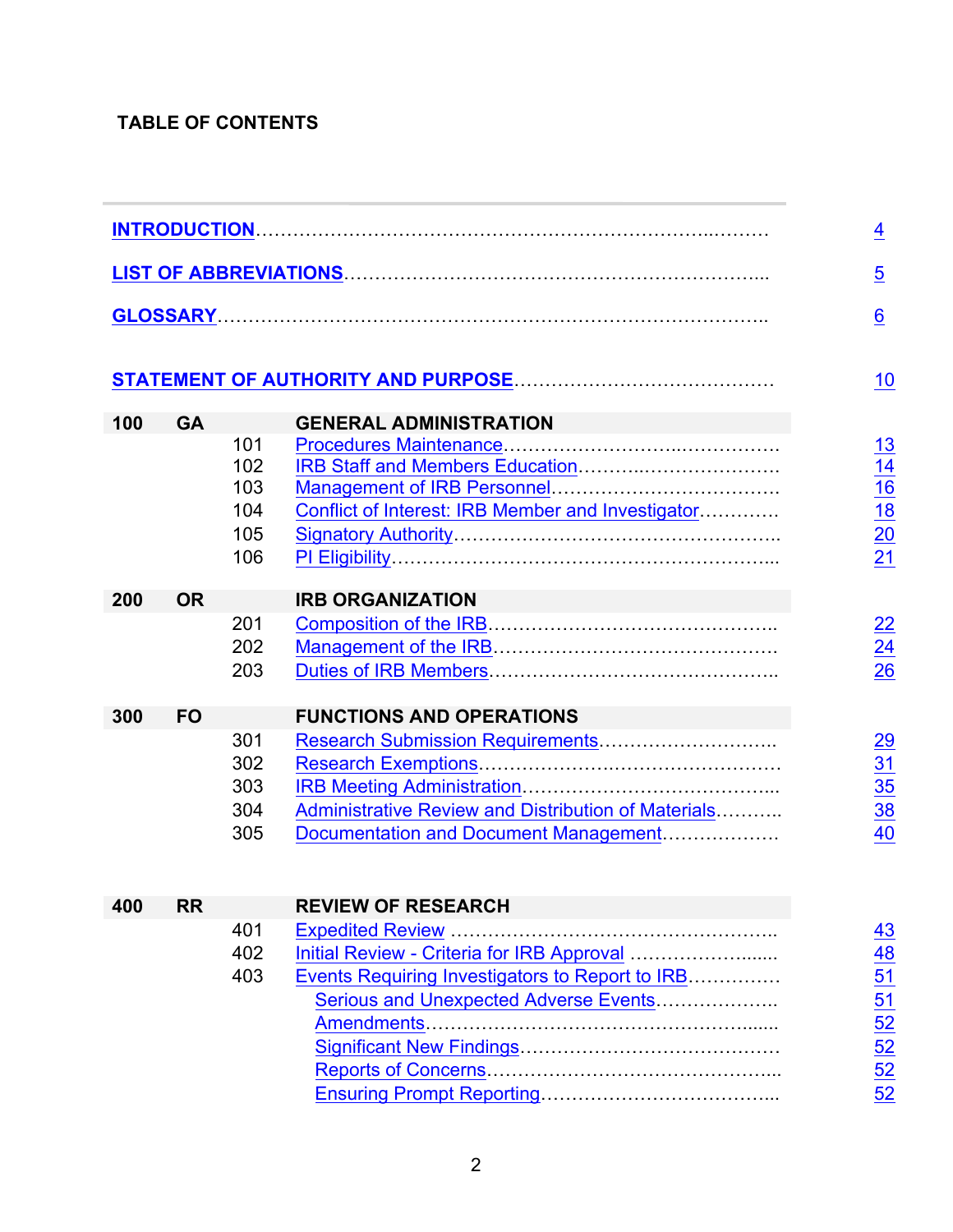|     |                | 404    |                                                 | 54                    |
|-----|----------------|--------|-------------------------------------------------|-----------------------|
|     |                | 405    |                                                 | 57                    |
|     |                | 406    |                                                 | 59                    |
|     |                |        |                                                 |                       |
| 500 | <b>SC</b>      |        | <b>REVIEWS REQUIRING SPECIAL CONSIDERATION</b>  |                       |
|     |                | 501    |                                                 | 61                    |
|     |                |        |                                                 | 61<br>$\overline{63}$ |
|     |                |        |                                                 | 64                    |
|     |                |        |                                                 | 65                    |
|     |                | 502    | Deception and Incomplete Disclosure in Research | 67                    |
|     |                |        |                                                 |                       |
| 600 | CO             |        | <b>IRB COMMUNICATION AND NOTIFICATION</b>       |                       |
|     |                | 601    |                                                 | 69                    |
|     |                |        |                                                 | 69                    |
|     |                |        |                                                 | 69                    |
|     |                |        |                                                 | 70                    |
|     |                | 602    |                                                 | 72                    |
| 700 | IC             |        | <b>INFORMED CONSENT</b>                         |                       |
|     |                | 701    |                                                 | 73                    |
|     |                | 702    | Informed Consent Waivers and Alterations        | 81                    |
|     |                | 703    |                                                 | 83                    |
|     |                |        |                                                 |                       |
| 800 | R <sub>l</sub> |        | <b>RESPONSIBILITIES OF INVESTIGATORS</b>        |                       |
|     |                | 801    |                                                 | 85                    |
| 900 | QA             |        | <b>QUALITY ASSURANCE</b>                        |                       |
|     |                | 901    |                                                 | 87                    |
|     |                | 902    |                                                 | 88                    |
|     |                |        |                                                 |                       |
|     |                |        | <b>APPENDICES</b>                               |                       |
|     |                | A      | <b>Belmont Report</b>                           | 3                     |
|     |                |        | <b>Statement Authorizing the IRB</b>            | 15                    |
|     |                | B      |                                                 |                       |
|     |                | C      | <b>Studies Requiring IRB Review</b>             | 19                    |
|     |                | D<br>Е | <b>List of Committees</b>                       | 20<br>21              |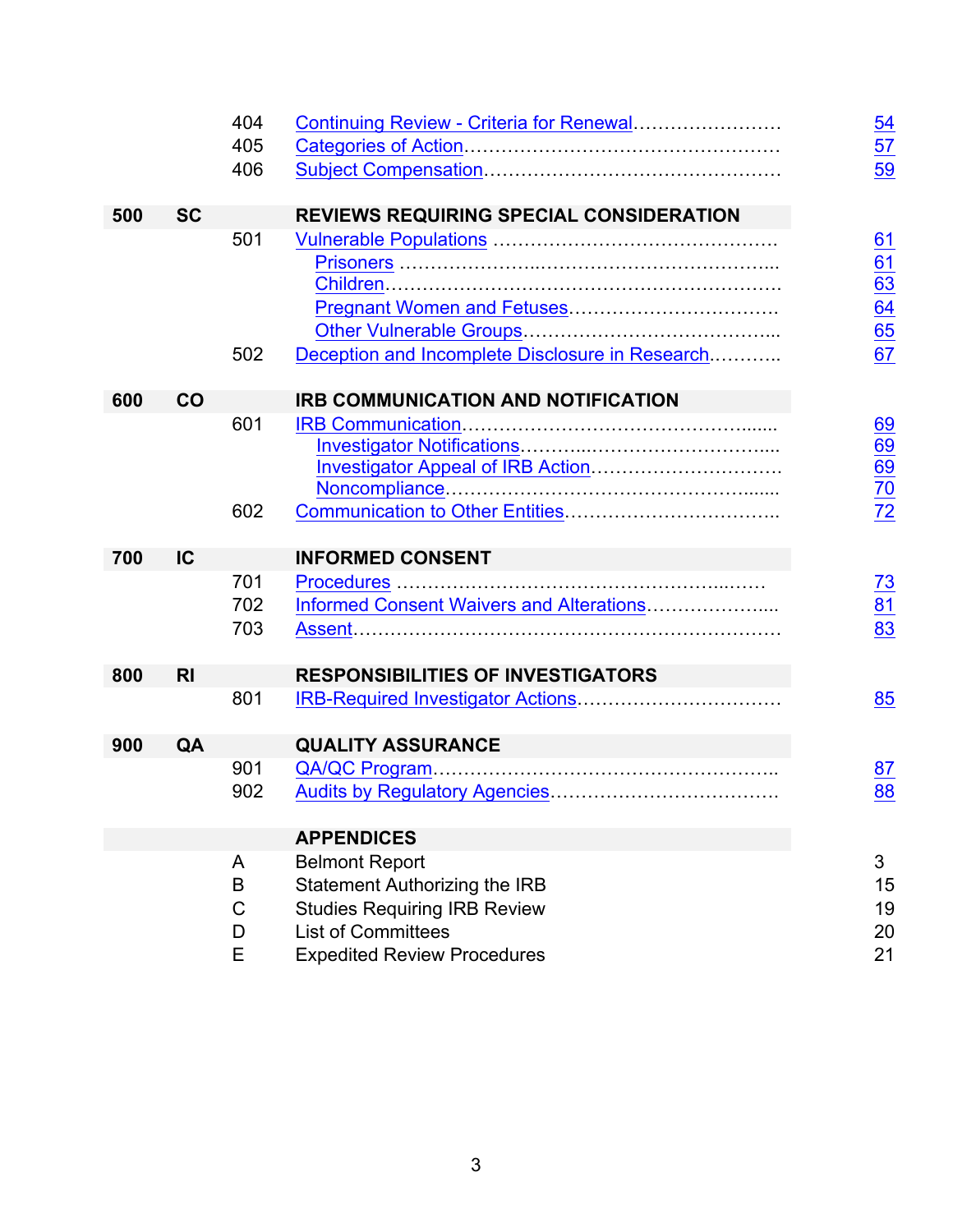#### **INTRODUCTION**

Regulations require that Institutional Review Boards (IRBs) have written policies and procedures, and that activities at the institution are carried out as described in the written policies and procedures document. These Standard Operating Policies and Procedures (SOP) are written to enable IRBs to maintain a system of compliance. The SOPs of an IRB reflect not only the laws and regulations, but also the underlying ethical principles that are the basis of the IRB's mandate. Finally, these policies also reflect the overarching commitment of Brigham Young University to provide protection for all human subjects involved in research conducted under the direction of its faculty, staff and students.

The ethically responsible investigator is expected to carry the dual burden to advance knowledge that can improve the human condition or generate new knowledge and, at the same time, to recognize the absolute imperative to treat human research subjects with the utmost care and respect.

The purpose of BYU's IRB is, in collaboration with investigators, to facilitate ethical human subjects research. This includes educating the campus community, evaluating research proposals, and monitoring research practice.

These SOPs apply to all operations of the IRB. The SOPs apply to all persons employed by the IRB, all members who serve on it as part of their overall institutional responsibilities, and all others who must subscribe to its decisions and its requirements.

These policies are based on current regulations, ethical principles, and guidelines for the protection of the human subjects of biomedical and behavioral research. The policies and procedures are not an end unto themselves. They are the framework upon which research activities in these facilities are conducted.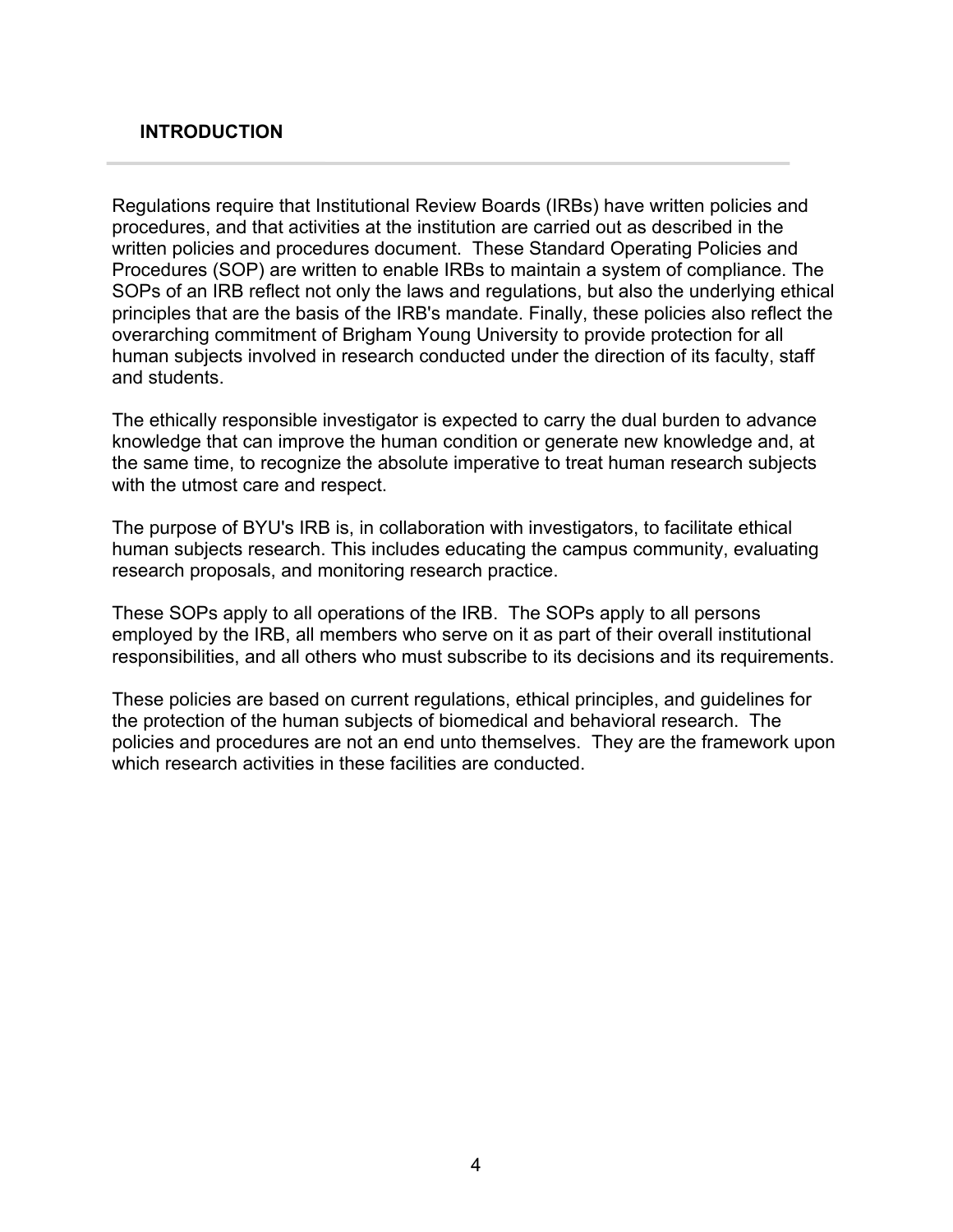# **LIST OF ABBREVIATIONS**

| <b>Adverse Event</b>                                |
|-----------------------------------------------------|
| Code of Federal Regulations                         |
| Department of Health and Human Services (or HHS)    |
| Food and Drug Administration                        |
| <b>Institutional Biosafety Committee</b>            |
| <b>Investigational New Drug</b>                     |
| <b>Institutional Review Board</b>                   |
| National Institutes of Health                       |
| Office for Human Research Protections (former OPRR) |
| <b>Principal Investigator</b>                       |
| <b>Quality Assurance</b>                            |
| <b>Quality Control</b>                              |
| <b>Standard Operating Procedure</b>                 |
|                                                     |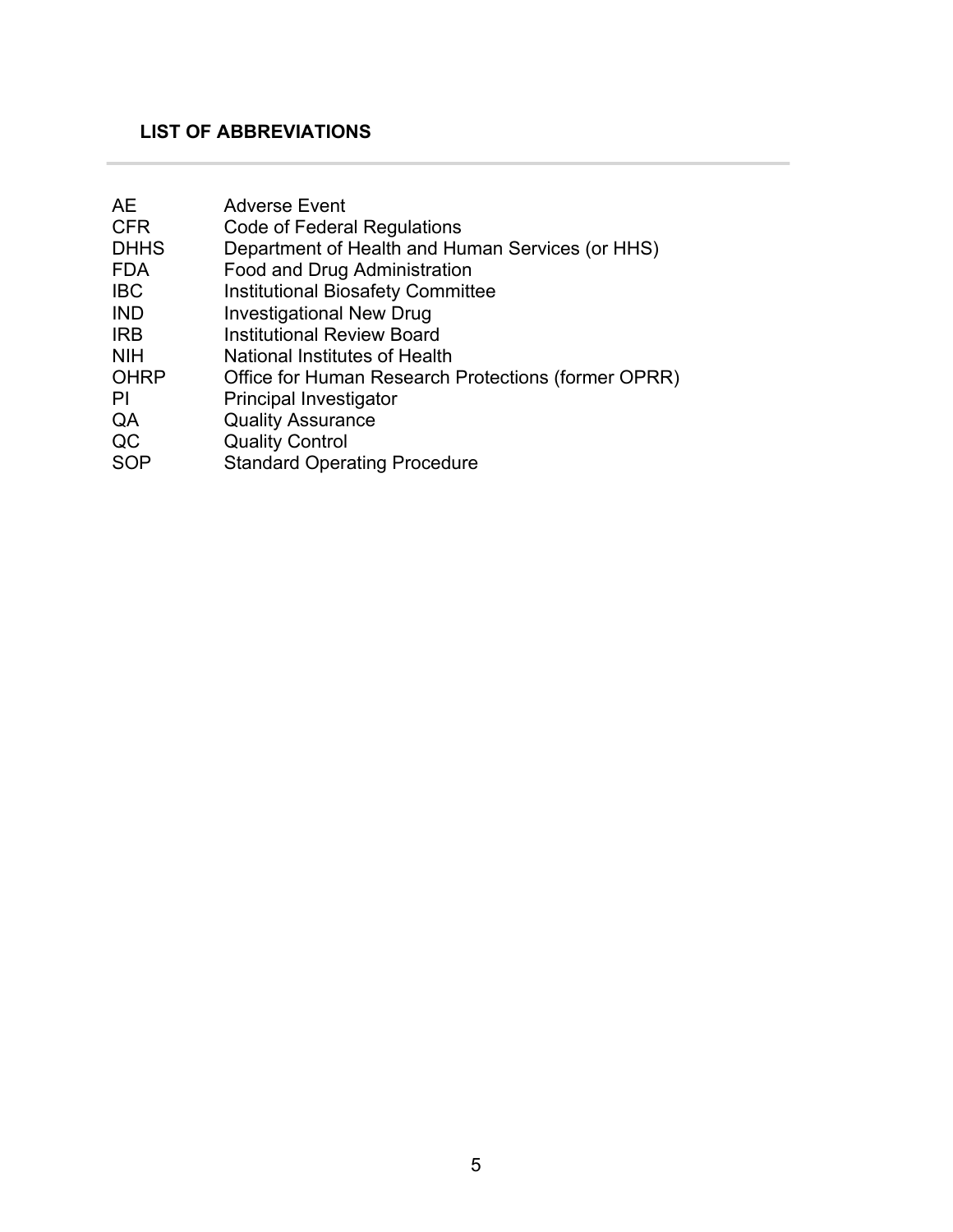| 1. | <b>CERTIFICATION</b>                       | Certification means the official notification by the institution to the<br>supporting Federal department or agency component, in<br>accordance with the requirements of this policy, that a research<br>project or activity involving human subjects has been reviewed and<br>approved by an IRB in accordance with an approved assurance.                                               |  |
|----|--------------------------------------------|------------------------------------------------------------------------------------------------------------------------------------------------------------------------------------------------------------------------------------------------------------------------------------------------------------------------------------------------------------------------------------------|--|
| 2. | <b>CONFLICT OF</b><br><b>INTEREST</b>      | A "Conflict of Interest" means a Significant Financial Interest that<br>could directly and significantly affect the design, conduct, or<br>reporting of Research or a Sponsored Program                                                                                                                                                                                                  |  |
| 3. | <b>DEPARTMENT OR</b><br><b>AGENCY HEAD</b> | Department or agency head means the head of any Federal<br>department or agency and any other officer or employee of any<br>Federal department or agency to whom authority has been<br>delegated.                                                                                                                                                                                        |  |
| 4. | <b>DEPENDENT</b>                           | Dependent is defined as any person who receives more than one-<br>half of his or her annual support from an Investigator, whether or<br>not related to that Investigator.                                                                                                                                                                                                                |  |
| 5. | <b>FAMILY MEMBERS</b>                      | Family Members are defined as the Investigator's spouse and<br>Dependents.                                                                                                                                                                                                                                                                                                               |  |
| 6. | <b>FINANCIAL</b><br><b>INTEREST</b>        | "Financial Interest" is defined as anything of monetary value,<br>whether or not the value is readily ascertainable, including, but<br>not limited to, salary, commissions, consulting fees, honoraria,<br>equity interests, interests in real or personal property, dividends,<br>royalties, rent, capital gains, intellectual property rights, and<br>forgiveness of debt, other than: |  |
|    |                                            | 1. compensation from BYU;                                                                                                                                                                                                                                                                                                                                                                |  |
|    |                                            | 2. income from seminars, lectures, or other educational<br>activities sponsored by a federal, state, or local<br>government agency, an Institution of higher education as<br>defined at 20 U.S.C. 1001(a), an academic teaching<br>hospital, a medical center, or a research institute that is<br>affiliated with an Institution of higher education;                                    |  |
|    |                                            | 3. income from service on advisory committees, or review<br>panels for a public federal, state, or local government<br>agency, an Institution of higher education as defined at<br>20 U.S.C. 1001(a), an academic teaching hospital, a<br>medical center, or a research institute that is affiliated<br>with an Institution of higher education; or                                      |  |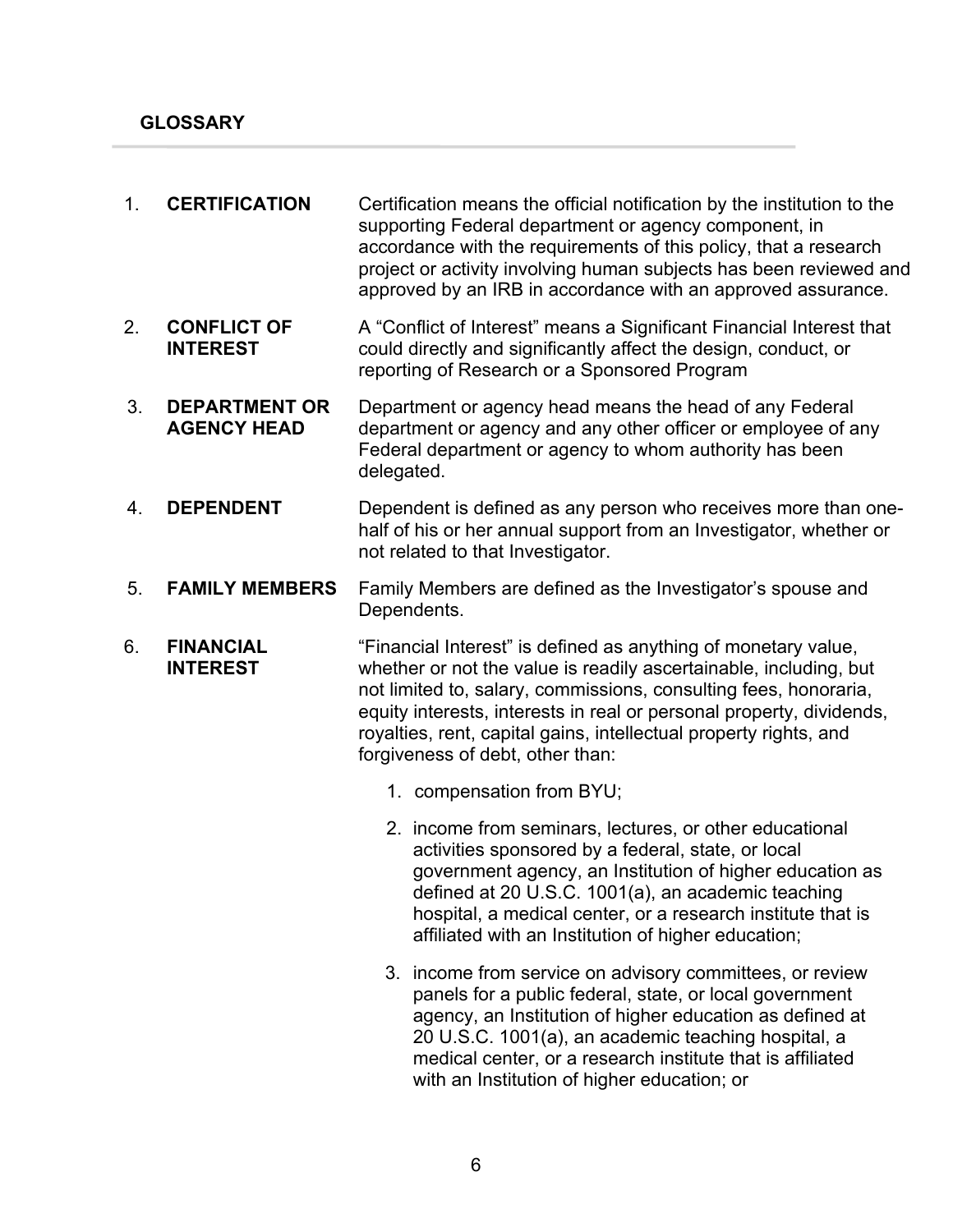| 4. an interest arising solely by means of investment in a     |
|---------------------------------------------------------------|
| mutual, pension, or other institutional investment fund where |
| the Investigator does not exercise control over the           |
| management and investments of such fund.                      |

#### 7. **HUMAN SUBJECT** "Human subject" means a living individual about whom an investigator (whether professional or student) conducting research obtains:

- (i) data through intervention or interaction with the individual; or
- (ii) identifiable private information.

"Intervention" includes both physical procedures by which data are gathered (e.g., venipuncture) and manipulations of the subject or the subject's environment that are performed for research purposes.

"Interaction" includes communication or interpersonal contact between investigator and subject.

"Private information" includes information about behavior that occurs in a context in which an individual can reasonably expect that no observation or recording is taking place, and information that has been provided for specific purposes by an individual and that the individual can reasonably expect will not be made public (e.g., a medical record).

"Identifiable private information" is private information for which the identity of the subject is or may readily be ascertained by the investigator or associated with the information.

- 8. **INSTITUTION** Institution means any public or private entity or agency (including federal, state, and other agencies).
- 9. **IRB** IRB means an institutional review board established in accord with and for the purposes expressed in this policy.
- 10. **IRB APPROVAL** IRB approval means the determination of the IRB that the research has been reviewed and may be conducted at an institution within the constraints set forth by the IRB and by other institutional and federal requirements.
- 11. **LEGALLY AUTHORIZED REPRESENTATIVE** Legally authorized representative means an individual or judicial or other body authorized under applicable law to consent on behalf of a prospective subject to the subject's participation in the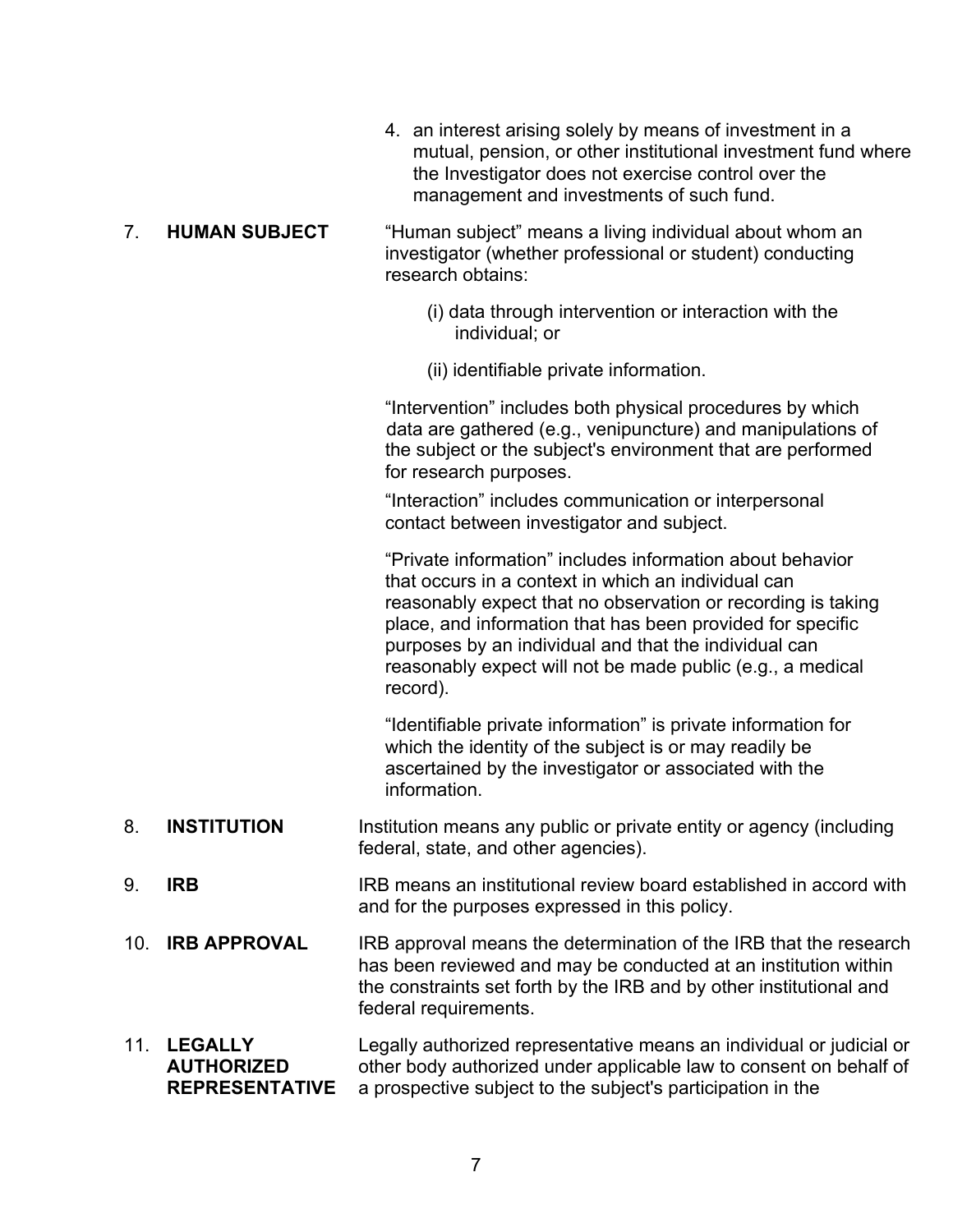procedure(s) involved in the research.

- 12. **MINIMAL RISK** Minimal risk means that the probability and magnitude of harm or discomfort anticipated in the research are not greater in and of themselves than those ordinarily encountered in daily life or during the performance of routine physical or psychological examinations or tests.
- 13. **RESEARCH** Research means a systematic investigation, including research development, testing, and evaluation, designed to develop or contribute to generalizable knowledge. Activities that meet this definition constitute research for purposes of this policy, whether or not they are conducted or supported under a program that is considered research for other purposes. For example, some demonstration and service programs may include research activities.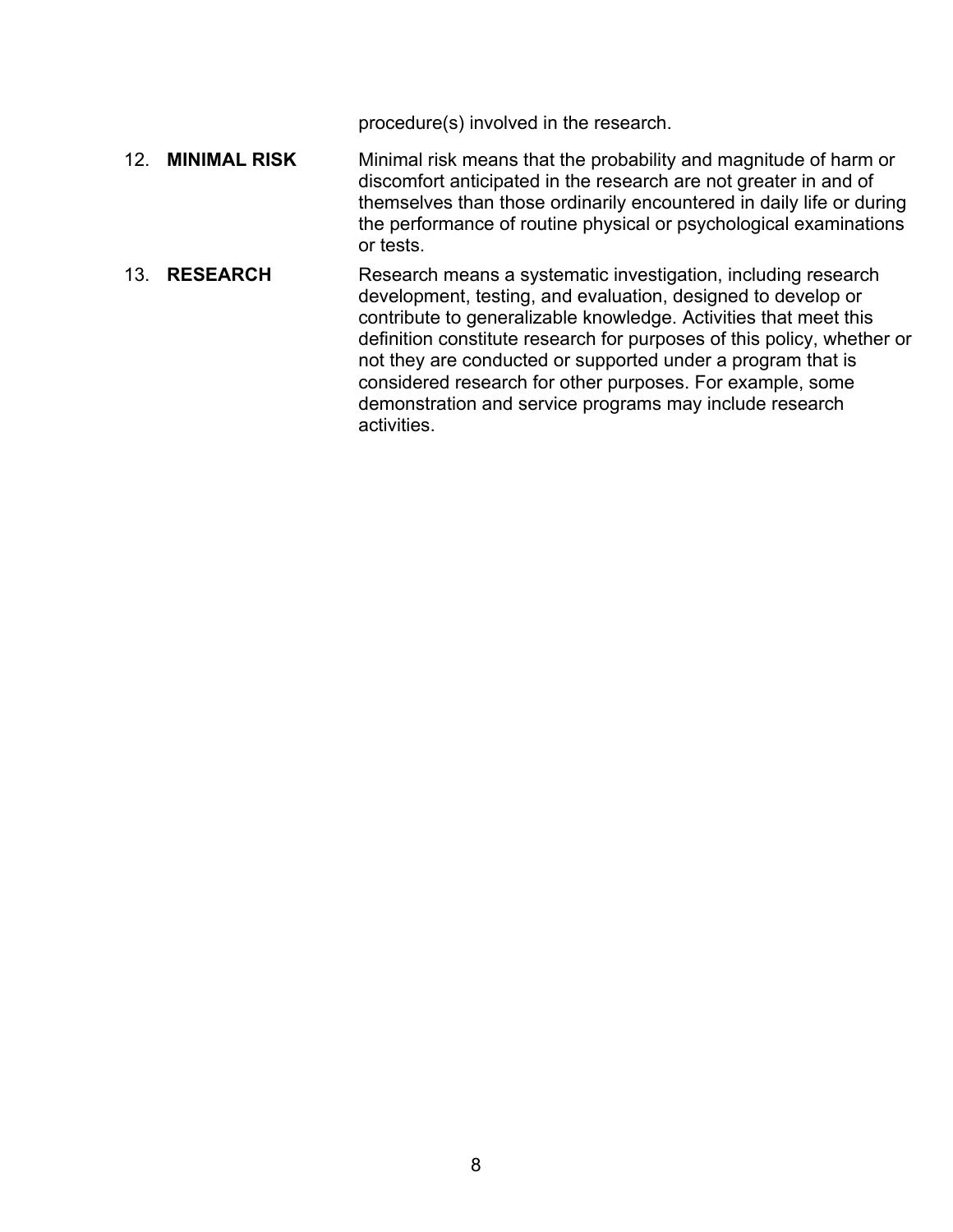#### 14. **SIGNIFICANT FINANCIAL INTEREST**

Significant Financial Interest means one or more of the following Financial Interests of the Investigator (and those of the Investigator's Family Members) that reasonably appear to be related to the Investigator's University Responsibilities:

- (1) With regard to any publicly traded entity, it is the value of any remuneration received from the entity in the twelve months preceding the disclosure and the value of any equity interest in the entity as of the date of disclosure, when aggregated, the value of which exceeds \$5,000 from one enterprise or entity;
- (2) With regard to any non-publicly traded entity, it is the value of remuneration received from the entity in the twelve months preceding the disclosure, when aggregated, exceeds \$5,000, or when the Investigator holds any equity interest;
- (3) Intellectual property rights and interests, upon receipt of income related to such rights and interests subject to the de minimis thresholds set forth by the federal regulations and guidance;
- (4) Salary, remuneration, or similar payments which exceed, or are expected to exceed, \$5,000 within any one-year period, when aggregated for the member and his or her Family Members; or,
- (5) Any reimbursed or sponsored travel, related to an Investigator's University Responsibilities subject to the de minimis thresholds set by the federal regulations and guidance; provided, however, that Investigators need not disclose travel that is reimbursed or sponsored by a federal, state, or local government agency, an Institution of higher education as defined at 20 U.S.C 1001(a), an academic teaching hospital, a medical center, or a research institution that is affiliated with an Institution of higher education.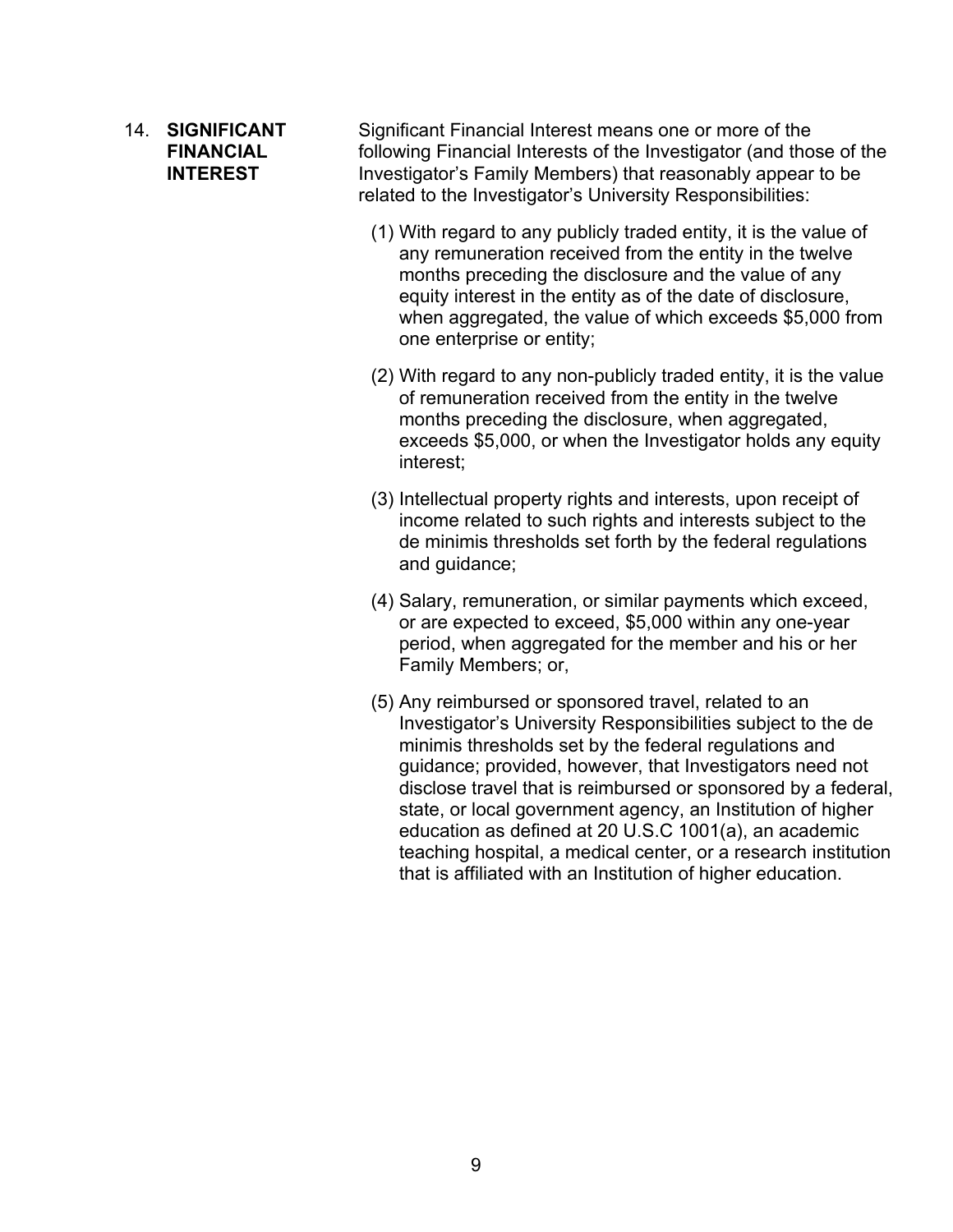# **STATEMENT OF AUTHORITY AND PURPOSE**

#### **1. Governing Principles**

Brigham Young University's Human Research Protection Program (HRPP) and Institutional Review Boards (IRBs) are guided by the ethical principles applied to all research involving humans as subjects, as set forth in the Belmont Report (Appendix A). These principles are defined in the Belmont Report as follows:

- Beneficence -- The sum of the benefits to the subject and the importance of the knowledge to be gained so outweigh the risks to the subjects as to warrant a decision to allow the subject to accept these risks.
- Autonomy -- Legally effective informed consent is obtained, unless the requirements for waiver of informed consent are met by adequate and appropriate methods in accordance with the provisions of applicable regulations.
- Justice -- The selection of subjects is equitable and is representative of the group that will benefit from the research.

#### **2. Authority**

An Institution's HRPP/IRB is established and empowered under the Institution's executive authorities, and by the Institution's assurance with the Federal Office for Human Research Protections (OHRP). This Institution requires that all research projects involving humans as subjects or human material be reviewed and approved by the IRB prior to initiation of any research related activities, including recruitment and screening activities.

The HRPP/IRB is established to review all BYU human subjects research regardless of the source of funding, if any, and location of the study. All research involving human subjects, and all other activities which even in part involve such research, regardless of sponsorship, are subject to these policies and procedures if one or more of the following apply:

- The research is sponsored by institutional authorities; and/or
- The research is conducted by or under the direction of any employee, faculty, staff, student or agent of the Institution in connection with his or her institutional responsibilities.

The IRB has the authority to ensure that research is designed and conducted in such a manner that protects the rights and welfare of participating subjects. Specifically: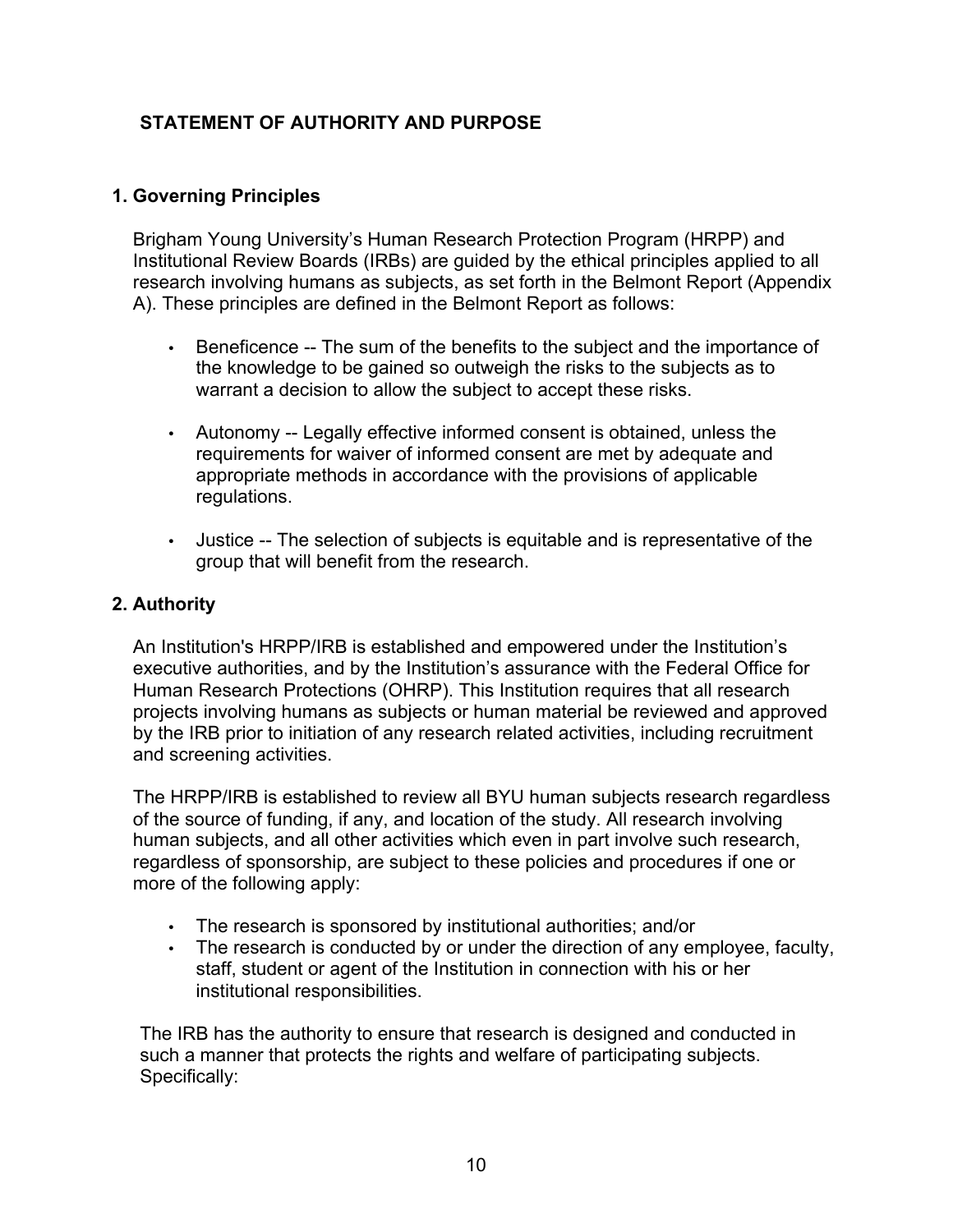- The IRB may disapprove, modify or approve studies based upon consideration of human subject protection aspects;
- The IRB reviews, and has the authority to approve, require modification in, or disapprove, all research activities that fall within its jurisdiction;
- The IRB has the authority to conduct continuing review as it deems necessary to protect the rights and welfare of research subjects, including requiring progress reports from the Investigators and auditing the conduct of the study, and observing the informed consent process and/or auditing the progress of any study under its jurisdiction as it deems necessary to protect the rights and welfare of human subjects;
- The IRB may suspend or terminate approval of a study; and
- The IRB may place restrictions on a study and the role any investigator in such study.

Regarding externally funded research, if a human subjects research project is part of an application to a sponsoring agency, it must be reviewed and approved prior to the initiation of any human subjects research and/or expenditure of any grant/contract funds.

The IRB also has a relationship to other institutional research review committees. The IRB functions independently of, but in coordination with those other committees. Research that has been reviewed and approved by the IRB may be subject to review and disapproval by institutional officials or other committees. However, those officials or committees may not approve research if it has been disapproved by an IRB.

# **3. Responsibility**

# **A. IRB Review of Research**

All research involving human subjects (as defined below), and all other activities, which even in part involve such research, regardless of sponsorship, must be reviewed and approved by the Institution's IRB(s). No intervention or interaction with human subjects in research, including recruitment, may begin until the IRB has reviewed and approved the research protocol. Specific determinations as to the definition of "research" or "human subjects," and their implications for the jurisdiction of the IRB under Institutional policy are determined by the IRB (Appendix C).

The IRB's purpose and responsibility is to protect the rights and welfare of human subjects. The IRB reviews and oversees such research to ensure that it meets well established ethical principles and that it complies with federal regulations at 45 CFR 46 and 21 CFR 50 and 56, that pertain to human subject protection.

The activities that require HRPP/IRB review include any activities involving the collection of data through intervention or interaction with a living individual, or involving identifiable private information regarding a living individual.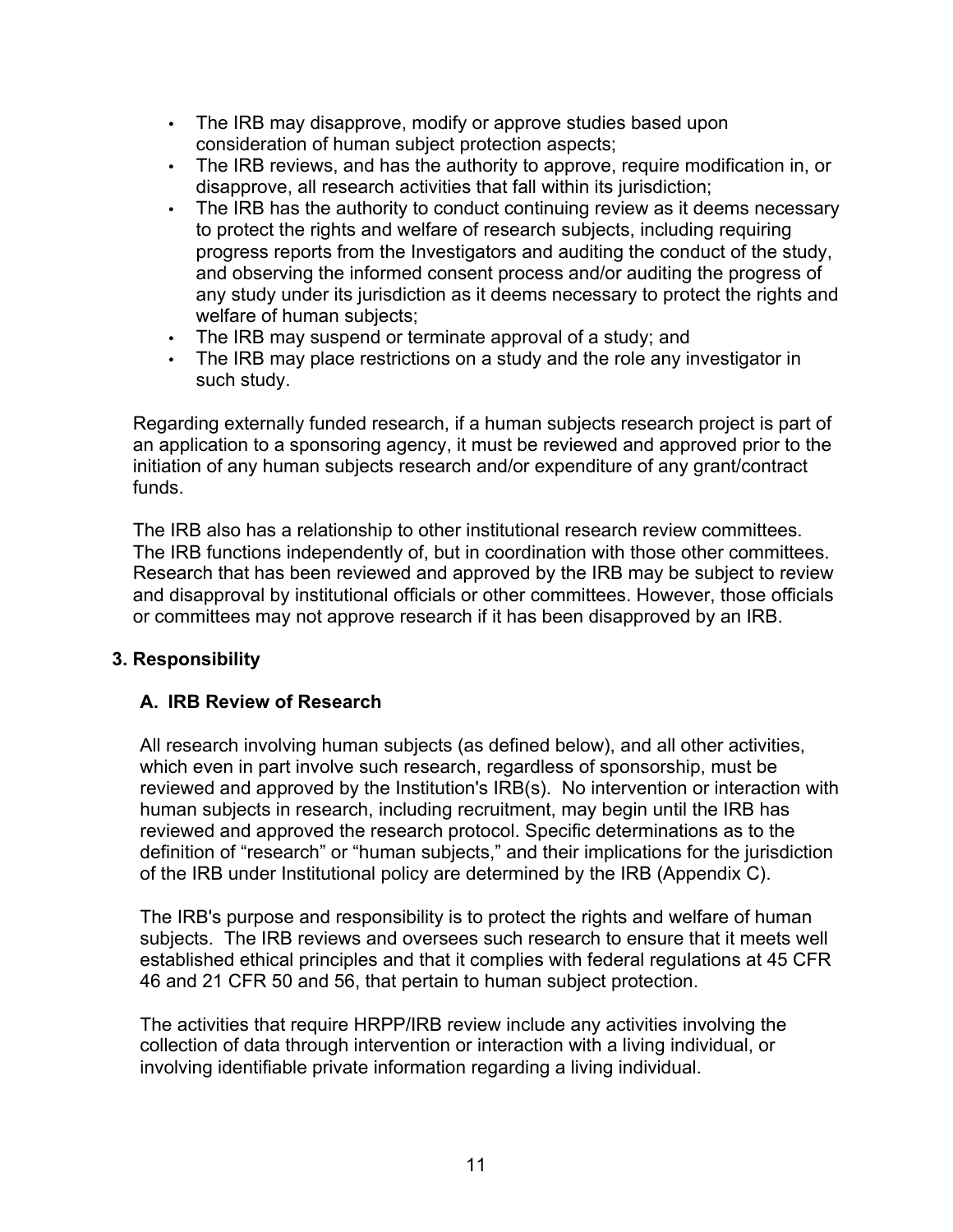#### **B. Failure to Submit a Project for IRB Review**

The implications of engaging in human subject research without obtaining HRPP/IRB review/approval are significant. Without such review, no approval will be granted to publish results of such activity, it is also against Institutional policy to use those data to satisfy thesis or dissertation requirements. If the IRB does not approve the research, data collected cannot be used as part of a thesis or dissertation, and/or the results of the research cannot be approved to be published.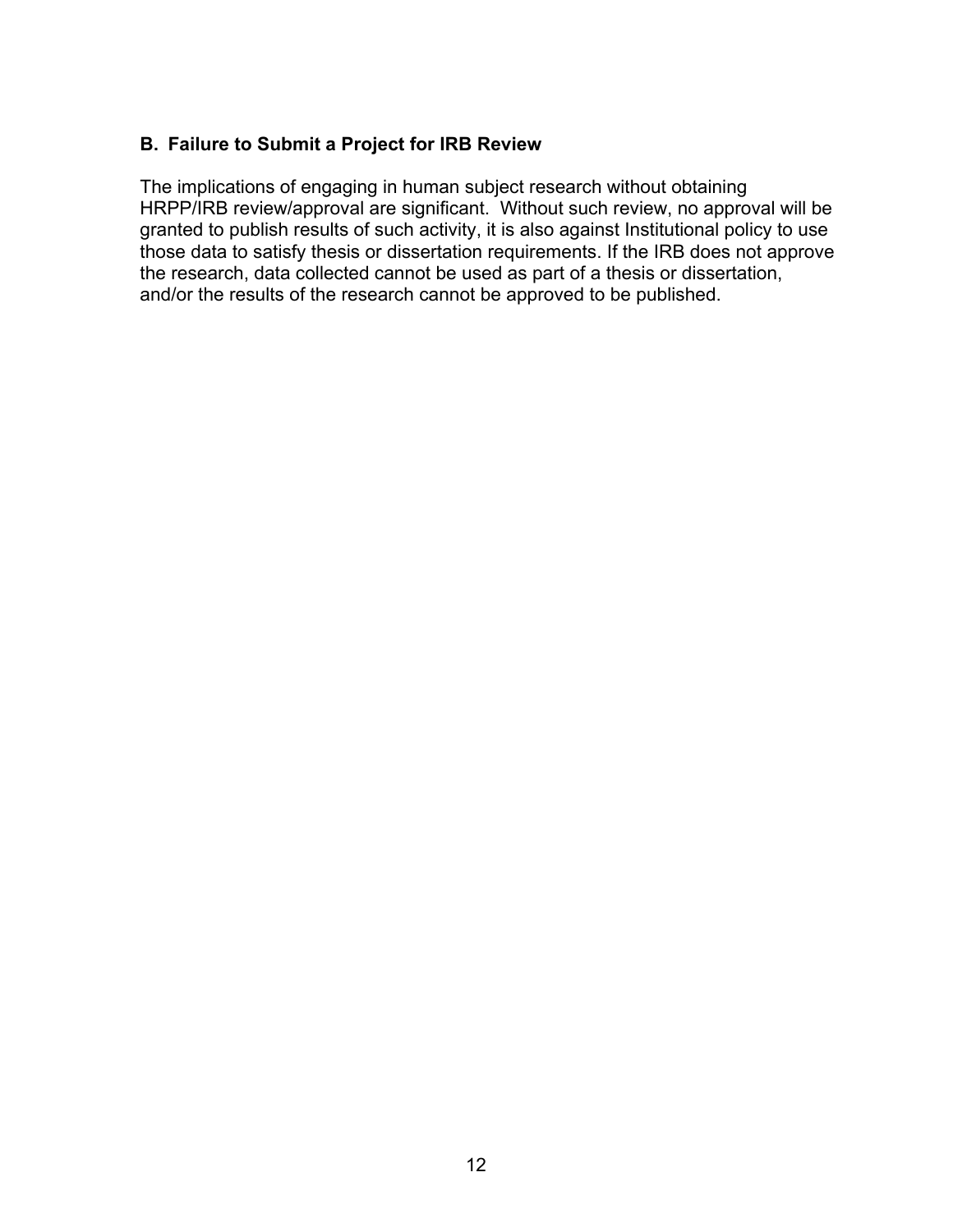Following regulations and guidance of OHRP and supported by Institutional policies, ensures that the rights and welfare of human subjects of such research will be overseen and protected in a uniform manner, regardless of changes in personnel. Written procedures must be in place to ensure the highest quality and integrity of the review and oversight of research involving human subjects.

Standard operating policies and procedures (SOPs) provide the framework for the ethical and scientifically sound conduct of human research.

#### **Specific Procedures**

#### **1.1 Review, Revision, Approval of Policies & Procedures**

- 1.1.1 Changes to regulations, federal guidelines, or research practice as well as the policies and procedures of BRIGHAM YOUNG UNIVERSITY may require a new SOP or a revision to a previously issued SOP.
- 1.1.2 Approval of new or revised SOPs is required by the Institutional Official**.**

#### **1.2 SOP Dissemination and Training**

1.2.1 When new or revised SOPs are approved, they will be disseminated to the appropriate individuals and they will be encouraged to read them.

#### **2. SCOPE**

These policies and procedures apply to all IRB members and staff.

#### **3. APPLICABLE REGULATIONS AND GUIDELINES**

45 CFR 46.106 21 CFR 56.108, 56.109, 56.113

#### **4. REFERENCES TO OTHER APPLICABLE SOPs**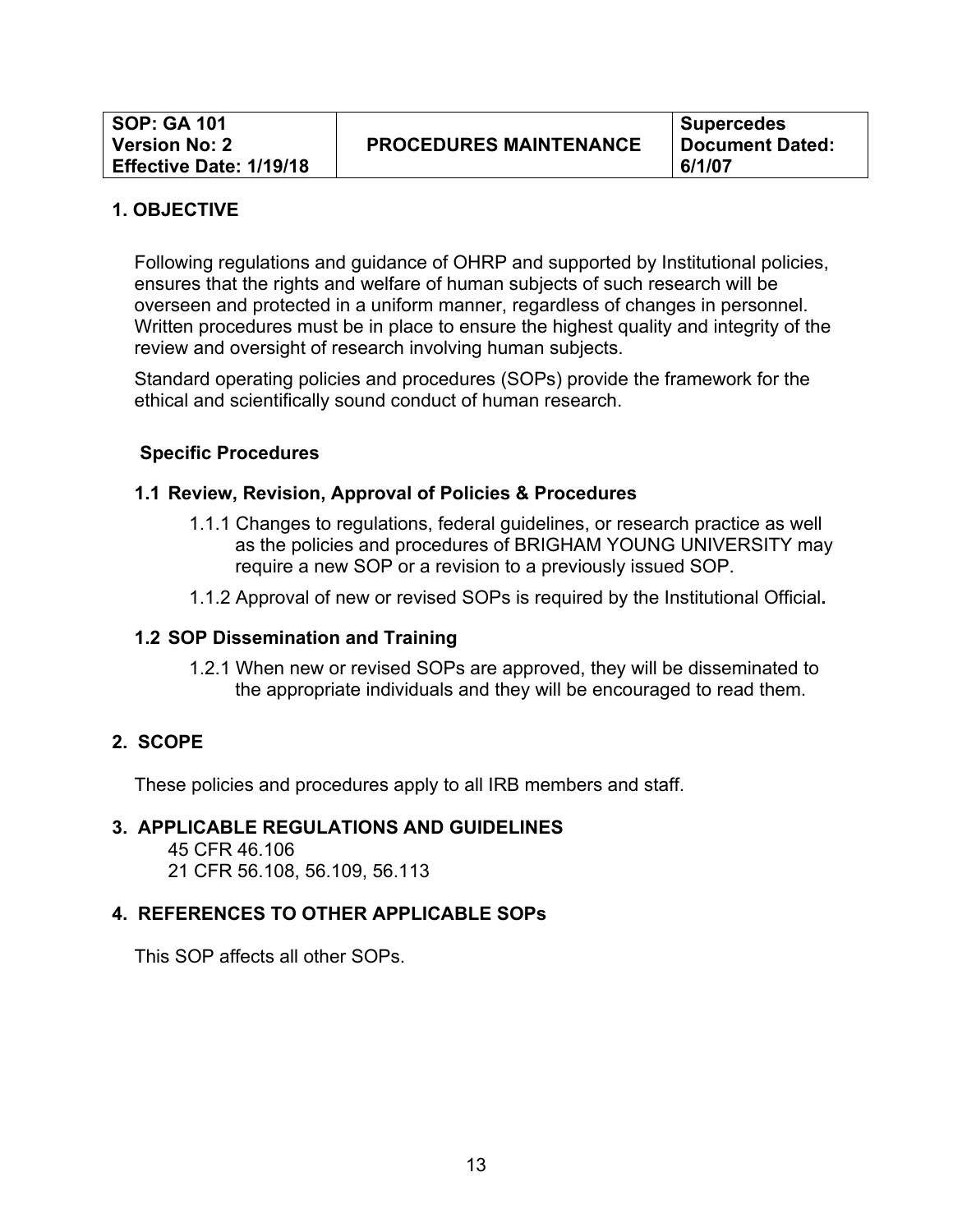**Supercedes Document Dated: 6/1/07**

#### **1. OBJECTIVE**

Education of IRB staff and members is critical if the IRB is to fulfill its mandate to protect the rights and welfare of research subjects in a consistent manner throughout the Brigham Young University research community.

IRB members, staff and others charged with the responsibility for reviewing, approving, and overseeing human subject research should receive education in the regulations, guidelines, ethics and policies applicable to human subjects research.

#### **Specific Procedures**

#### **1.1 Education**

- 1.1.1 Management level staff and members of any IRB who are overseeing research on human subjects, that is managed, funded, or taking place in an entity under the jurisdiction of the Trustees of Brigham Young University will receive initial and ongoing education/training regarding the responsible review and oversight of research and these policies and accompanying procedures.
- 1.1.2 The IRB Administrator establishes the educational requirements for IRB members and staff who review research involving human subjects at this institution and who perform related administrative duties. Initial and ongoing education is provided by this institution through the OFFICE OF RESEARCH AND CREATIVE ACTIVITIES (ORCA).
- 1.1.3 Members of the IRB will participate in initial and continuing education in areas germane to their responsibilities.
- 1.1.4 Chairpersons will receive additional education in areas germane to their additional responsibilities.
- 1.1.5 IRB staff will receive initial and continuing education/training in the areas germane to their responsibilities, including all Standard Operating Policies and Procedures (SOP).
- 1.1.6 IRB members and staff will be encouraged to attend workshops and other educational opportunities focused on IRB functions. Brigham Young University will support such activities to the extent possible and as appropriate to the responsibilities of members and staff.

#### **1.2 Documentation**

Education/training shall be documented and added to the records of the IRB as described in these policies and procedures.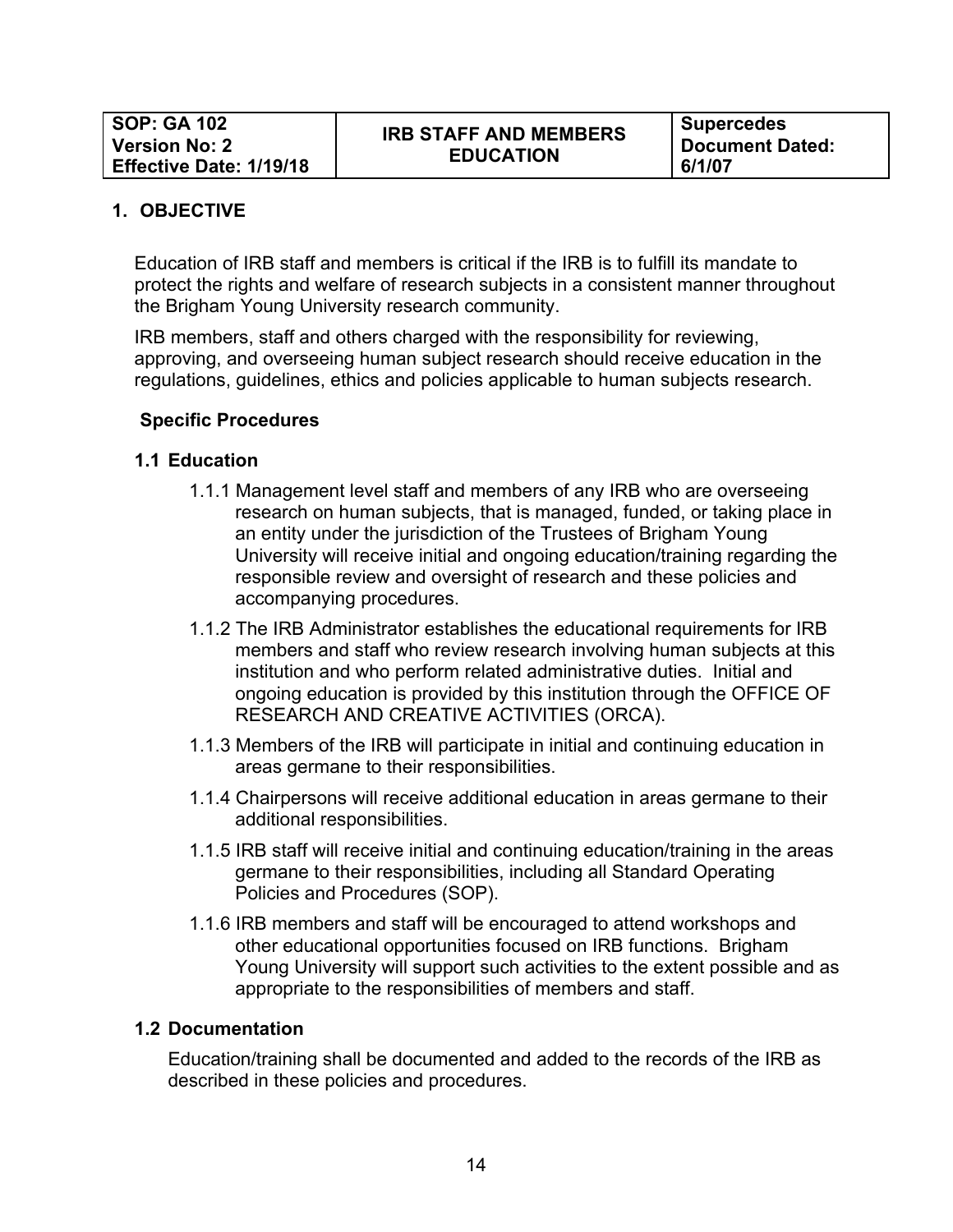# **2. SCOPE**

These policies and procedures apply to all IRB members and staff.

# **3. APPLICABLE REGULATIONS AND GUIDELINES**

45 CFR 46.107 OHRP IRB Guidebook 21 CFR 56.107

# **4. REFERENCES TO OTHER APPLICABLE SOPs**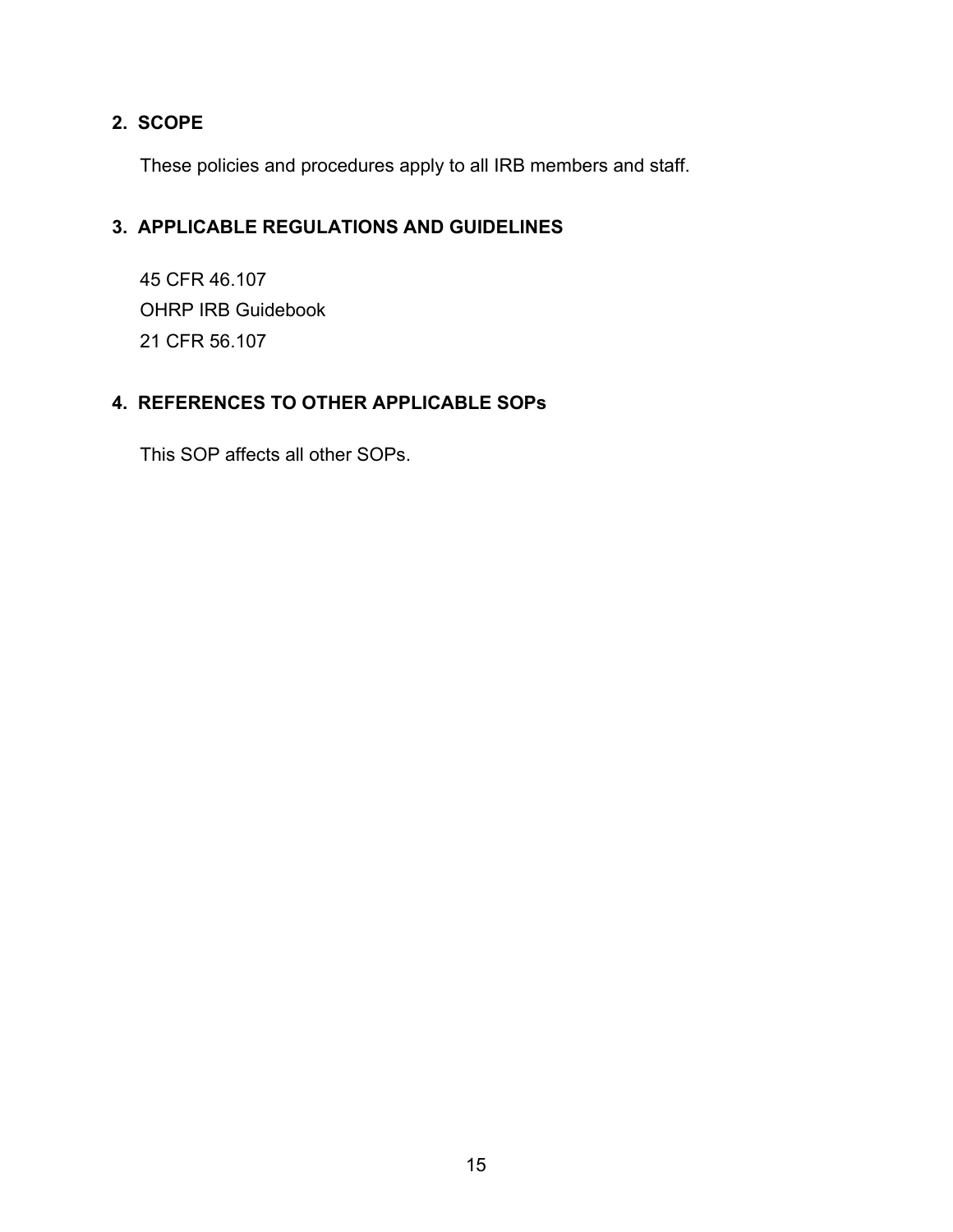| <b>SOP: GA 103</b>             | <b>MANAGEMENT OF IRB</b> | <b>Supercedes</b>      |
|--------------------------------|--------------------------|------------------------|
| <b>Version No: 2</b>           | <b>PERSONNEL</b>         | <b>Document Dated:</b> |
| <b>Effective Date: 1/19/18</b> |                          | 6/1/07                 |

IRB staff provides consistency, expertise, and administrative support to the IRB, and serves as a daily link between the IRB and the research community. Thus, the IRB staff is one of the vital components in the effective operation of BRIGHAM YOUNG UNIVERSITY's human subjects' protection program. Therefore, the highest level of professionalism and integrity on the part of IRB staff is expected.

#### **Specific Procedures**

#### **1.1 Job Descriptions and Performance Evaluations**

Members of the IRB staff should have a description of the responsibilities expected of their positions. The performance of IRB staff will be reviewed according to current Brigham Young University policy.

#### **1.2 Staff Positions**

Staffing levels and function allocation will be determined according to Brigham Young University policy, management assessment of support requirements and budget constraints.

#### **1.3 Hiring and Terminating IRB Staff**

The human resource policies of BRIGHAM YOUNG UNIVERSITY determine the policies for recruiting and hiring staff.

#### **1.4 Delegation of Authority or Responsibility**

Delegation of specific functions, authorities, or responsibilities by the Chairperson to a staff member must be documented in writing.

#### **1.5 Documentation**

The policies of BRIGHAM YOUNG UNIVERSITY's Department of Human Resources determine the means of identifying, documenting and retaining formal staff interactions (such as performance reviews, termination procedures).

#### **2. SCOPE**

These policies and procedures apply to all IRB staff.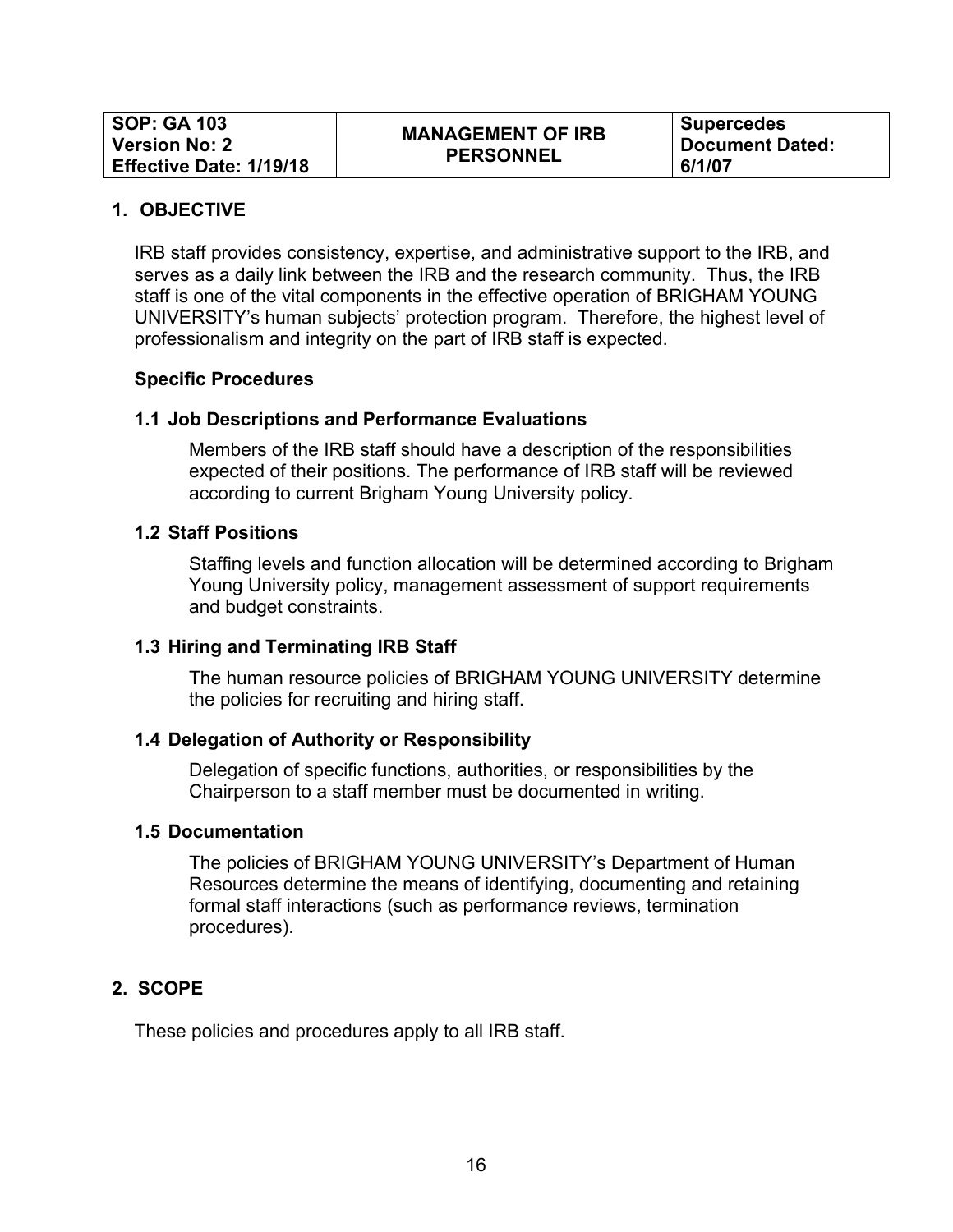# **3. APPLICABLE REGULATIONS AND GUIDELINES**

None

# **4. REFERENCES TO OTHER APPLICABLE SOPs**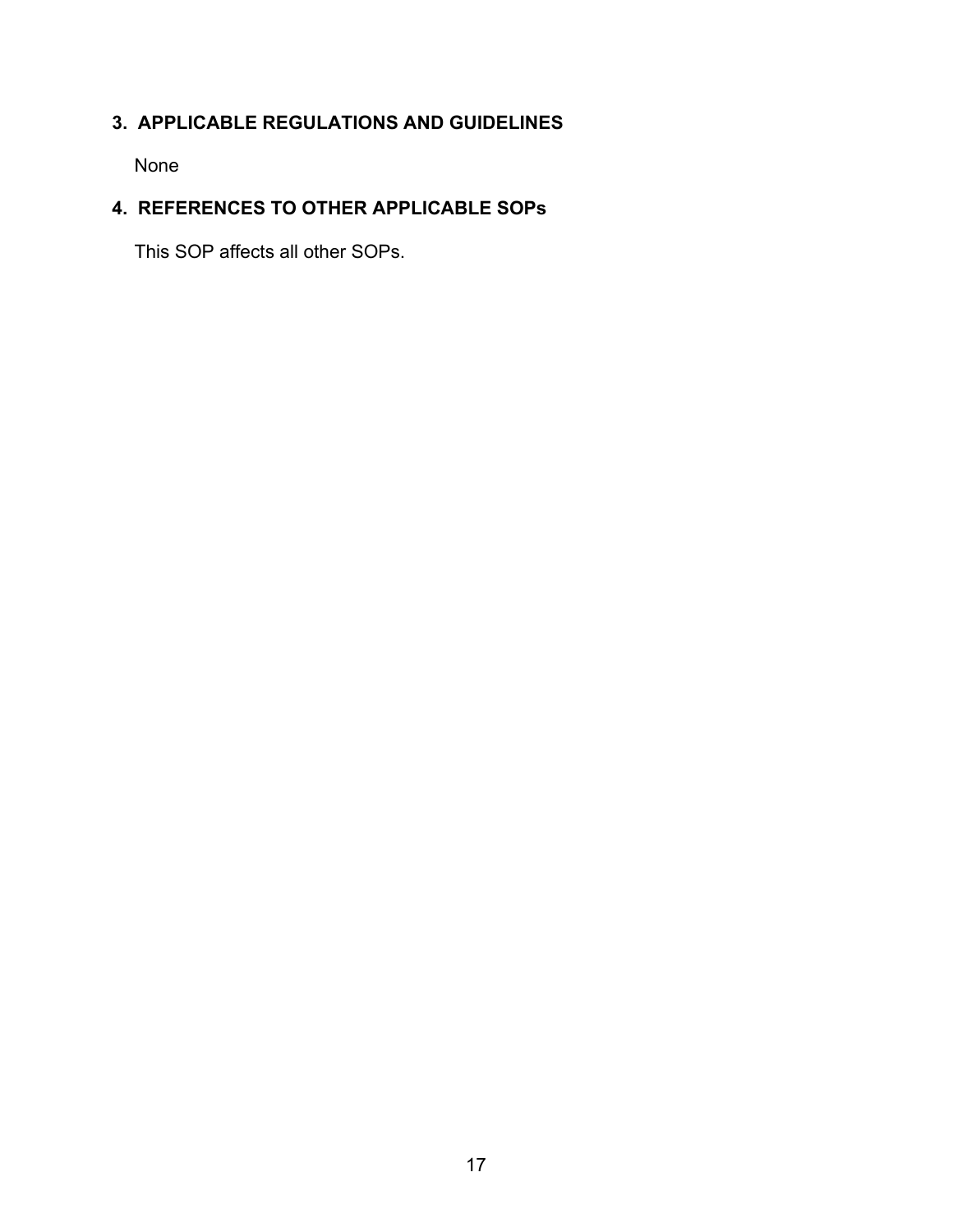# **CONFLICT OF INTEREST: IRB MEMBER AND INVESTIGATOR**

**Supercedes Document Dated: 6/1/07**

#### **1. OBJECTIVE**

In the environment of research, openness and honesty are indicators of integrity and responsibility, characteristics that promote quality research and can only strengthen the research process. Therefore, conflicts of interest (COI) should be eliminated when possible and effectively managed and disclosed when they cannot be eliminated.

#### **Specific Procedures for Member Conflict of Interest**

#### **1.1 Definition of a COI for IRB Members**

A conflict of interest is defined as a close personal or professional association with the submitting Investigator(s); direct participation in the research (e.g., protocol development, Principal or Sub-investigator); or any significant financial interest related to the research in the sponsoring company as defined in the Research Conflict of Interest Policy as (example, \$5,000 or 5% ownership).

Questions regarding COIs may be referred to the IRB Administrator or IRB Chair.

#### **1.2 Disclosure and Documentation of Financial Interest and COI**

No regular or alternate member of the IRB or consultant may participate in the review of any research project in which the member has a conflict of interest, except to provide information as requested.

It is the responsibility of each voting member or alternate member of the IRB to disclose any COI in a study submitted to the IRB and recuse himself or herself from deliberations and voting.

The procedures for recusal of IRB members, including the Chairperson, from deliberating/voting on all protocols for which there is a potential or actual financial conflict of interest are detailed in SOP FO 303, IRB Meeting Administration.

#### **1.3 Education and Training in COI**

IRB members and staff are required to participate in education and training activities related to conflict of interest issues including those required by their institution.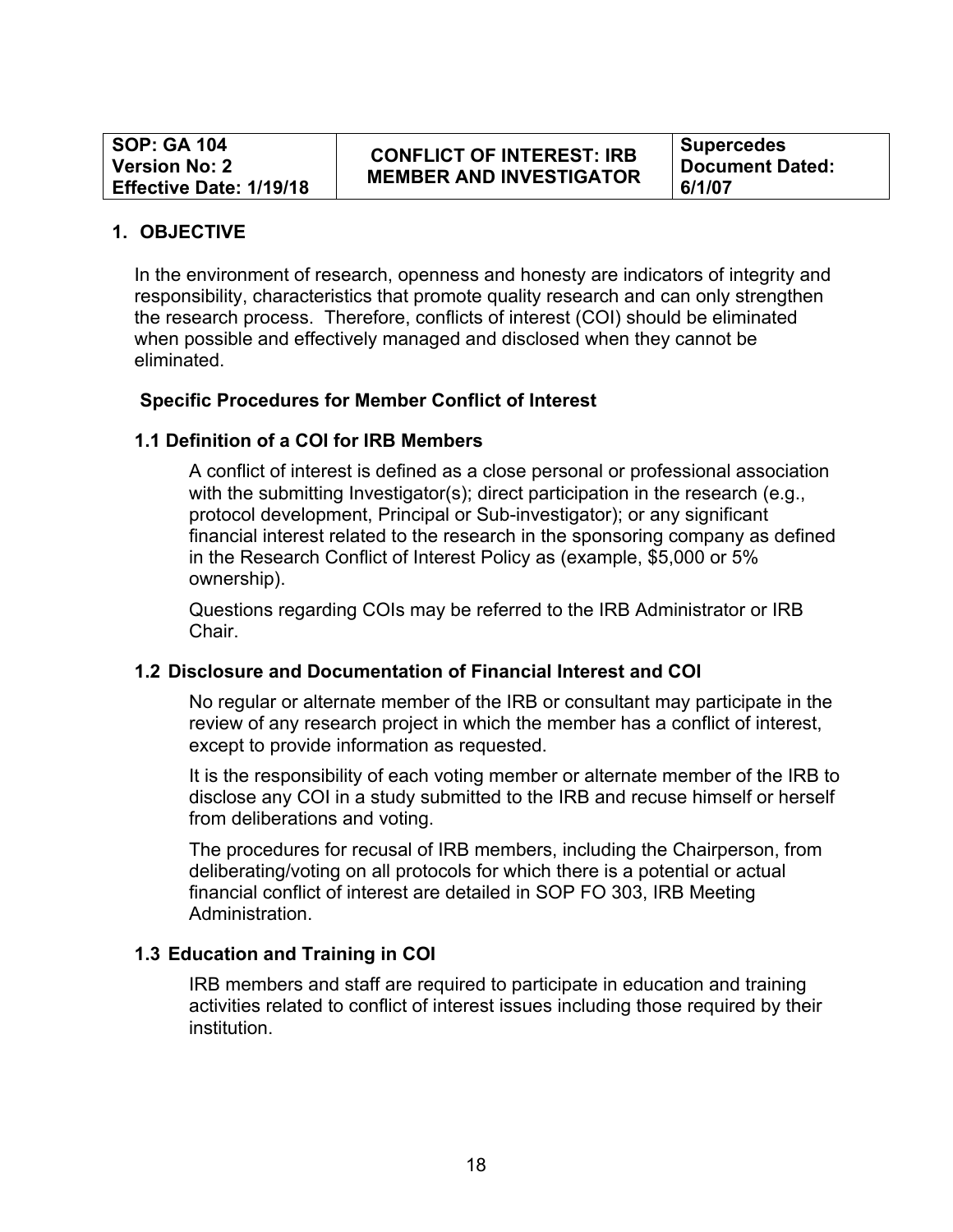Specific Procedures for Investigator Conflict of Interest

All PIs and key personnel applying to conduct human subjects research must disclose on each IRB application any potential conflicts of interest involving outside significant financial interest (see Definitions) and

- any proprietary interest related to the research, including but not limited to a patent, trademark, copyright, or licensing agreement;
- any arrangement, ownership interest, or compensation that could be affected by the outcome of the research; and

The IRB will evaluate the disclosure for any considerations relating to the protection of human subjects. If there is a significant financial interest that the IRB believes relates to the study, the IRB will require the investigator to disclose the interest(s) to potential subjects by including appropriate language in the informed consent statement. In addition, the IRB may take any of the following actions:

- A. Require an independent investigator to obtain consent;
- B. Require an independent investigator to conduct the study;
- C. Require independent safety monitoring;
- D. Require frequent renewal; and/or
- E. Any other restrictive action deemed appropriate based on the nature of the conflict.

The IRB has final authority to decide whether the interest and management, if any, allow the research to be approved.

# **2. SCOPE**

These policies and procedures apply to all IRB members, faculty, staff and students of the BRIGHAM YOUNG UNIVERSITY.

# **3. APPLICABLE REGULATIONS AND GUIDELINES**

- 21 CFR 46.103, 107
- 21 CFR 56.107
- 21 CFR 54 (as reference)
- 42 CFR 50

#### **4. REFERENCES TO OTHER APPLICABLE SOPs**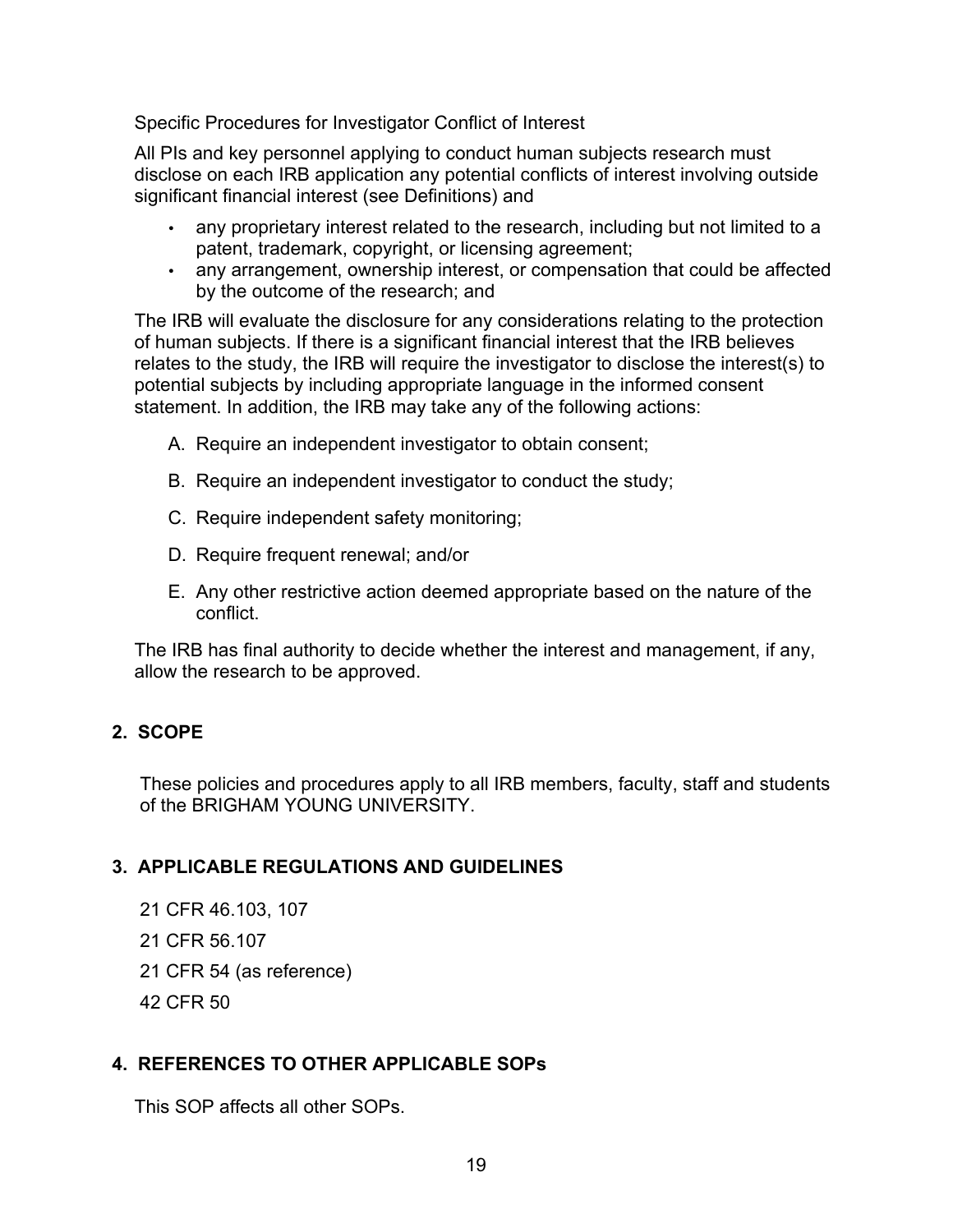The CHAIRPERSON OR IRB ADMINISTRATOR is authorized by the Institutional Official to sign any and all documents in connection with the review and approval of research projects involving the use of humans as subjects, which have been reviewed and approved pursuant to Brigham Young University policies and procedures. In the absence of the IRB Administrator or Chairperson, the ORCA Director may sign a review or approval of research letter. In all cases individuals must sign their own name and no other.

#### **Specific Procedures**

#### **1.1 Authorization for Signatory Authority**

Authorization to sign documents not described in this procedure may be made in writing from the Institutional Official.

#### **1.2 Correspondence with External Agencies**

Any letters, memos or emails sent to agencies of the federal government, funding agencies (whether private or public) or their agents will be signed by the Institutional Official.

#### **2. SCOPE**

These policies and procedures apply to all IRB staff.

#### **3. APPLICABLE REGULATIONS AND GUIDELINES**

45 CFR 46.103, 46.115

#### **4. REFERENCES TO OTHER APPLICABLE SOPs**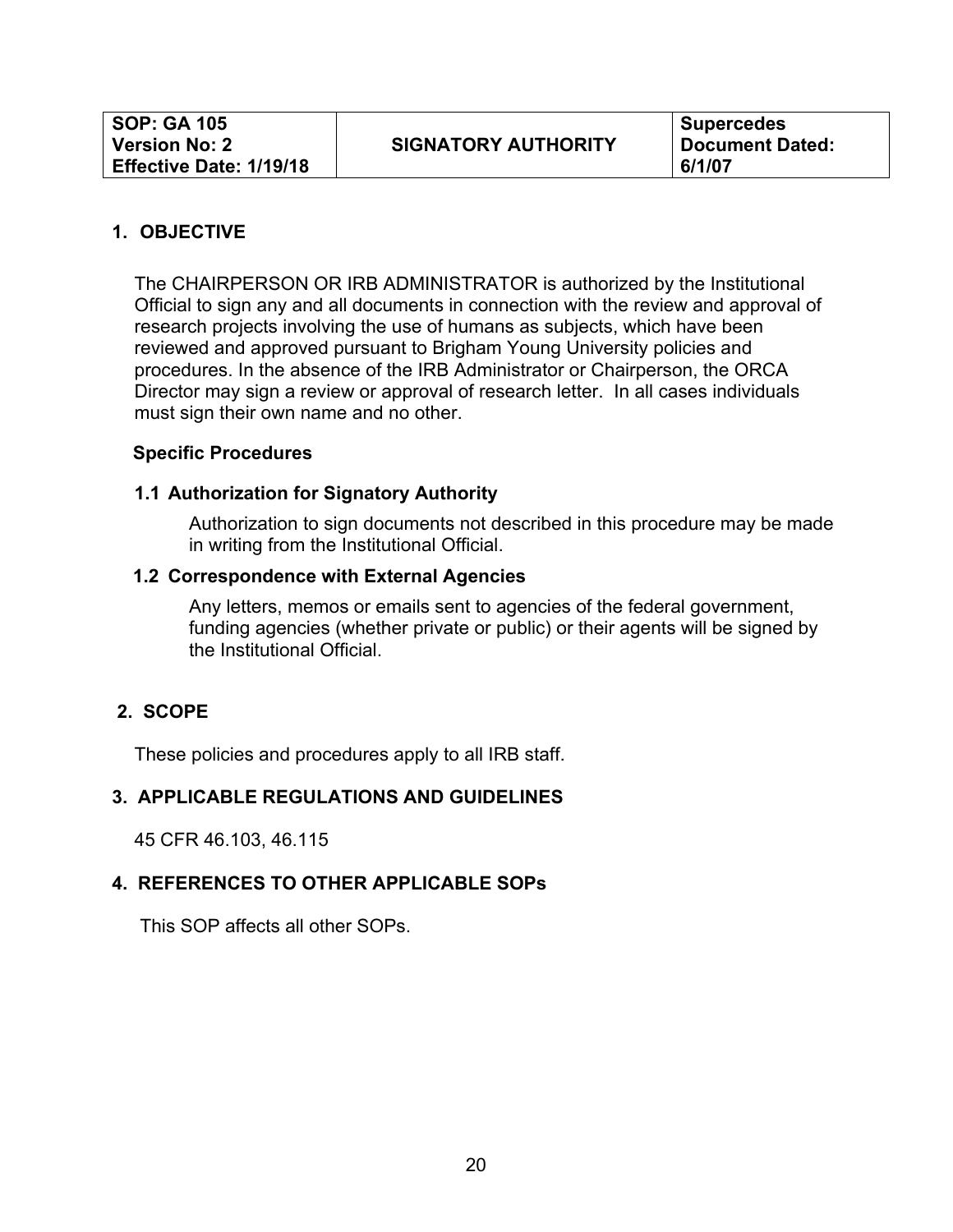| <b>SOP: GA 106</b>             |                       | <b>Supercedes</b>      |
|--------------------------------|-----------------------|------------------------|
| <b>Version No: 1</b>           | <b>PI ELIGIBILITY</b> | <b>Document Dated:</b> |
| <b>Effective Date: 1/19/18</b> |                       | N/A                    |

It is the policy of BYU that only individuals meeting the eligibility requirements of a principal investigator defined in this policy may be listed as such on applications for human subjects research.

#### **Specific Procedures**

Each human subject research submission must have a designated principal investigator (PI).

The PI generally is a tenured or tenure-track faculty member of the University but may be any full-time academic appointee or staff who is personally and professionally qualified to conduct the project as determined by the dean or director of the submitting unit. Approval of the proposal by the submitting unit or dean's office constitutes the unit's approval of the employee as PI.

Full-time faculty members (regardless of academic rank) and full-time staff are eligible to serve as PI. Other persons (such as visiting faculty) are eligible to serve as PI upon approval by the dean and IRB Office. In such cases, a Memorandum of Understanding must be signed and on file with the IRB Office.

Due to lines of institutional responsibility and accountability, neither post-doctorates nor students, either graduate or undergraduate, may serve as PI. A faculty mentor must be identified as the PI with the student or post-doctorate identified as Co-Investigator. The faculty member shares PI responsibilities with post-doctorate or student.

#### **2. SCOPE**

The policies and procedures apply to all human subjects research involving postdoctorates or students.

#### **3. APPLICABLE REGULATIONS AND GUIDELINES**

BYU Policy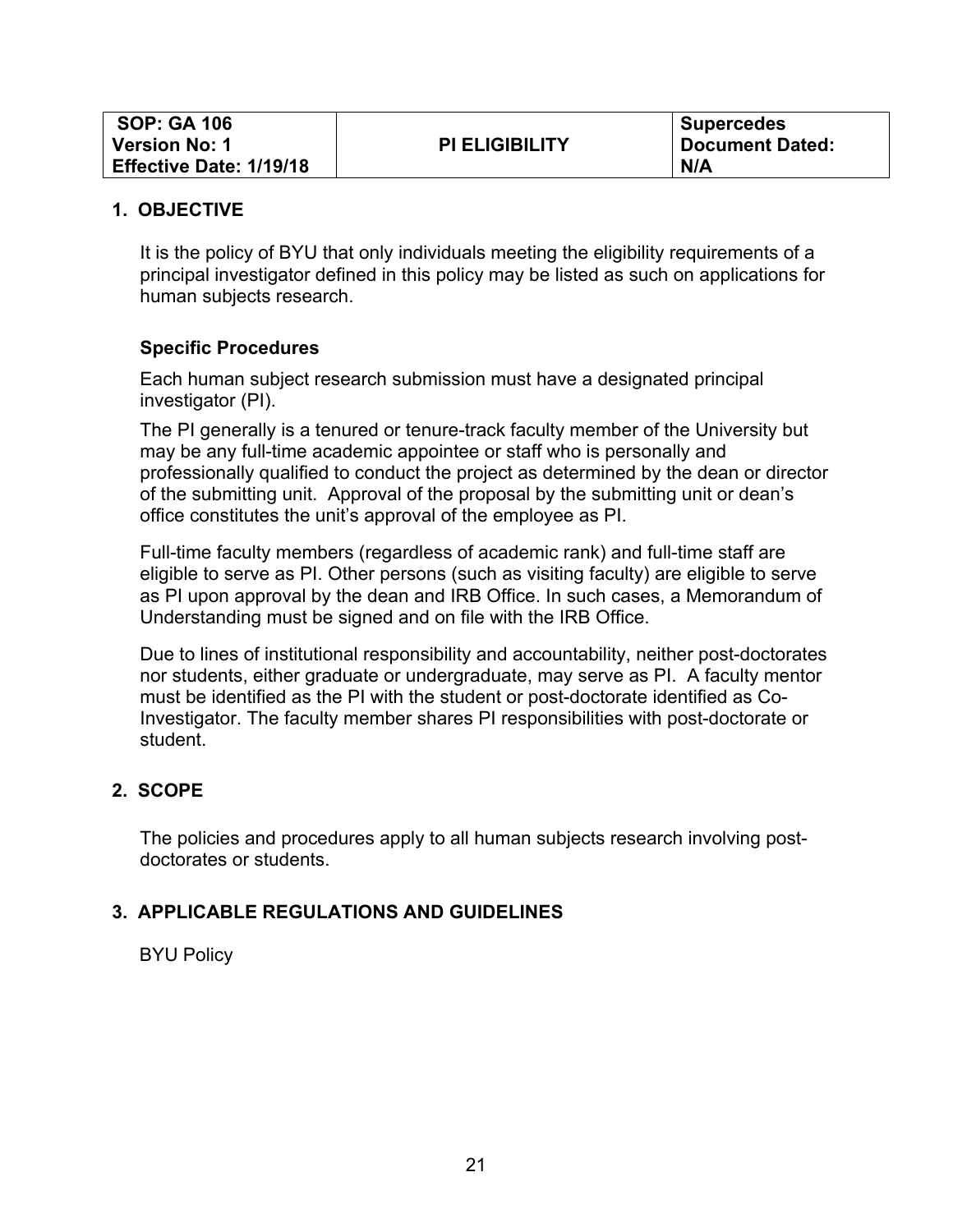| <b>SOP: OR 201</b>             |                               | <b>Supercedes</b> |
|--------------------------------|-------------------------------|-------------------|
| <b>Version No: 2</b>           | <b>Composition of the IRB</b> | Document Dated:   |
| <b>Effective Date: 1/19/18</b> |                               | 6/1/07            |

The IRB shall ascertain the acceptability of proposed research in terms of institutional commitments and regulations, applicable law, and standards of professional conduct and practice. The IRB should also promote respect for its advice and counsel in safeguarding the rights and welfare of human subjects.

Therefore, the IRB shall consist of at least five regular, voting members. Qualified persons from appropriate professions shall be considered for membership. IRB membership shall not consist entirely of men or of women.

The institution will make every effort to have a diverse membership appointed to the IRB, within the scope of available expertise needed to conduct its functions.

#### **Specific Procedures**

#### **1.1 Membership Selection Criteria**

The members of the IRB shall be sufficiently qualified through experience and expertise, for reviewing research proposals in terms of regulations, applicable law and standards of professional conduct and practice, and institutional commitments.

The membership shall be diverse, so selection shall include consideration of race, gender, cultural backgrounds, clinical experience, healthcare experience and sensitivity to such issues as community attitudes to assess the research submitted for review.

There shall be at least one member whose primary concerns are in scientific areas and at least one member whose primary concerns are in nonscientific areas. There shall be one member who has no affiliation with this institution beyond IRB membership, either personally or through a family member.

#### **1.2 Composition of the Board**

Regular members: The backgrounds of the regular members shall be varied in order to promote complete and adequate reviews of the types of research activities commonly reviewed by the IRB. Regular members must include:

A. Nonaffiliated member(s): The nonaffiliated member(s), who can be either scientific or nonscientific reviewers, should be knowledgeable about the local community and be willing to discuss issues and research from that perspective. Consideration should be given to recruiting individuals who speak for the communities from which Brigham Young University will draw its research subjects.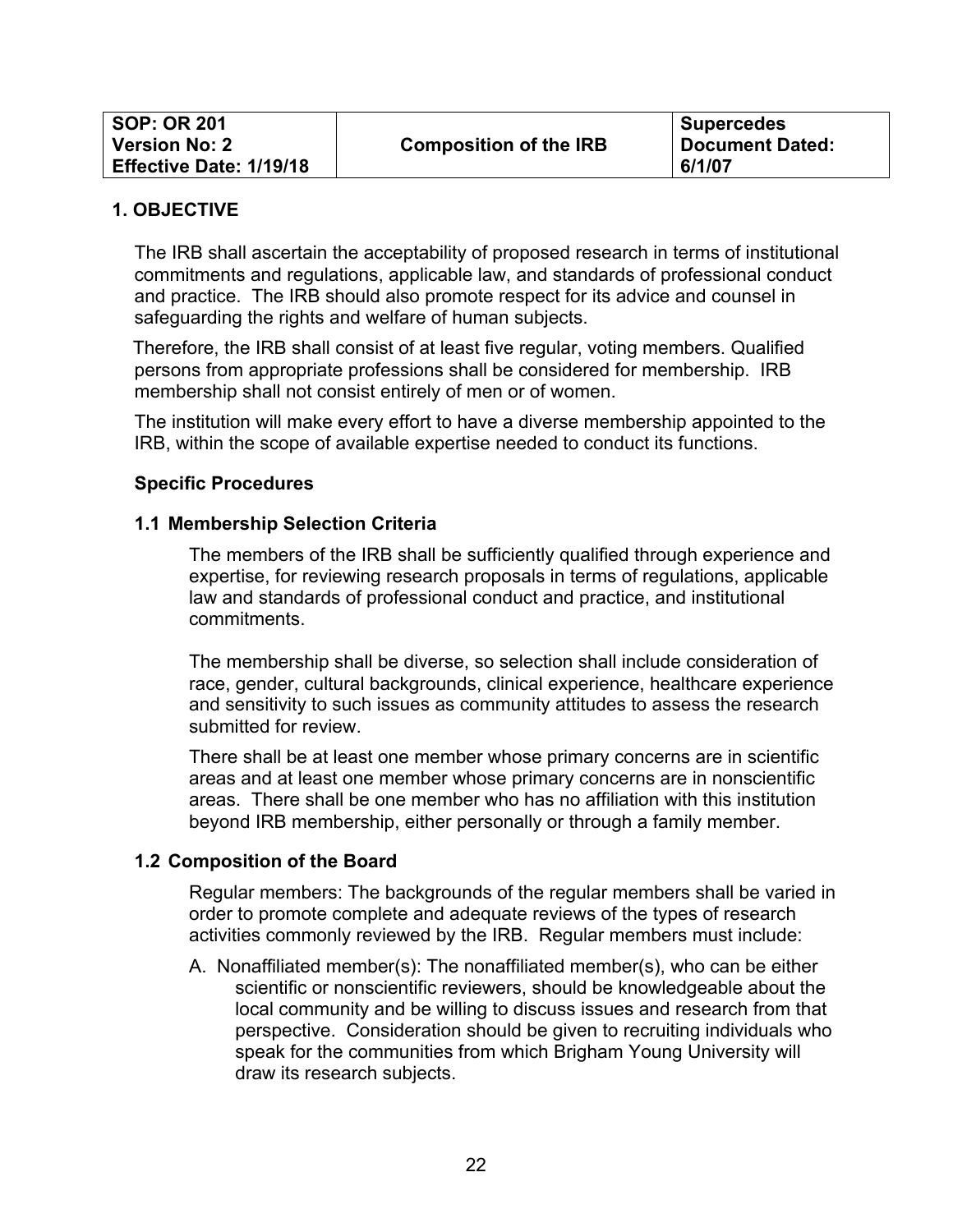- B. Scientific members: The IRB includes individuals with appropriate education and experience in social, physical biomedical, or biological sciences. Such members satisfy the requirement for at least one scientist. When an IRB encounters studies involving science beyond the expertise of the members, the IRB may use a consultant to assist in the review, as provided by 21 CFR 56.107(f).
- C. Nonscientific member: The intent of the requirement for diversity of disciplines is to include members whose main concerns are not in scientific areas. Therefore, nonscientific members are individuals whose education, work, or interests are not solely in scientific areas.
- E. Chairperson: The IRB Chairperson should be a highly respected individual, from within Brigham Young University, fully capable of managing the IRB and the matters brought before it with fairness and impartiality. The Chairperson must have continuing status at the University in order to serve.

Brigham Young University may invite a graduate student to serve as a representative for the student body.

#### **2. SCOPE**

These policies and procedures apply to the membership of the IRB.

#### **3. APPLICABLE REGULATIONS AND GUIDELINES**

45 CFR 46.107 21 CFR 56.107

#### **4. REFERENCES TO OTHER APPLICABLE SOPs**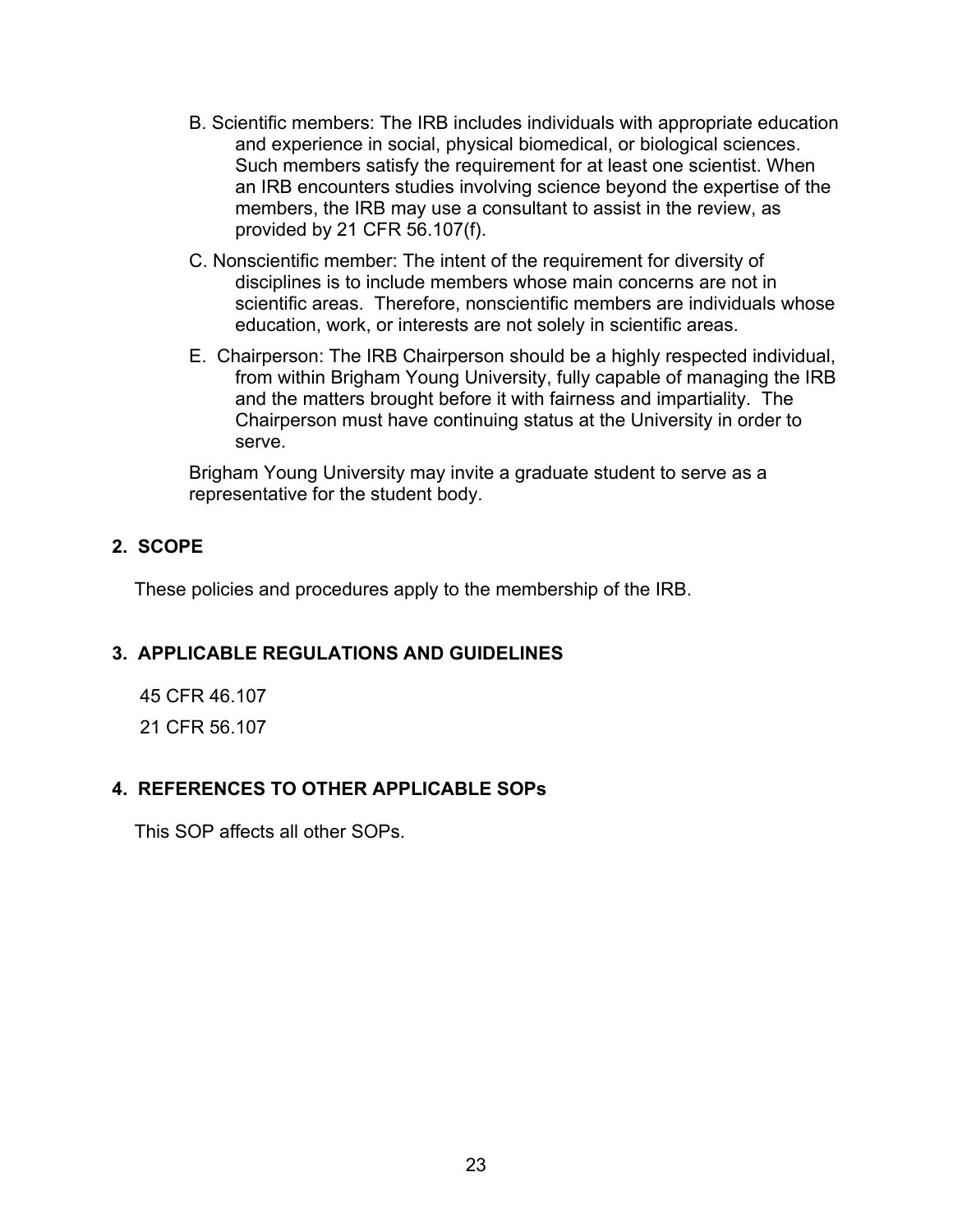The management of the membership of the IRB and oversight of member appointments, IRB related activities, communications, and other administrative details are the responsibility of the IRB Administrator.

#### **Specific Procedures**

#### **1.1 Term**

Members will be appointed to the IRB for a term of *three* years. The Chairperson will be appointed for a term of *five* years. Graduate Student member will serve on the IRB for a term of *one* year. Reappointment for additional terms may occur, by mutual agreement of the Institutional Official, the IRB Chairperson, the IRB Administrator, and the Member.

#### **1.2 Appointments**

The Institutional Official in consultation with the IRB Chairperson and IRB Administrator has the authority to appoint members to the IRB. Members will be solicited from Brigham Young University and greater Utah communities.

#### **1.3 Resignations and Removals**

A member may resign before the conclusion of his/her term. The vacancy will be filled as quickly as possible. A member may be removed by the Institutional Official. The Chair can be removed with a majority of the IRB members voting against him/her or removal by the Institutional Official.

#### **1.4 Compensation**

Participation by Brigham Young University faculty, staff, or students is considered a component of their job responsibilities as established by their supervisors. Regular members who are not affiliated with Brigham Young University may receive compensation for their service.

#### **1.5 Liability Insurance**

Regular and alternate members have liability insurance coverage as part of their IRB membership in their capacity as agents of Brigham Young University.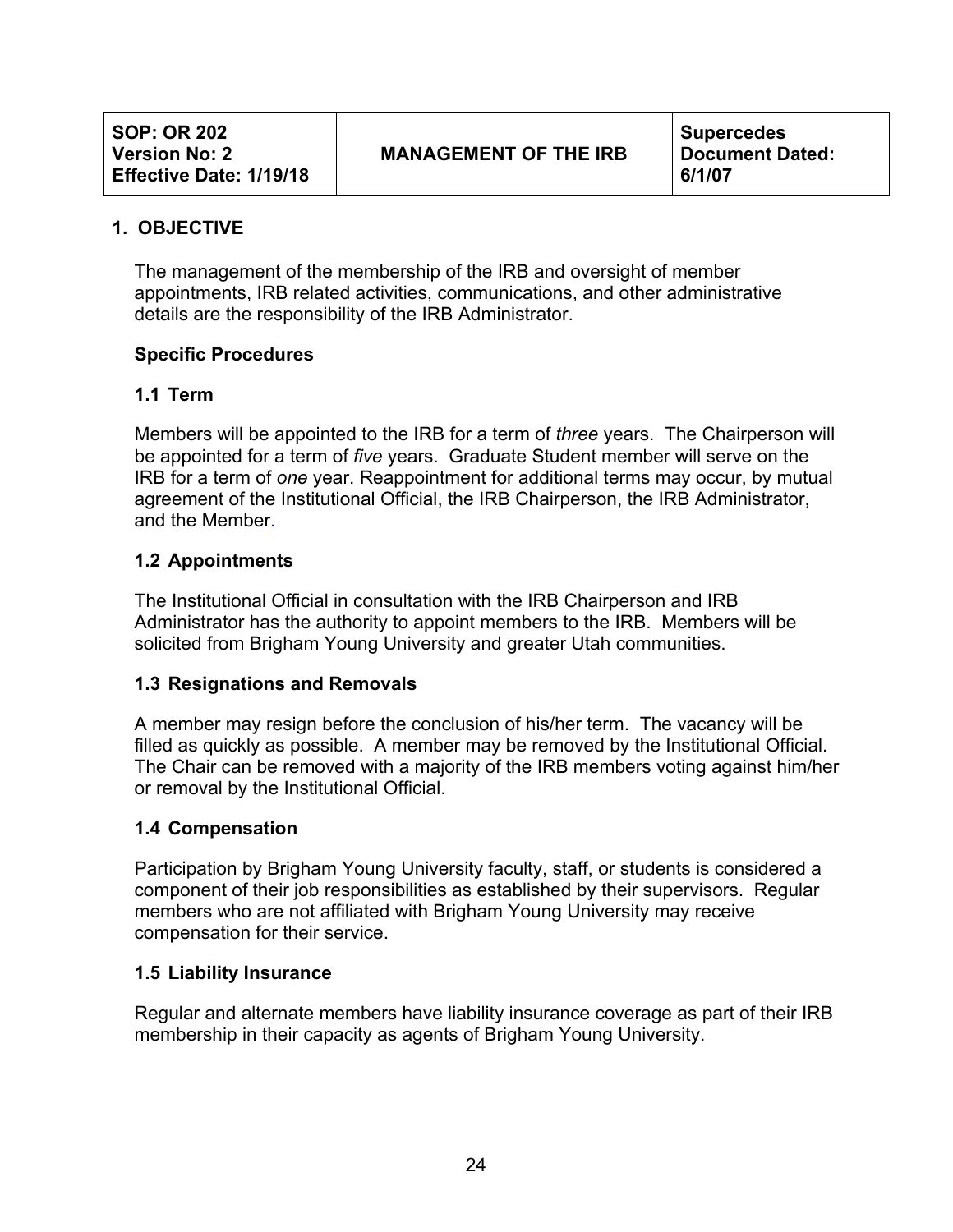# **2. SCOPE**

These procedures apply to the IRB membership.

# **3. APPLICABLE REGULATIONS AND GUIDELINES**

None

# **4. REFERENCES TO OTHER APPLICABLE SOPs**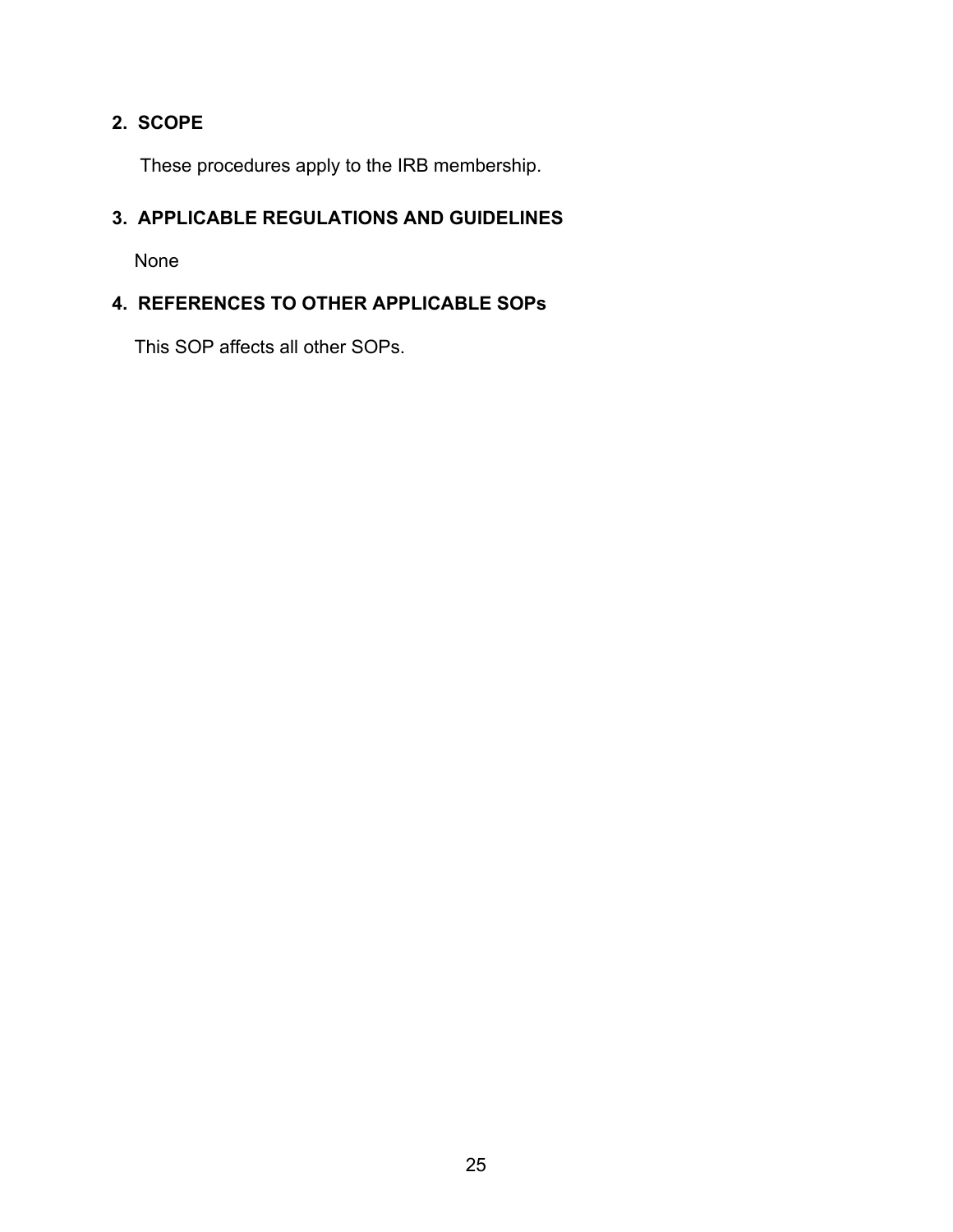Each IRB member's primary duty is the protection of the rights and welfare of the individual human beings who are serving as the subjects of BYU research. In order to fulfill their duties, IRB members are expected to be versed in regulations governing human subjects protection, biomedical and behavioral research ethics, and the policies of BRIGHAM YOUNG UNIVERSITY germane to human subjects protection.

#### **Specific Procedures**

#### **1.1 Duty to Brigham Young University**

The IRB is appointed as the Institutional Committee. As such, the IRB members serve BRIGHAM YOUNG UNIVERSITY as a whole, rather than a particular department. Therefore, members must not allow their own interest or that of their department to supersede their duty to protect the rights and welfare of research subjects.

#### **1.2 Specific Duties**

1.2.1 Regular Members:

- Nonaffiliated member(s): Nonaffiliated members are expected to provide input regarding their knowledge about the local community and be willing to discuss issues and research from that perspective.
- Non-scientific members: Nonscientific members are expected to provide input on areas germane to their knowledge, expertise and experience, professional and otherwise. For example, members who are lawyers should present the legal views of specific areas that may be discussed, such as exculpatory language or state requirements regarding consent. Non-scientific members should advise the IRB if additional expertise in a non-scientific area is required to assess if the protocol adequately protects the rights and welfare of subjects.
- Scientific members: Scientific members are expected to contribute to the evaluation of a study on its scientific and statistical merits and standards of practice. These members should also be able to advise the IRB if additional expertise in a non-scientific area is required to assess if the protocol adequately protects the rights and welfare of subjects.
- Graduate Student member: Graduate Student member is expected to provide input and be willing to discuss issues and research
- Chairperson: In addition to the above responsibilities (germane to the member's capacity), the Chairperson chairs the meetings of the IRB. The Chairperson performs or delegates to an appropriate voting IRB member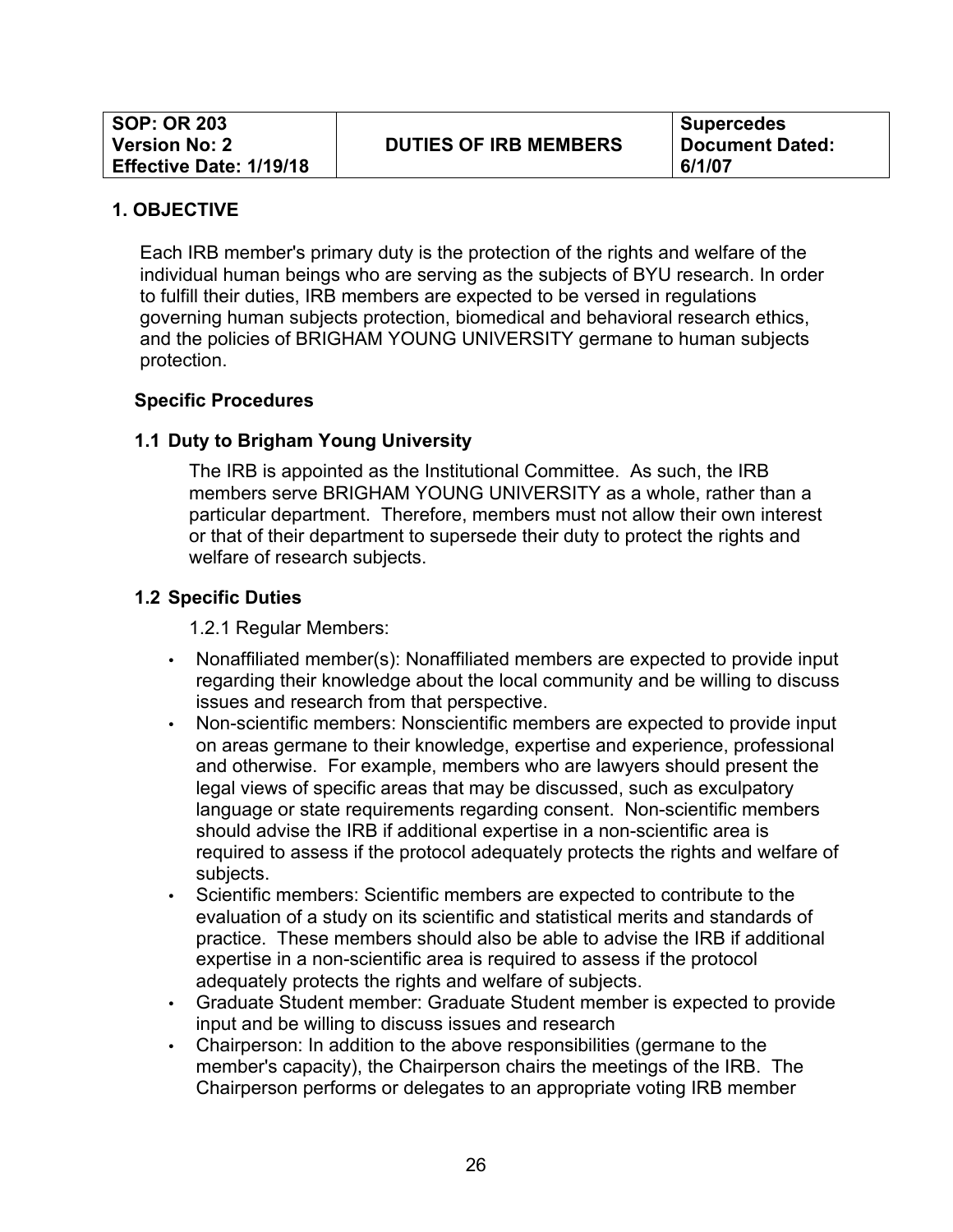expedited review when appropriate. He/she is empowered to suspend the conduct of an approved study deemed to place individuals at unacceptable risk, pending IRB review. The Chairperson is also empowered, pending IRB review, to suspend the conduct of a study if he/she determines that an investigator is not following the IRB's requirements.

- A. The Chairperson may appoint a Co-chairperson to assist or act on behalf of the Chairperson in particular IRB matters and at IRB meetings, either as a general procedure, or on a case-bycase basis. The Chairperson also may delegate any of his/her responsibilities as appropriate to other qualified individual(s). Such documentation must be in writing and maintained by the IRB Administrator.
- B. The Chairperson represents the IRB in discussions of IRB decisions with other members of the University.
- C. The Chairperson directs the proceedings and the discussion of the full-committee meeting. This includes keeping the discussion focused on important IRB issues and seeing that the full-committee meeting process is both effective and efficient.
- D. The Chairperson has an in-depth understanding of the ethical issues, state law, institutional policy, and federal research regulations that are applicable to the studies being reviewed. The Chairperson is not expected to be the only authority on compliance issues. The IRB Administrator or other committee members also take responsibility for compliance verification.
- E. The Chairperson assists the IRB administration in drafting letters from the full-committee meeting to investigators regarding IRB decisions. The Chairperson reviews and makes decisions about responses to conditions for IRB approval of research in a timely fashion.

The IRB must be perceived to be fair and impartial, immune from pressure either by the institution's administration, the Investigators whose protocols are brought before it, or other professional and nonprofessional sources.

#### 1.2.2 Reviewers:

In addition to the duties described in section 1.3.1, each regular member may be expected to act as a Reviewer for studies at convened meetings. Each member presents his or her findings resulting from review of the application materials and participates in the IRB discussion of the study.

#### **2. SCOPE**

These policies and procedures apply to all IRB Members.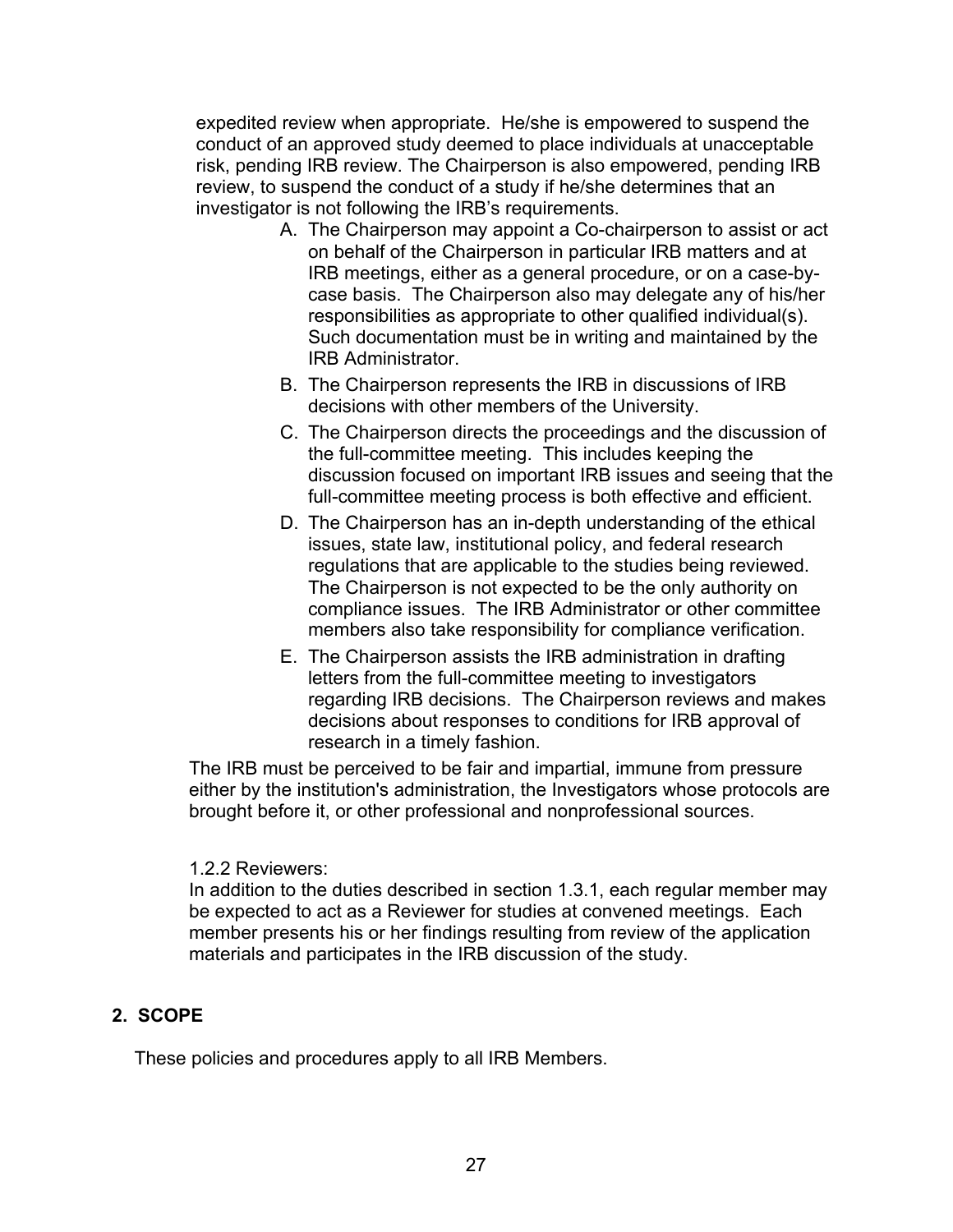# **3. APPLICABLE REGULATIONS AND GUIDELINES**

45 CFR 46.107, 46.108, 46.109 OHRP IRB Guidebook

#### **4. REFERENCES TO OTHER APPLICABLE SOPs**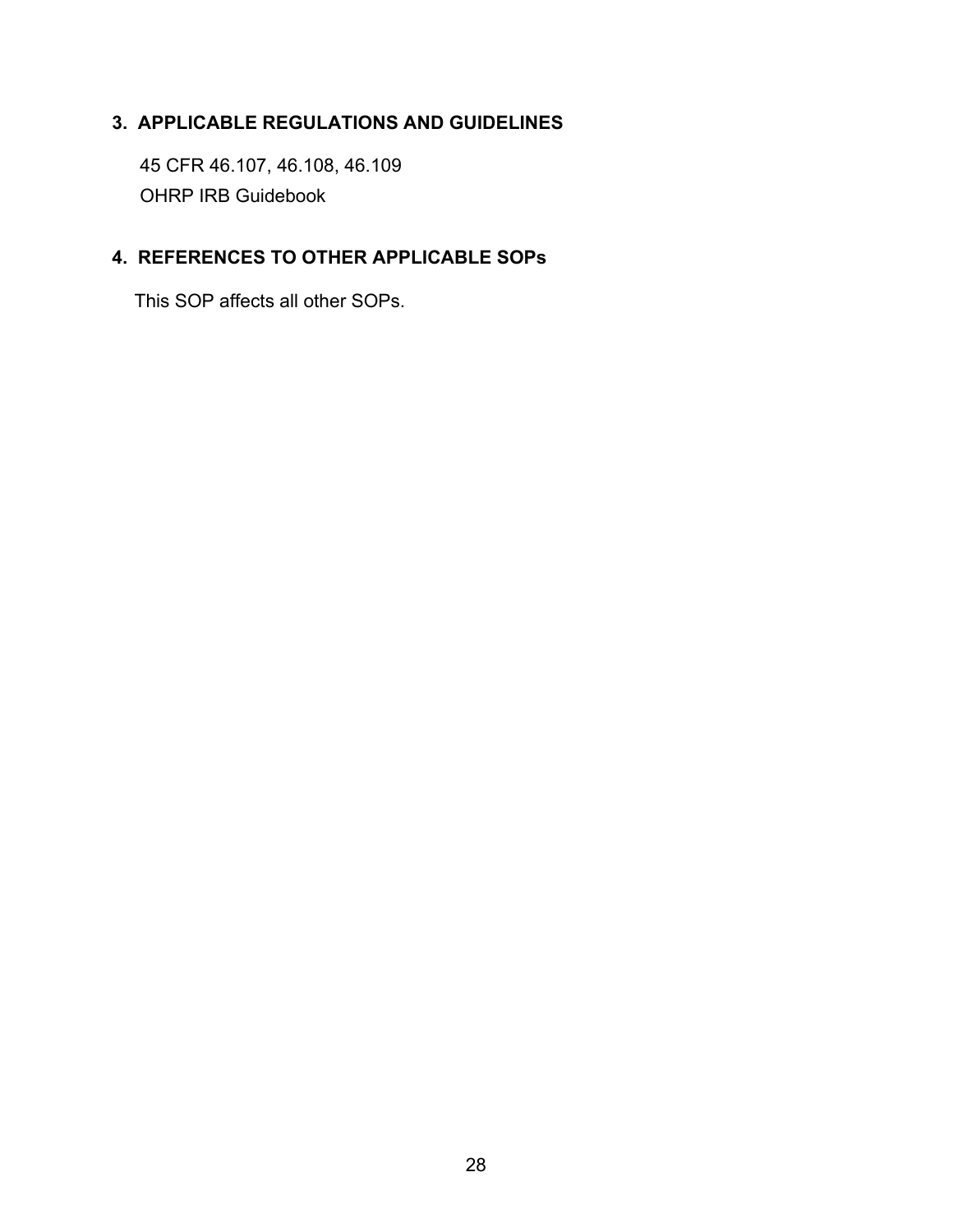IRB members rely on the documentation submitted by Investigators for initial and continuing review. Therefore, this material must provide IRB members with enough information about a study to assess if it adequately meets the IRB's criteria for approval.

A submitted protocol will be scheduled for IRB review when it has been determined that the information and materials submitted present an adequate description of the proposed research.

#### **Specific Procedures**

#### **1.1 Submission Requirements for Initial Review**

- 1.1.1 Required: Investigators applying for initial approval of a proposed research protocol must submit:
	- Complete IRB Application
	- Questionnaires & assessment instruments
	- Proposed informed consent document
	- Proposed subject instructions
	- Any other supporting material, such as examples of recruitment advertising, etc.

#### **1.2 Submission Requirements During Approval Periods**

- 1.2.1 During the approval period, Investigators must submit documentation to inform the IRB about changes in the status of the study including, but not necessarily limited to:
	- Any protocol changes not previously approved by the IRB
	- Deviations from the protocol (protocol violations)
	- Reports of serious or unexpected adverse events
	- Changes to the status of Principal or Sub-investigators
- 1.2.2 Progress Report and/or Request to Renew IRB Approval

Within sixty days prior to IRB approval expiration date, Investigators requesting renewal of an approved research project must submit:

- Annual Review of Approved Research form.
- All the required materials that are indicated on the form are also required prior to review.

#### **1.3 Action Taken If Documentation is Not Adequate or Additional Information is**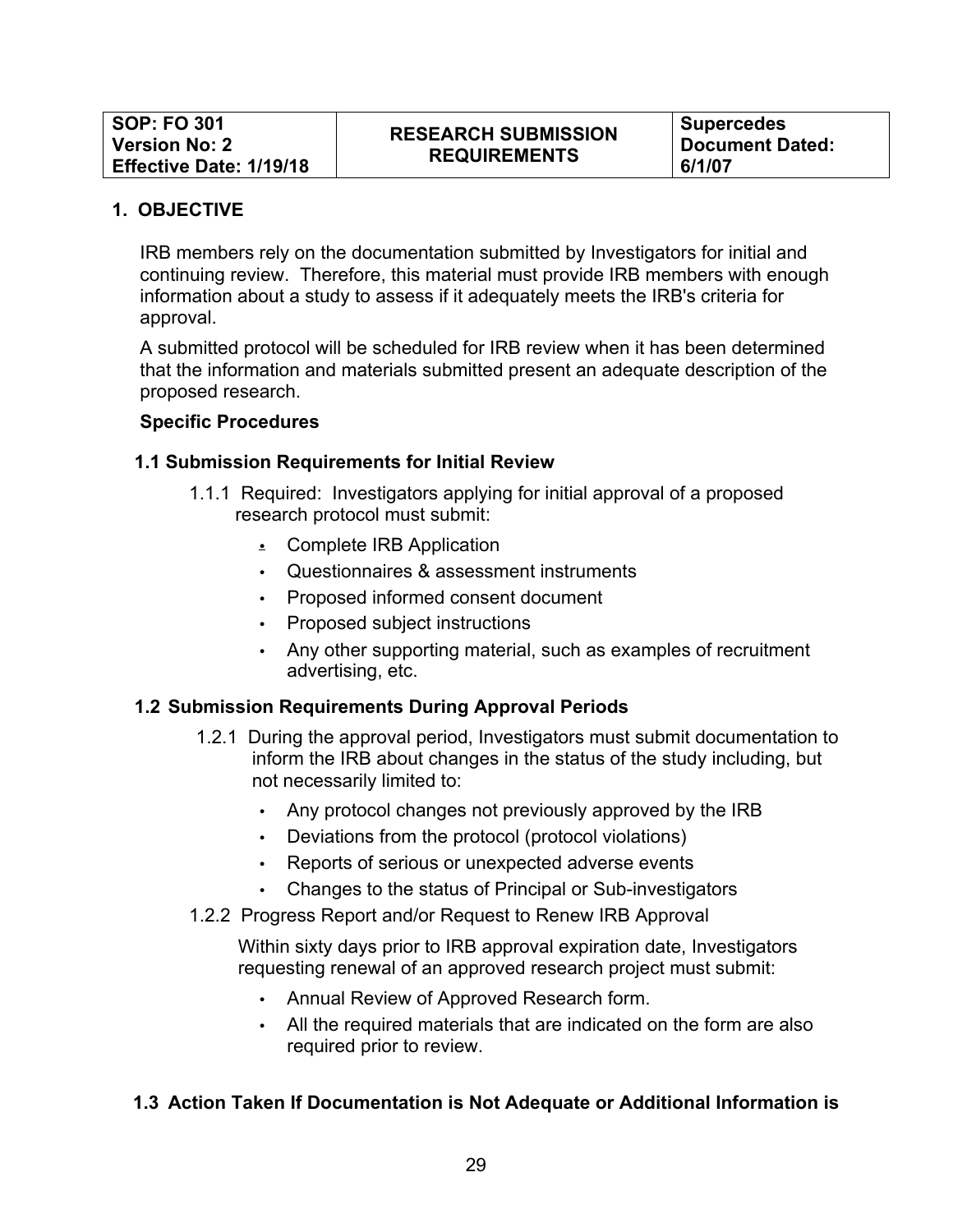#### **Required**

If the IRB or IRB staff determines that the submitted documents are not adequate, Investigators will be required to submit additional information. No incomplete submission will be reviewed by the IRB.

#### **2. SCOPE**

These policies and procedures apply to all research submitted to the IRB.

#### **3. APPLICABLE REGULATIONS AND GUIDELINES**

45 CFR 46.108, 46.111, 46.115

21 CFR 56.108 (a)(4), 312, 812

#### **4. REFERENCES TO OTHER APPLICABLE SOPs**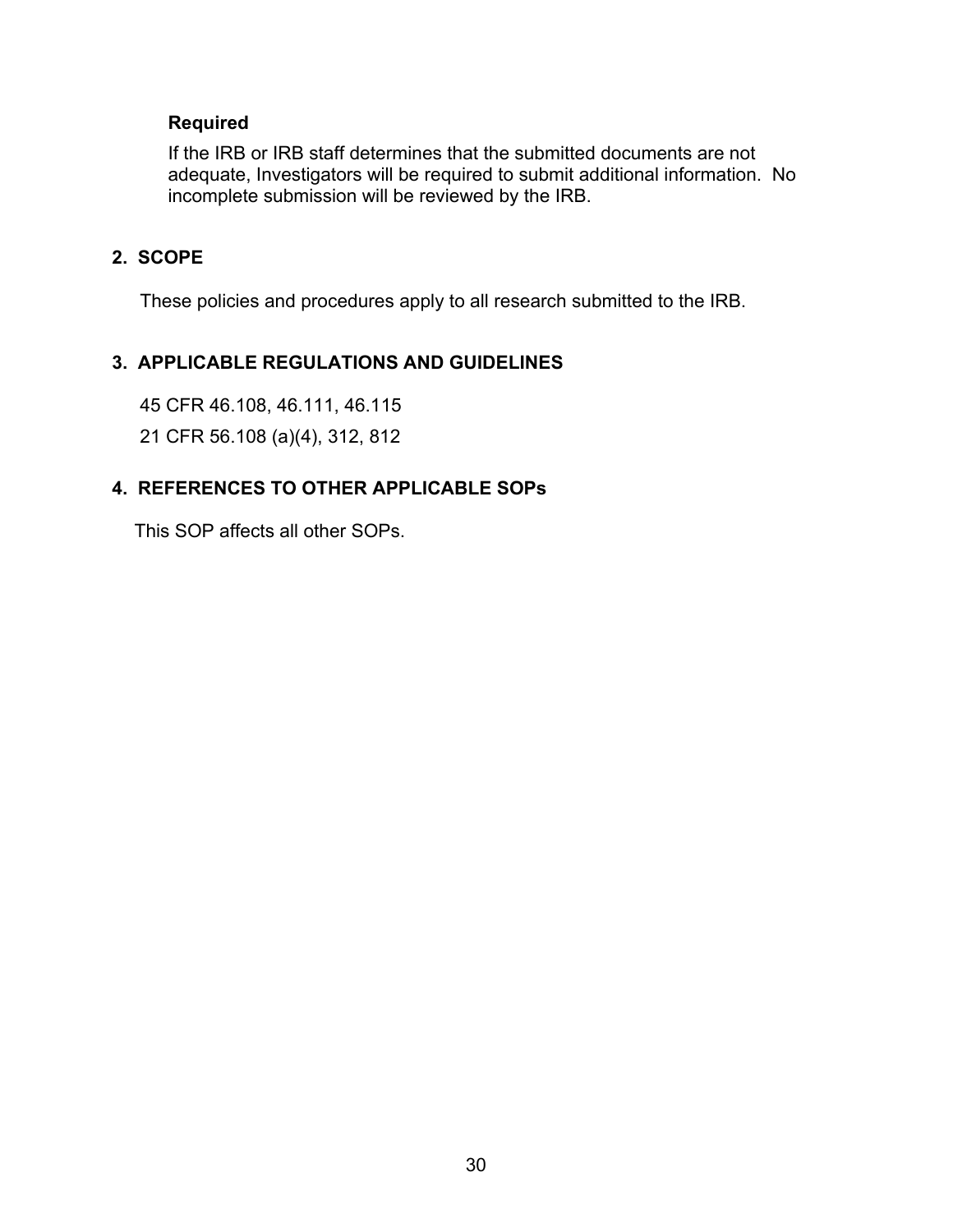Research activities in which the only involvement of human subjects will be in one or more specific categories, which are listed in section 1.1 of these Procedures, may be exempt from Federal review. Exempt status proposals are reviewed by the IRB Administrator. Determination of exemption must be based on regulatory and institutional criteria.

#### **Specific Procedures**

Human subjects research activities must be reviewed to determine whether the research meets one or more of the exemption categories described below and whether the research complies with applicable ethical standards. Federally-funded research determined to be exempt is not subject to 45 CFR 46 unless otherwise specified.

Investigators do not have the authority to make an independent determination that research involving human subjects is exempt and must submit an application to the BYU IRB office for final determination of exemption.

Research qualifies as exempt only if it falls into one or more of the exempt categories described below and meets these additional requirements:

- The research must present no more than minimal risk to subjects.
- The research is consistent with the ethical principles reflected in the Belmont Report, which include:
	- o **Respect for Persons (Autonomy).** Individuals should be treated as autonomous agents, and persons with diminished autonomy are entitled to protection.
	- o **Beneficence.** Individuals should not be harmed and the research should maximize possible benefits and minimize possible harms.
	- o **Justice.** Selection of participants should be equitable and the benefits and risks of research should be distributed fairly.
- As appropriate, there are adequate provisions to maintain the privacy interests of participants and the confidentiality of data.

#### **1.1Exempt Research Activities**

Research activities in which the only involvement of human subjects will be in one or more of the following categories are exempt from IRB review:

A. Category 1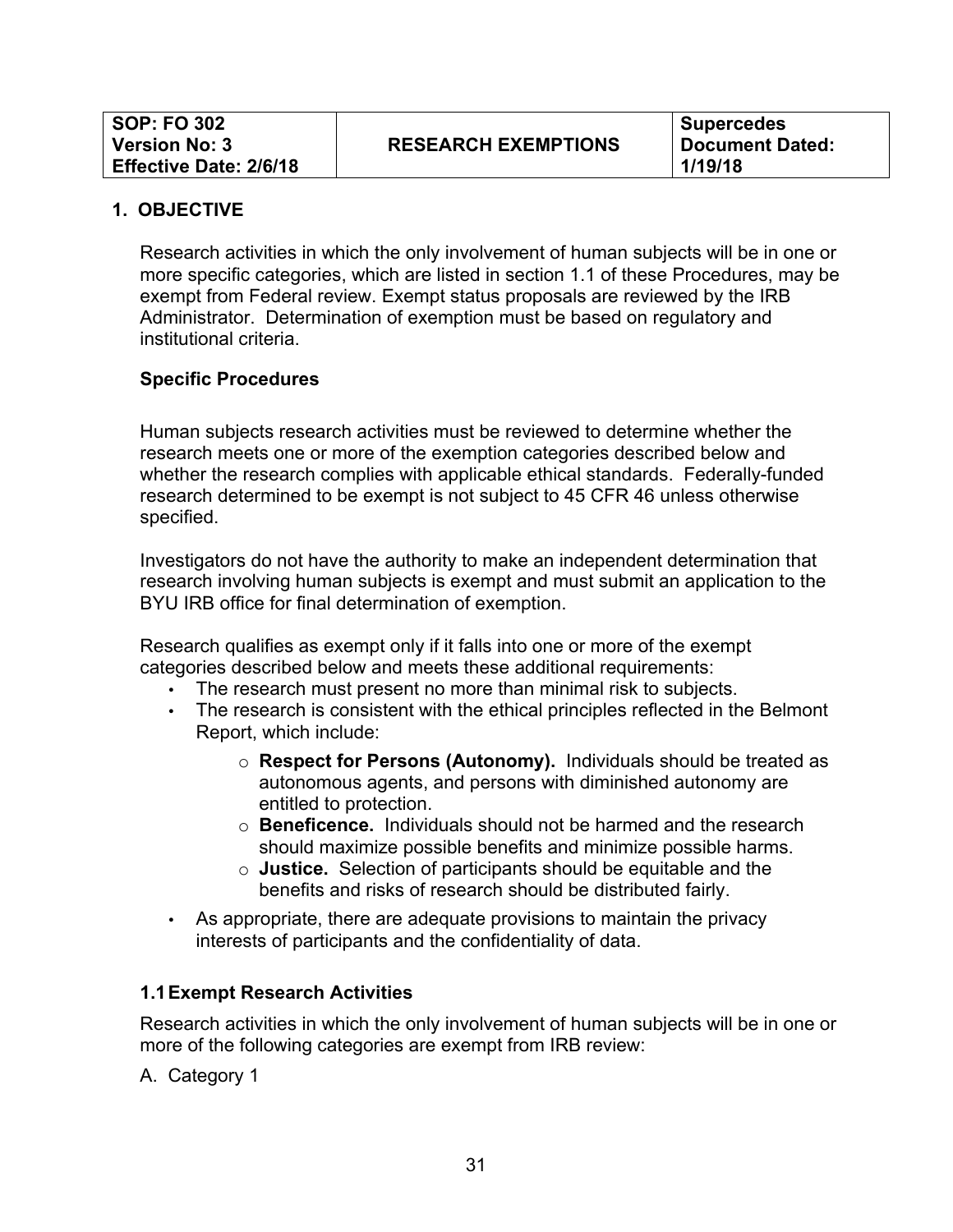**45 CFR 46.101 (b)(1)** Research conducted in established or commonly accepted educational settings, involving normal educational practices, such as (i) research on regular and special education instructional strategies, or (ii) research on the effectiveness of or the comparison among instructional techniques, curricula, or classroom management methods.

# B. Category 2

**45 CFR 46.101 (b)(2)** Research involving the use of educational tests (cognitive, diagnostic, aptitude, achievement), survey procedures, interview procedures or observation of public behavior, unless:

(i) information obtained is recorded in such a manner that human subjects can be

identified, directly or through identifiers linked to the subjects; and

- (ii) any disclosure of the human subjects' responses outside the research could reasonably place the subjects at risk of criminal or civil liability or be damaging to the subjects' financial standing, employability, or reputation.
- C. Category 3
- **45 CFR 46.101 (b)(3)** Research involving the use of educational tests (cognitive, diagnostic, aptitude, achievement), survey procedures, interview procedures, or observation of public behavior that is not exempt under Category 2, if:
- (i) the human subjects are elected or appointed public officials or candidates for public office; or
- (ii) federal statute(s) require(s) without exception that the confidentiality of the personally identifiable information will be maintained throughout the research and thereafter.
- D. Category 4

**45 CFR 46.101 (b)(4)** Research involving the collection or study of existing data, documents, records, pathological specimens, or diagnostic specimens, if these sources are publicly available or if the information is recorded by the investigator in such a manner that subjects cannot be identified, directly or through identifiers linked to the subjects

# E. Category 5

**45 CFR 46.101 (b)(5)** Research and demonstration projects which are conducted by or subject to the approval of department or agency heads, and which are designed to study, evaluate, or otherwise examine:

- (i) Public benefit or service programs;
- (ii) procedures for obtaining benefits or services under those programs;
- (iii) possible changes in or alternatives to those programs or procedures; or
- (iv) possible changes in methods or levels of payment for benefits or services under

those programs.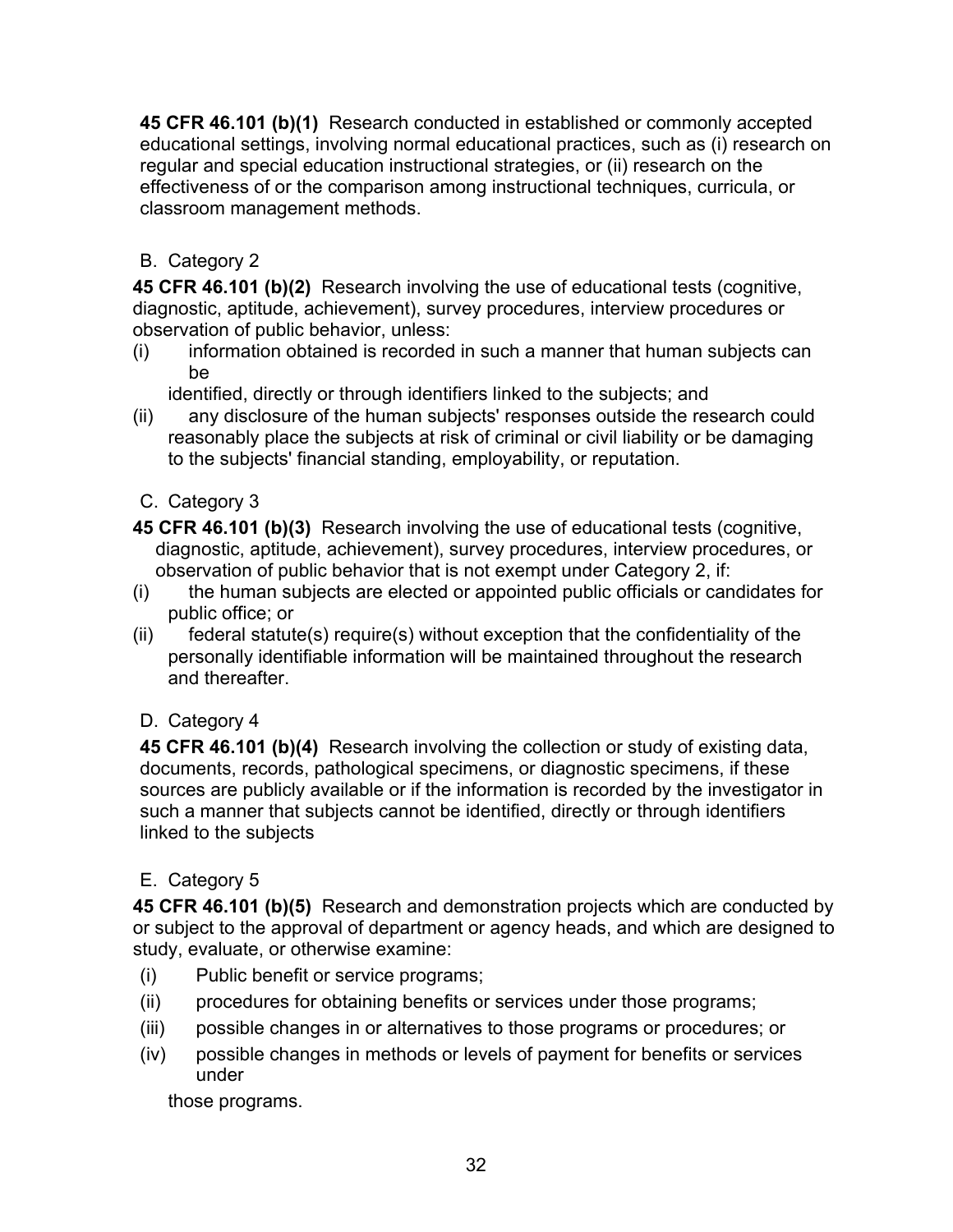#### F. Category 6

**45 CFR 46.101 (b)(6)** Taste and food quality evaluation and consumer acceptance studies, (i) if wholesome foods without additives are consumed or (ii) if a food is consumed that contains a food ingredient at or below the level and for a use found to be safe, or agricultural chemical or environmental contaminant at or below the level found to be safe, by the Food and Drug Administration or approved by the Environmental Protection Agency or the Food Safety and Inspection Service of the U.S. Department of Agriculture.

#### **Research involving prisoners**

The exemption categories listed above do not apply to research involving prisoners.

#### **Research involving children**

Exemption Category 2, 45 CFR 46.101(b)(2), does not apply to research with children, except for research involving observations of public behavior when the investigator(s) do not participate in the activities being observed.

#### **Research subject to FDA regulations**

The IRB will not consider any research exempt that involves a test article regulated by the FDA, unless the research meets the criteria for exemption described in 45 CFR 46.101(b)(6) and 21 CFR 56.104(d).

#### **Research subject to HIPAA regulations**

A determination that a study is exempt does not remove relevant HIPAA considerations. If HIPAA applies to an exempt study, authorization or a waiver of authorization must be obtained.

#### **Continuing Review**

Studies confirmed as meeting the criteria for exemption are not subject to continuing review. BYU, nonetheless, remains responsible for exercising proper oversight for research conducted under its auspices. To exercise this oversight, the IRB office will annually send a notice to all PIs to confirm:

- That the research is on-going. If it is not, the PI will be asked to close out the study.
- That the PI is aware of her/his responsibilities under the BYU IRB exemption determination.

#### **2. SCOPE**

These policies and procedures apply to Investigator claims for exemption from Federal review.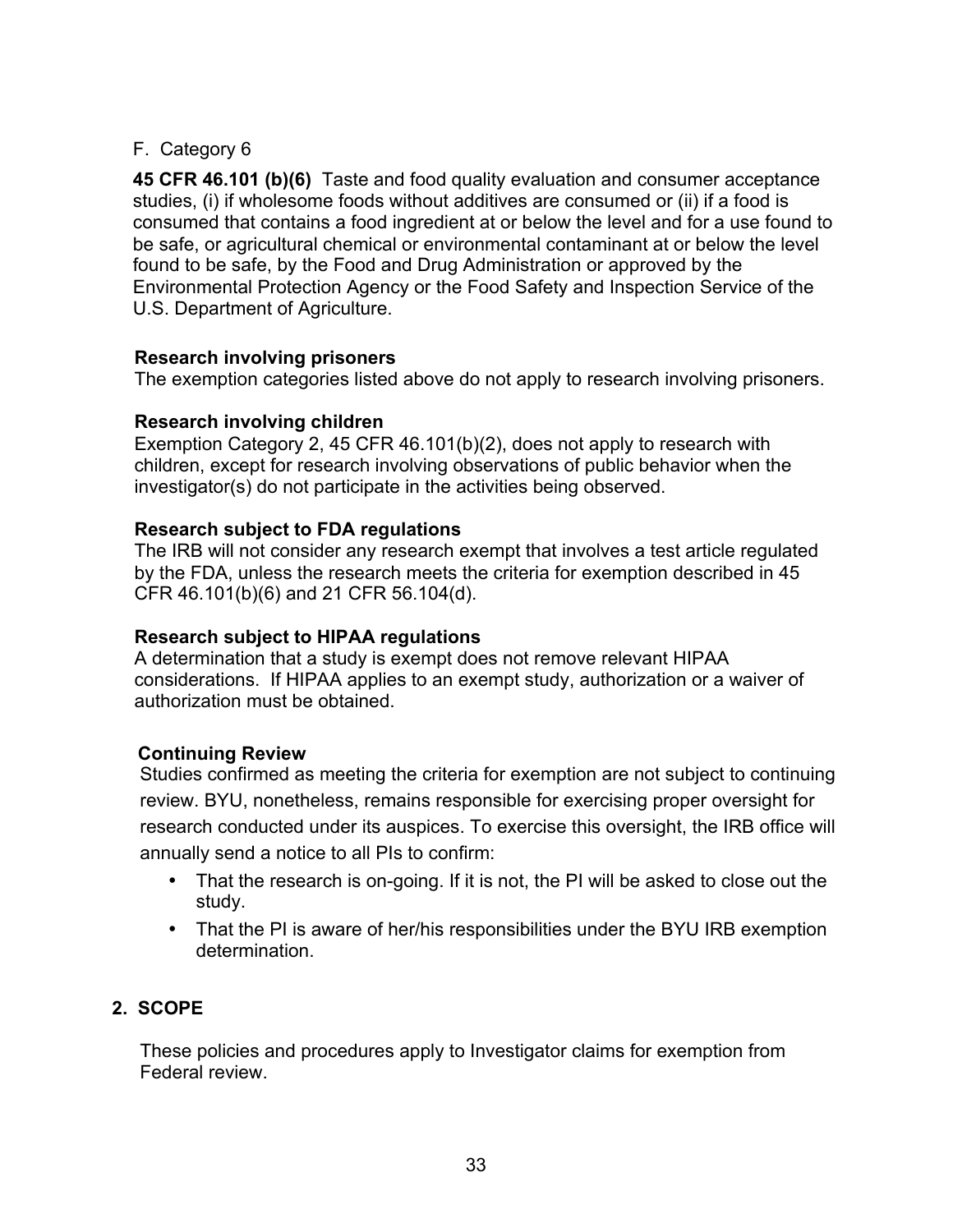# **3. APPLICABLE REGULATIONS AND GUIDELINES**

45 CFR 46.101 21 CFR 56. 104, 105

# **4. REFERENCES TO OTHER APPLICABLE SOPs**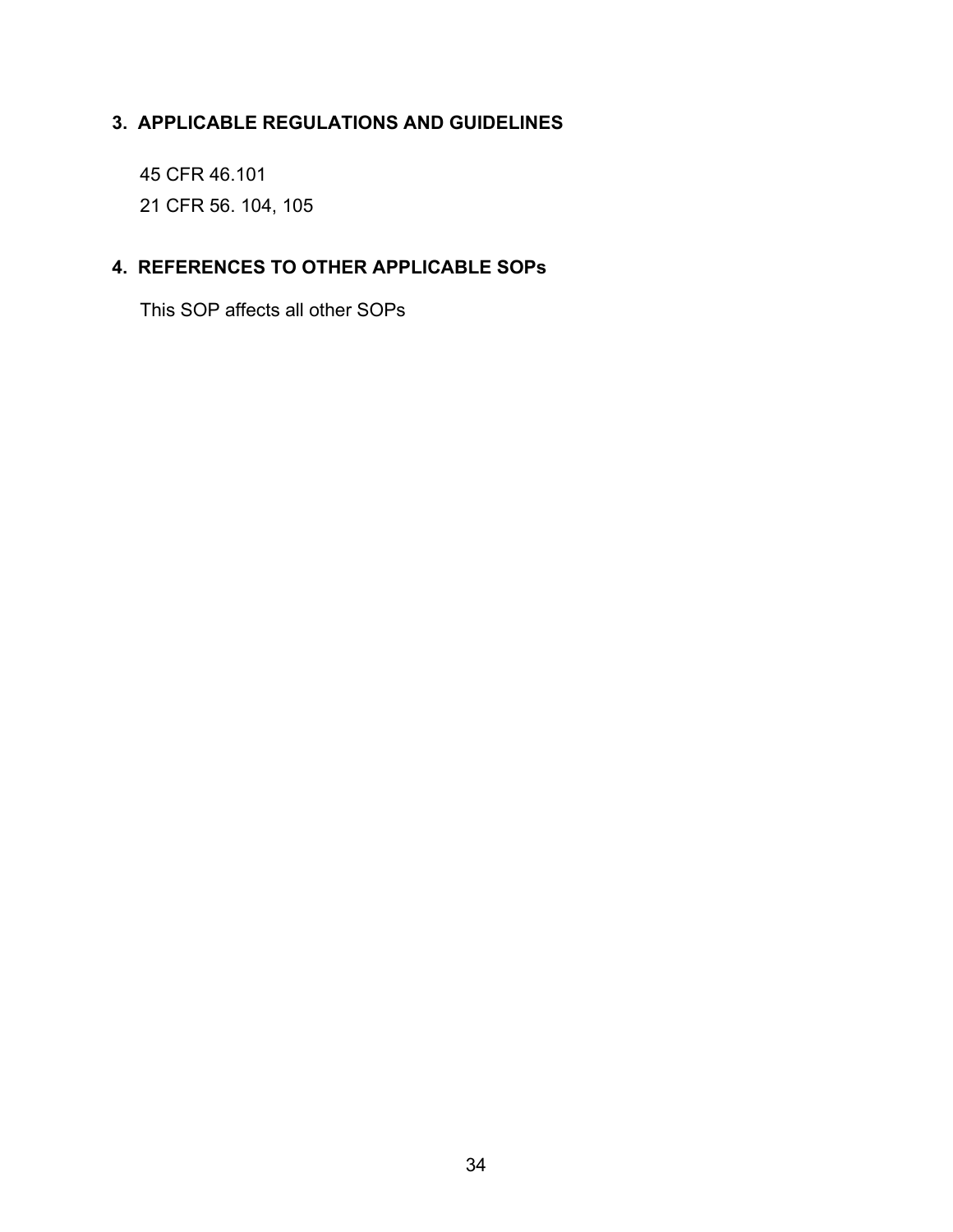All studies that do not meet the criteria for exemption or expedited review will be reviewed by the IRB at convened meetings at which a quorum is present. Each IRB will meet *monthly*, or at some other frequency determined by the IRB Chairperson and the IRB Administrator.

#### **Specific Procedures**

#### **1.1 Quorum**

- 1.1.1 A quorum is defined as one half of the number of regular members plus one.
- 1.1.2 A quorum consists of regular and/or their alternate members and includes: at least one member whose primary concerns are in scientific areas, and one member whose primary concerns are in nonscientific areas.
- 1.1.3 An alternate member may attend in the place of an absent regular member in order to meet the quorum requirements outlined above.
- 1.1.4 A special consultant(s) will not be used to establish a quorum.

#### **1.2 Meeting Materials Sent Prior to IRB Meetings**

All IRB members will be sent study documentation required for review sufficiently in advance of the meeting to allow time for adequate review. These include:

- 1.2.1 Agenda: a meeting agenda will be prepared by the IRB Secretary and distributed to IRB members prior to each meeting. The meeting agenda will remind members to declare any potential COI they may have with research that is about to be reviewed at the outset of each meeting. The IRB minutes should also specifically reflect such recusals as they occur during meetings.
- 1.2.2 Reviewer materials
	- A. All IRB members
		- Full Investigator's protocol
		- Proposed informed consent document(s) and/or script as appropriate
		- Copies of surveys, questionnaires, or electronic media.
		- Copies of letters of assurance or cooperation with research sites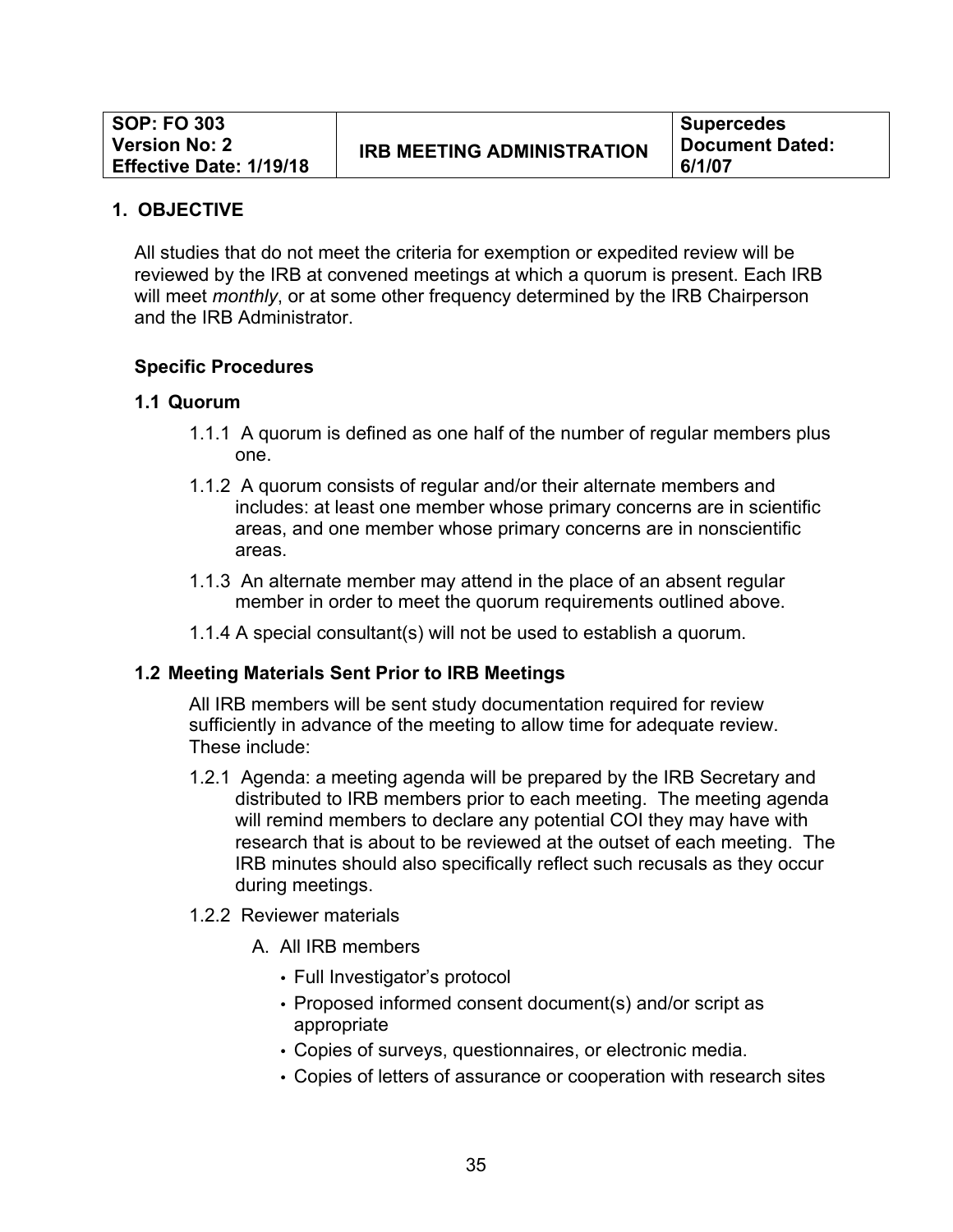- Advertising intended to be seen or heard by potential subjects, including email solicitations.
- Grant Application: The IRB Administrator or a designated reviewer will review the grant application, if any, to ensure that the research described in the IRB proposal is consistent with the grant application. The grant application does not need to be reviewed by every IRB member. A copy of the grant application or proposal should be retained in the IRB/ ORCA Office and made available to any IRB member who may wish to review it. The IRB may require the Investigator(s) to: (i) summarize, and cross-reference to the application, specific information contained in the grant application; (ii) identify any IRB-approved protocols that describe the proposed research; and (iii) either certify that the application or proposal is consistent with any corresponding IRB protocol(s) or submit protocol amendments to reconcile any discrepancies.

#### **1.3 Minutes**

The Federal regulations for the protection of human subjects [45 CFR 46.115(a)(2)] require that "Minutes of IRB meetings… shall be in sufficient detail to show attendance at the meeting; actions taken by the IRB; the vote on these actions including the number of members voting for, against, and abstaining; the basis for requiring changes in or disapproving research; and a written summary of the discussion of controverted issues and their resolution."

- 1.3.1 Recording: The IRB Secretary or designee will take minutes of each meeting. Minutes will be written in sufficient detail to show the following:
	- Meeting attendance; including status of each attendee (regular member, consultant, etc.), and conflicts of interest, if any;
	- Actions taken by the IRB on each agenda item requiring full IRB action, including, the basis for requiring changes in or disapproving the research and protocol specific determinations.
	- Summary of the discussion of controverted issues and resolution;
	- Voting results, including number for, against and members who recused themselves.
- 1.3.2 Approval: Draft minutes will be distributed to members at the next IRB meeting for review and approval.
	- Corrections requested by the IRB will be made by the IRB Secretary or designee and the minutes in printed form are made available upon request. The IRB Administrator will maintain copies of the minutes.

A majority of members must vote in favor of an action for that category of action to be accepted by the IRB. Only regular and alternate members acting in place of absent regular members may vote. The vote will be recorded in the minutes. Members with a conflict of interest will recuse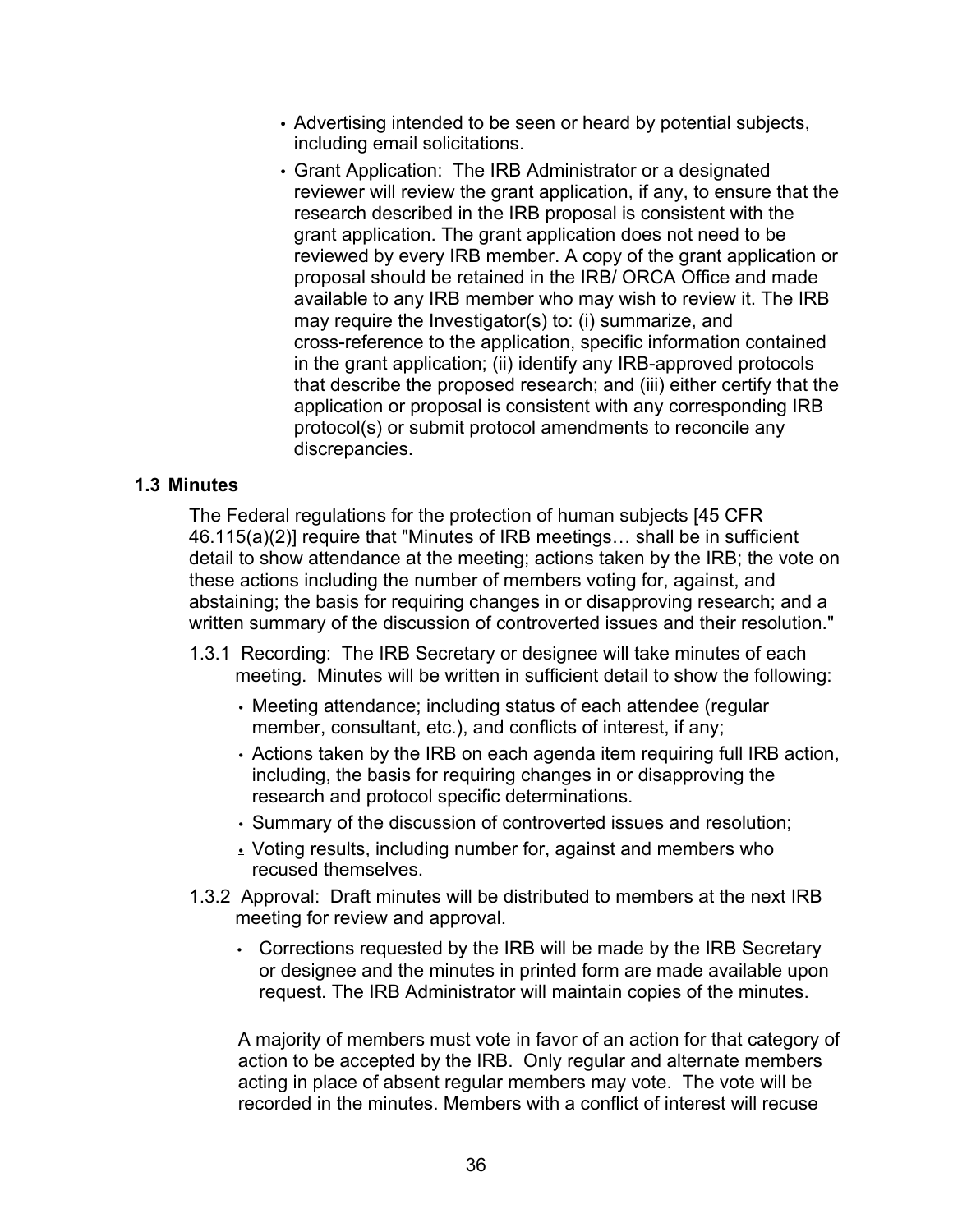themselves from the discussion and voting and such will be noted in the minutes.

## **1.4 Telephone Use**

1.4.1 Convened meeting using speaker phone:

Should a member not be able to be physically present during a convened meeting, but is available by telephone, the meeting can be convened using a electronic communication. The member who is not physically present will be connected to the rest of the members via speakerphone. In this manner, all members will be able to discuss the protocol even though one member is not physically present. Members participating by such speakerphone call may vote, provided they have had an opportunity to review all the material the other members have reviewed.

1.4.2 Meetings Conducted Via Conference Calls:

On occasion, meetings may be convened via a conference call. A quorum (as defined above) must participate for the conference call meeting to be convened. To allow for appropriate discussion to take place, all members must be connected simultaneously for a conference call to take place -- "polling" (where members are contacted individually) will not be accepted as a conference call.

Members not present at the convened meeting, nor participating in the conference call may not vote on an issue discussed during a convened meeting (no voting by proxy).

#### **1.5 Voting**

Members of the IRB vote upon the recommendations made by the reviewers according to the criteria for approval, protocol specific determinations and frequency of review for each protocol.

# **2. SCOPE**

These policies and procedures apply to all research submitted to the IRB.

# **3. APPLICABLE REGULATIONS AND GUIDELINES**

45 CFR 46.103, 46.108, 46.109, 46.115

21 CFR 56.108, 56.109

# **4. REFERENCES TO OTHER APPLICABLE SOPs**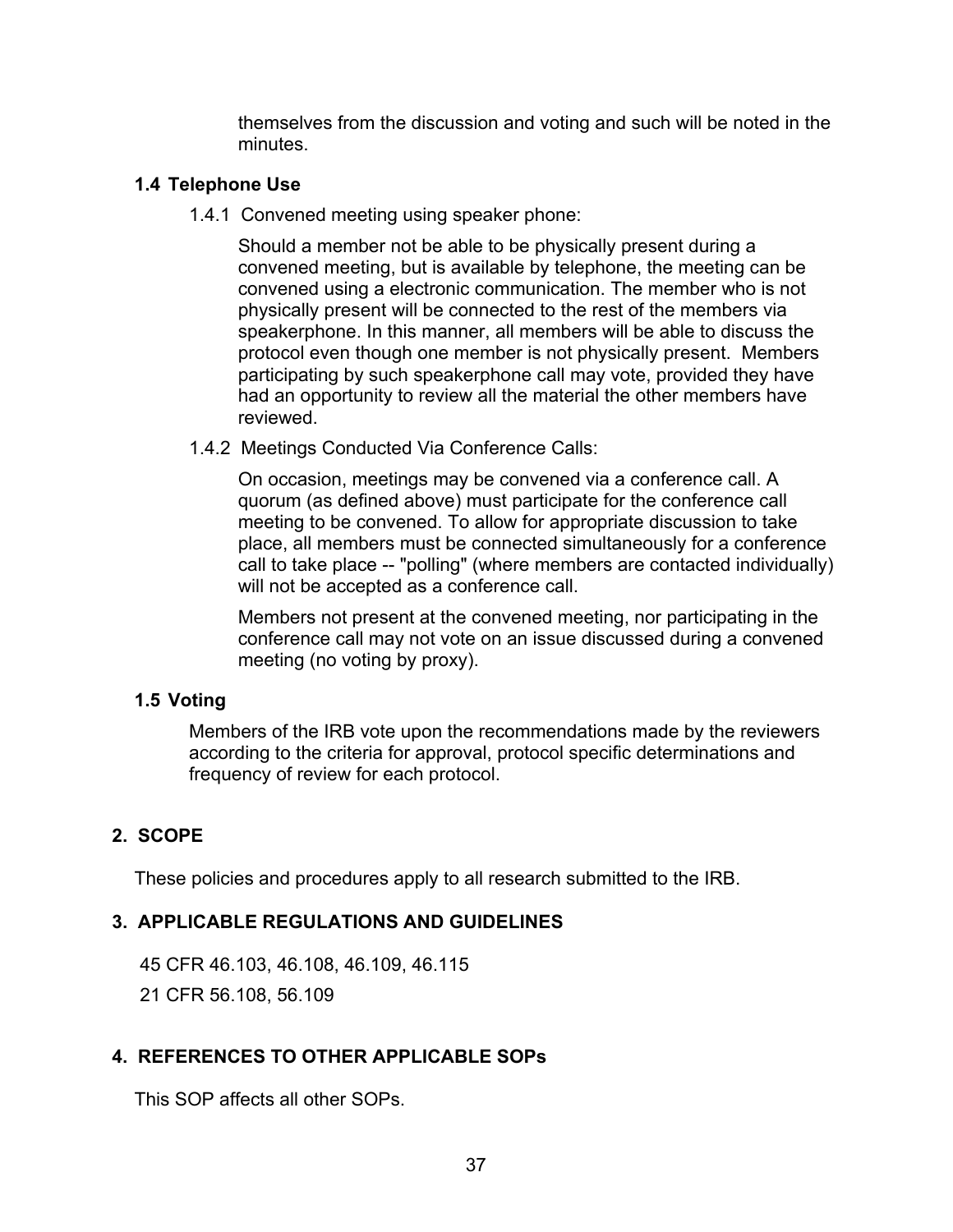# **ADMINISTRATIVE REVIEW AND DISTRIBUTION OF MATERIALS**

**Supercedes Document Dated: 6/1/07**

#### **1. OBJECTIVE**

The efficiency and effectiveness of the IRB is supported by administrative procedures that ensure that IRB members not only have adequate time for thorough assessment of each proposed study, but that the documentation they receive is complete and clear enough to allow for an adequate assessment of study design, procedures, and conditions.

## **Specific Procedures**

## **1.1 Exemptions**

The IRB Administrator will oversee claims for exemption submitted by Investigators in consultation with the IRB Chairperson trained to review exempt protocols. Such claims of exemption will be logged and filed.

#### **1.2 Incomplete Submissions**

Incomplete applications will not be accepted for review until the Investigator has provided all necessary materials as determined by the IRB Administrator or designee. The IRB Administrator will notify the submitting Investigator to obtain any outstanding documentation or additional information before the application is scheduled for review.

#### **1.3 Scheduling for Review**

Complete applications that appear to meet qualifications for expedited review will be submitted to the Chairperson or his/her designee. If a submission meets expedited review requirements, the review will be performed as described in SOP RR 401 (Expedited Review). All other applications will be placed on the agenda for the earliest meeting possible for review by the full IRB as described in SOP FO 303 (IRB Meeting Administration).

#### **1.4 Distribution to Members Prior to IRB Meetings**

Copies of application materials will be distributed to all IRB members, generally ten (10) days prior to the meeting. Each regular member of the IRB, and any alternate members attending the meeting in place of a regular member, will receive a copy of the material. Consultants will only receive copies of material that pertain to their requested input.

The originals of submission materials will be retained in the IRB Office and available for the IRB meeting.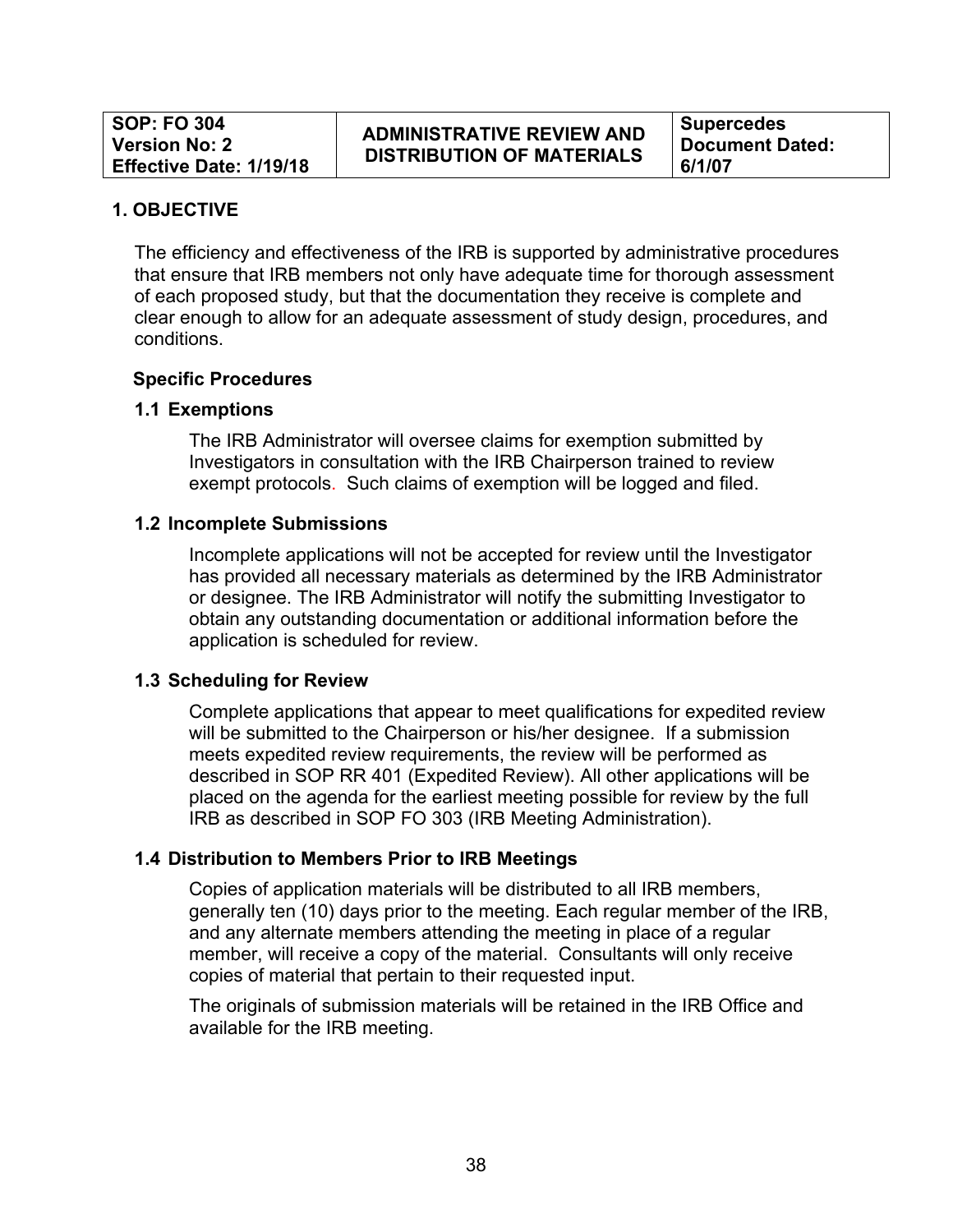# **1.5 Confidentiality**

All material received by the IRB will be considered confidential and will be distributed only to meeting participants (regular members, alternate members and special consultants) for the purpose of review. All application materials will be stored in an IRB study file with access limited to the IRB members and staff and other authorized officials.

# **2. SCOPE**

These policies and procedures apply to all research submitted to the IRB.

# **3. APPLICABLE REGULATIONS AND GUIDELINES**

45 CFR 46.109

21 CFR 56.109

# **4. REFERENCES TO OTHER APPLICABLE SOPs**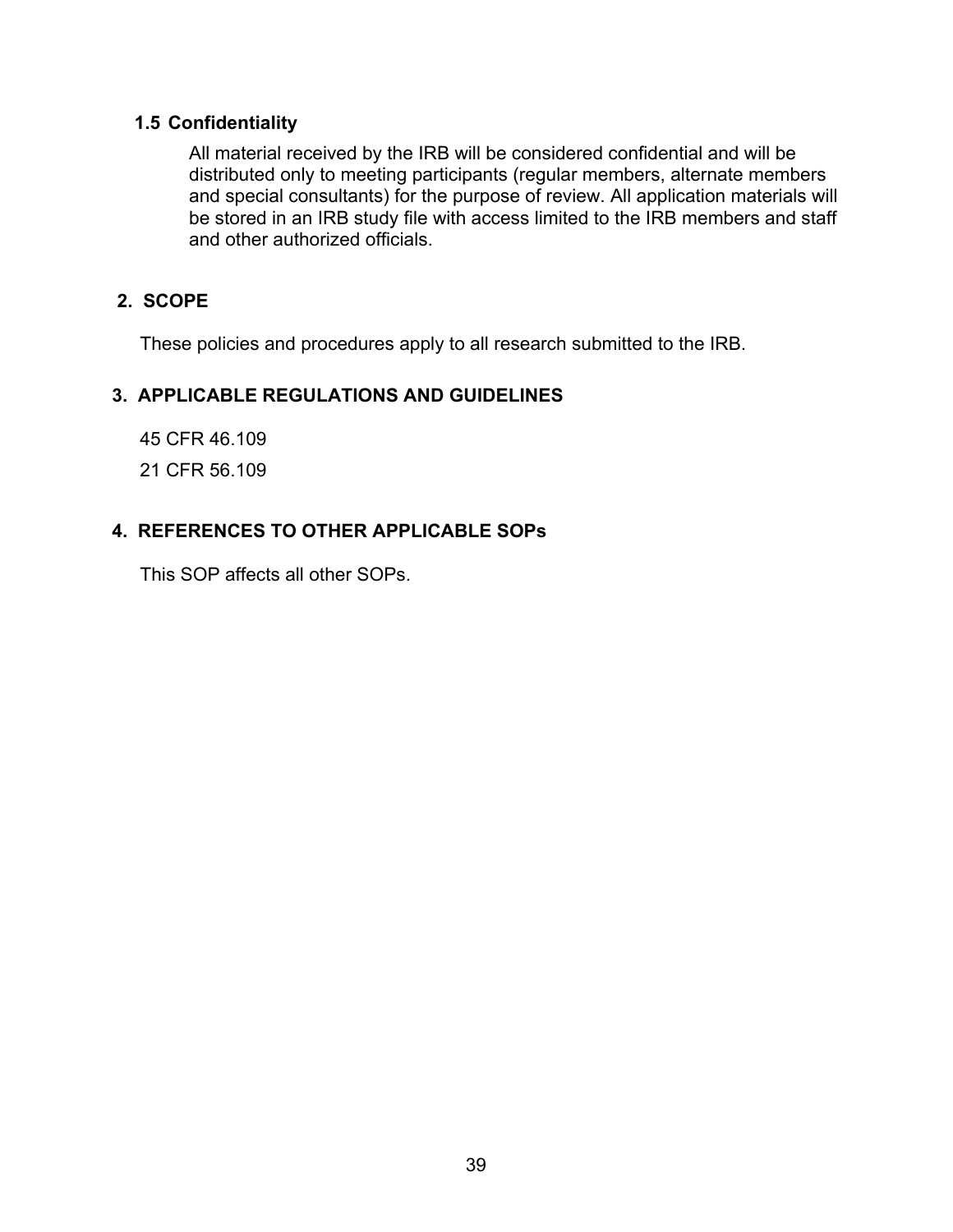# **DOCUMENTATION AND DOCUMENT MANAGEMENT**

**Supercedes Document Dated: 6/1/07**

#### **1. OBJECTIVE**

The IRB's files must be maintained in a manner that contains a complete history of all IRB actions related to review and approval of a protocol, including continuing reviews, amendments and adverse event reports. All records regarding a submitted study (regardless of whether it is approved) must be retained in an appropriate manner as required by regulatory requirements and/or institutional policy.

Records must be accessible for inspection and copying by authorized representatives of the Sponsor, funding department or agency, regulatory agencies and institutional auditors at reasonable times and in a reasonable manner.

Required documents must be submitted to the appropriate funding entity as required.

#### **Specific Procedures**

#### **1.1 Document Retention**

The IRB Office must retain all records regarding an application (regardless of whether it is approved) for at least three (3) years. For all applications that are approved and the research initiated, the IRB Office must retain all records regarding that research for at least three (3) years after completion of the research.

1.1.1 Study-related documents:

Adequate documentation of each IRB's activities will be prepared, maintained and retained in a secure location. Retained documents include:

- Copies of all original research protocols reviewed, approved consent documents, and reports of adverse events occurring to subjects and reported deviations from the protocol.
- Agendas and minutes of all IRB meetings.
- Copies of all continuing review activities.
- Copies of all correspondence between the IRB and the Investigators.
- Statements of significant new findings provided to subjects.
- Reports of any complaints received from subjects.

#### **1.2 IRB Administration Documents**

The IRB Office must maintain and retain all records regarding IRB administrative activities that affect review activities for least three (3) years.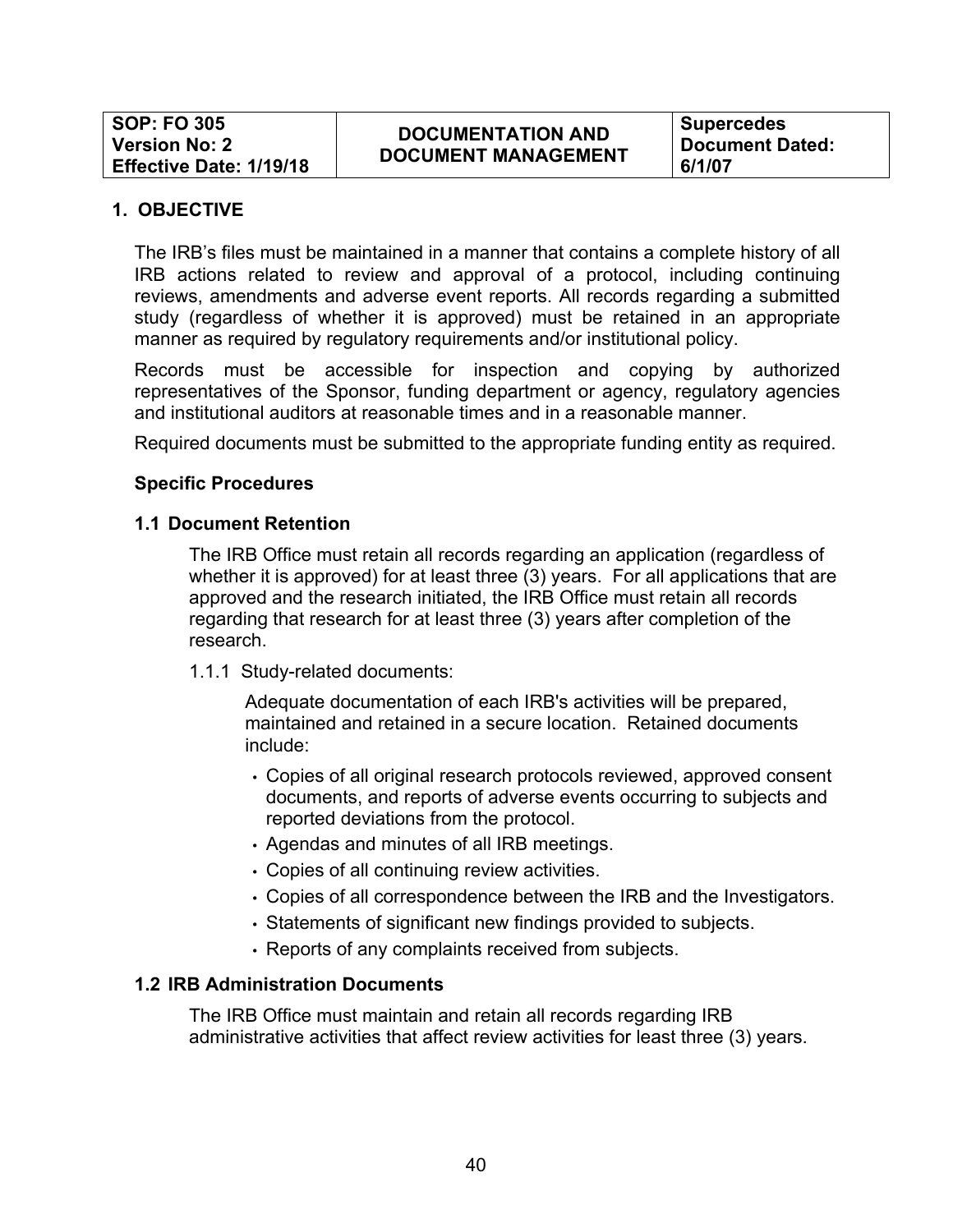The IRB Office must retain all records regarding protocols that are approved and the research initiated for at least three (3) years after completion of the research.

1.2.1 Rosters of regular and alternate IRB members identified by name, earned degrees, representative capacity, and indications of experience sufficient to describe each regular and alternate member's chief anticipated contribution to the IRB's deliberations; and any employment or other relationship between each member and the IRB and/or the Brigham Young University (e.g., full-time employee, part-time employee, paid or unpaid consultant).

Alternate members shall be included on the roster. In addition to the above information, the roster shall indicate the regular member for whom the alternate may substitute.

Current and obsolete membership rosters will remain in the IRB Office and then archived according to Brigham Young University policy.

The roster of IRB members must be submitted to OHRP. Any changes in IRB membership must be reported to OHRP.

- 1.2.2 Maintain current and obsolete copies of the Standard Operating Policies and Procedures.
- 1.2.3 Delegation of specific functions, authorities, or responsibilities by the IRB Chairperson must be documented in writing and filed in the IRB Office.

# **1.3 Destruction of Copies**

All material received by the IRB, which is considered confidential and in excess of the required original documentation and appropriate controlled forms, will be collected at the end of the meeting and destroyed by a method deemed appropriate by the Institutional Official.

# **1.4 Archiving and Destruction**

After 3 years, all documents and materials germane to IRB determinations will be archived according to institutional policy. Archiving policies of the Brigham Young University will determine when such archived records may be destroyed.

# **2. SCOPE**

The policies and procedures apply to all controlled documents used in the submission, initial review, and continuing review of research submitted to the IRB.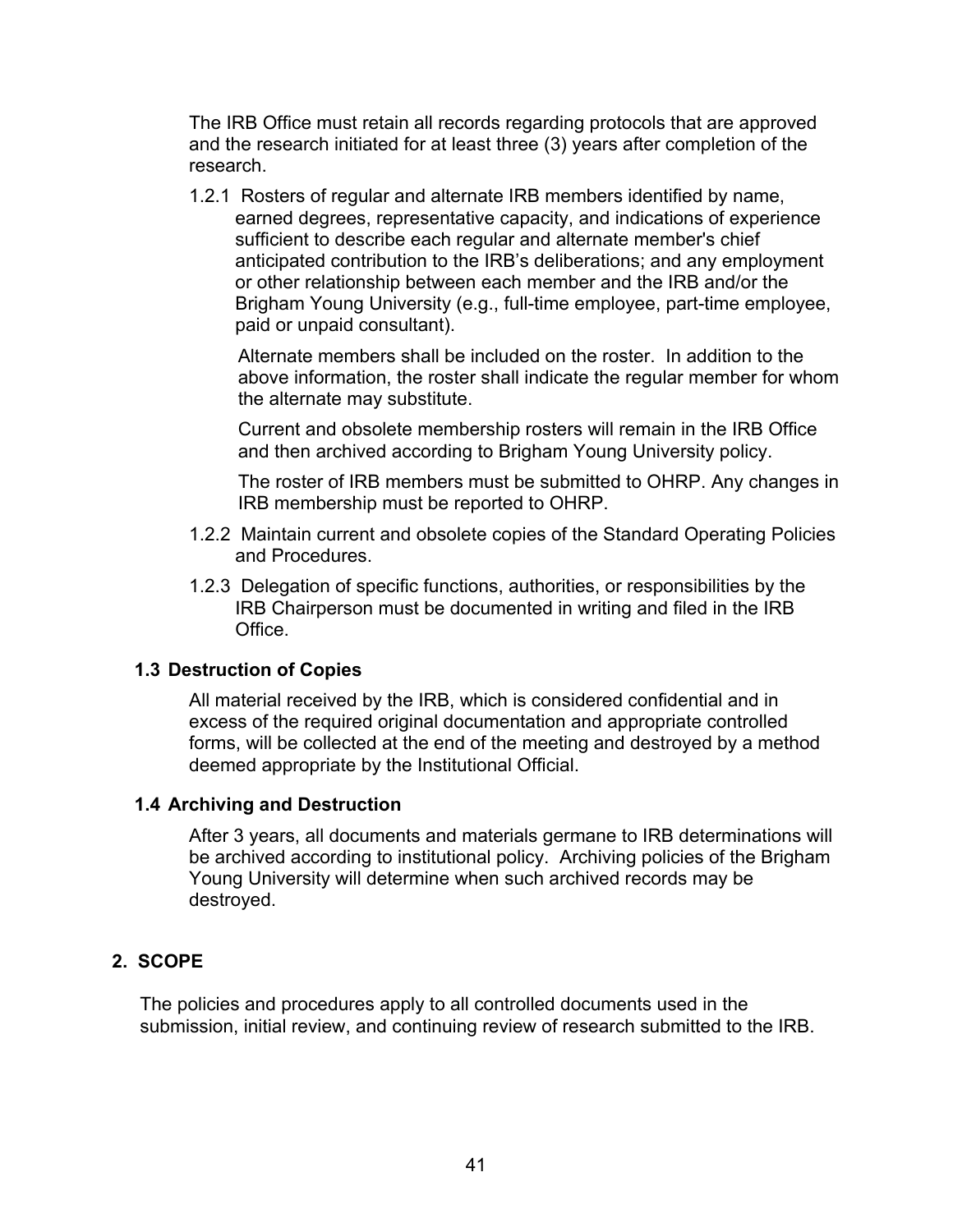# **3. APPLICABLE REGULATIONS AND GUIDELINES**

45 CFR 46.103, 46.115 21 CFR 56.115

# **4. REFERENCES TO OTHER APPLICABLE SOPS**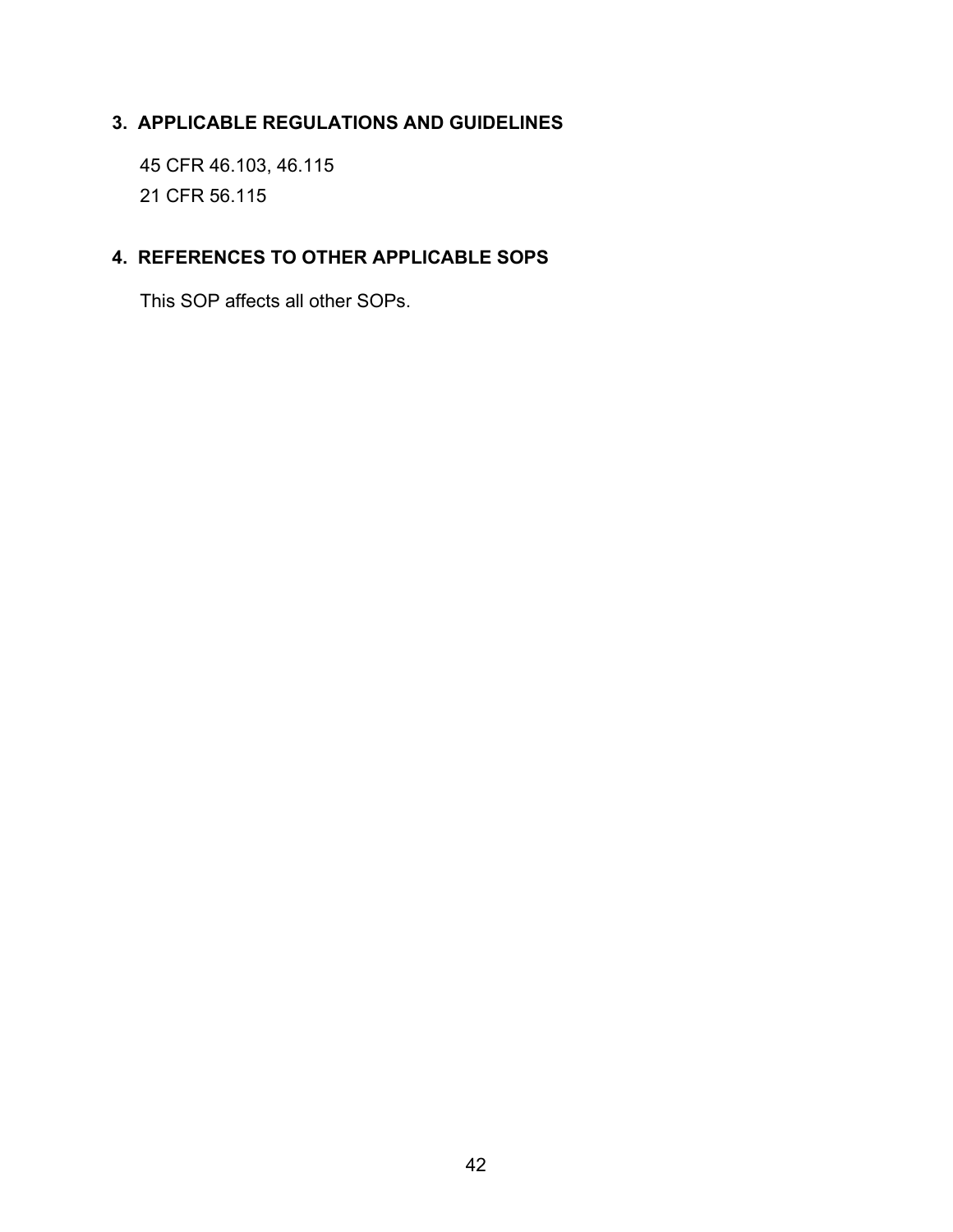An expedited review procedure consists of a review of research involving human subjects by the Chairperson or by one or more experienced reviewers designated by the Chairperson from among members of the IRB.

#### **Specific Procedures**

#### **1.1 Definition of Minimal Risk**

Minimal risk is defined as "...the probability and magnitude of harm or discomfort anticipated in the research are not greater in and of themselves than those ordinarily encountered in daily life or during the performance of routine physical or psychological examinations or tests…."

The IRB may use an expedited review procedure to review either or both of the following:

- Some or all of the research which involves only procedures listed in one or more of the categories below and found by the reviewer(s) to involve no more than minimal risk;
- Minor changes in previously-approved research during the IRBapproval period;

Expedited research categories

- **Category 1**:Clinical studies of drugs and medical devices only when either condition below is met:
	- o Research on drugs for which an investigational new drug application (21 CFR 312) is not required. Note: Research on marketed drugs that significantly increases the risks or decreases the acceptability of the risks associated with the use of the product is not eligible for expedited review;
	- o Research on medical devices for which (1) an investigational device exemption application (21 CFR 812) is not required; or (2) the medical device is cleared/approved for marketing and the medical device is being used in accordance with its cleared/approved labeling.
- **Category 2**: Collection of blood samples by finger stick, heel stick, ear stick, or venipuncture as follows:
	- o From healthy, nonpregnant adults who weigh at least 110 pounds. For these subjects, the amounts drawn may not exceed 550 ml in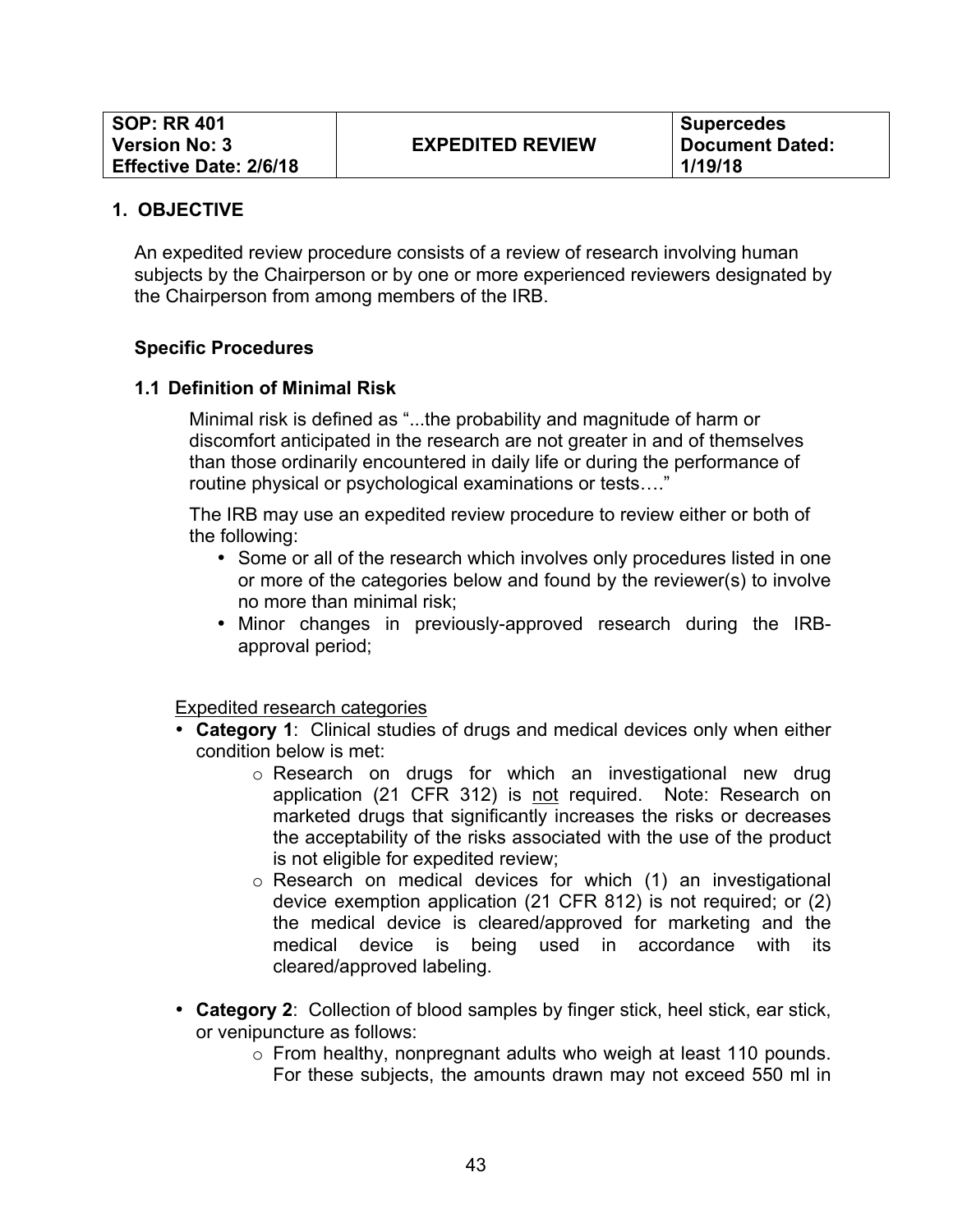an 8 week period and collection may not occur more frequently than 2 times per week; or

- o From other adults and children, considering the age, weight, and health of the subjects, the collection procedure, the amount of blood to be collected, and the frequency with which it will be collected. For these subjects, the amount drawn may not exceed the lesser of 50 ml or 3 ml per kg in an 8 week period and collection may not occur more frequently than 2 times per week.
- **Category 3**: Prospective collection of biological specimens for research purposes by noninvasive means. Examples include:
	- o Hair and nail clippings in a nondisfiguring manner;
	- o Deciduous teeth at time of exfoliation or if routine patient care indicates a need for extraction;
	- o Permanent teeth if routine patient care indicates a need for extraction;
	- o Excreta and external secretions (including sweat);
	- o Uncannulated saliva collected either in an unstimulated fashion or stimulated by chewing gumbase or wax or by applying a dilute citric solution to the tongue;
	- o Placenta removed at delivery;
	- o Amniotic fluid obtained at the time of rupture of the membrane prior to or during labor;
	- o Supra- and subgingival dental plaque and calculus, provided the collection procedure is not more invasive than routine prophylactic scaling of the teeth and the process is accomplished in accordance with accepted prophylactic techniques;
	- o Mucosal and skin cells collected by buccal scraping or swab, skin swab, or mouth washings; or
	- o Sputum collected after saline mist nebulization.
- **Category 4**: Collection of data through noninvasive procedures (not involving general anesthesia or sedation) routinely employed in clinical practice, excluding procedures involving x-rays or microwaves. Where medical devices are employed, they must be cleared / approved for marketing. (Studies intended to evaluate the safety and effectiveness of the medical device are not generally eligible for expedited review, including studies of cleared medical devices for new indications). **Examples**:
	- o Physical sensors that are applied either to the surface of the body or at a distance and do not involve input of significant amounts of energy into the subject or an invasion of the subject's privacy;
	- o Weighing or testing sensory acuity;
	- o Magnetic resonance imaging;
	- o Electrocardiography; electroencephalography, thermography detection of naturally occurring radioactivity, electroretinography,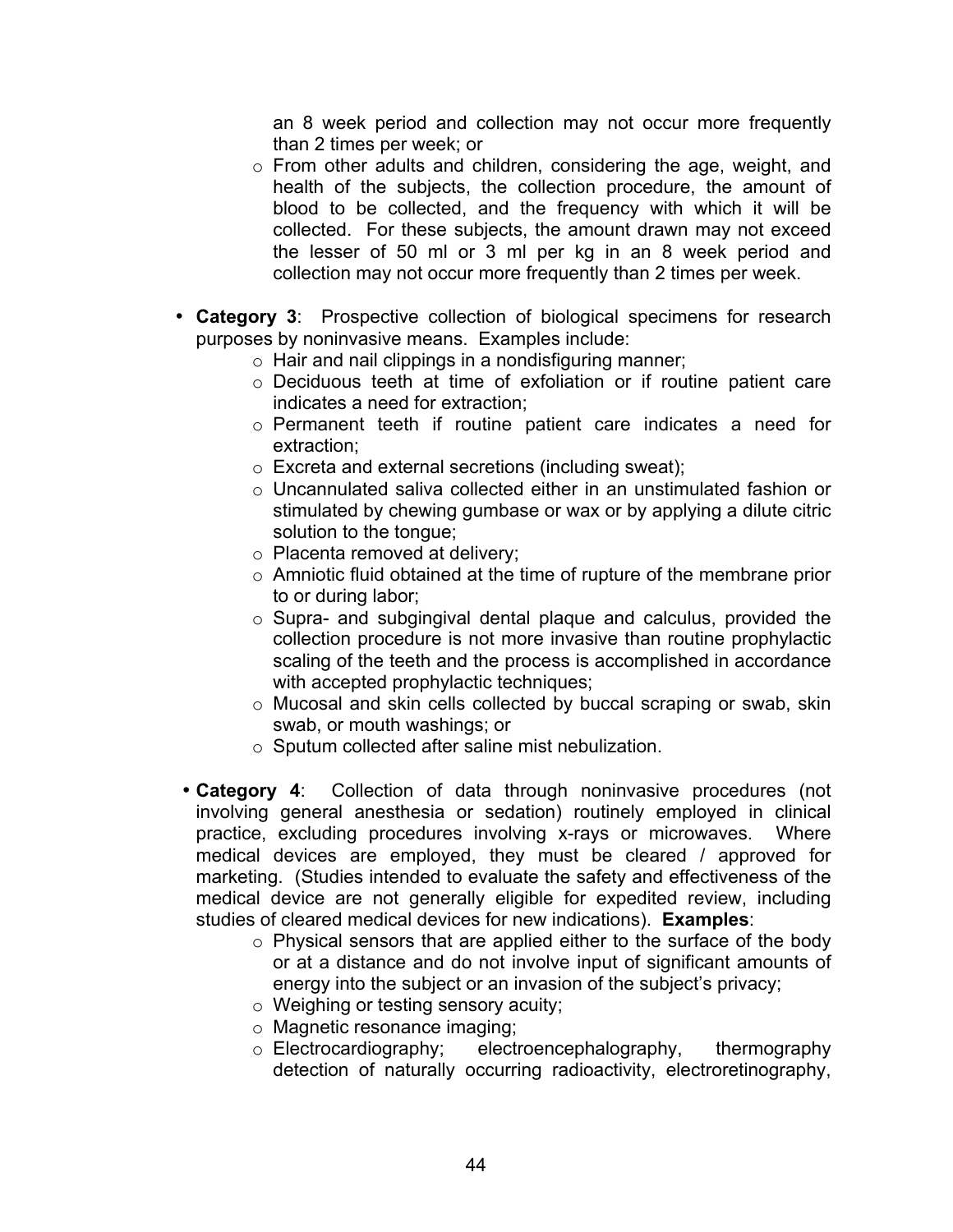ultrasound, diagnostic infrared imaging, Doppler blood flow, and echocardiography;

- o Moderate exercise, muscular strength testing, body composition assessment and flexibility testing where appropriate given the age, weight and health of the individual.
- **Category 5**: Research involving materials (data, documents, records, or specimens) that have been collected or will be collected solely for nonresearch purposes (such as medical treatment or diagnosis). Note: Some research in this category may be exempt from the HHS regulations for the protection of human subjects [45 CFR 46.101(b)(4)]. This listing refers only to research that is not exempt.
- **Category 6**: Collection of data from voice, video, digital, or image recordings made for research purposes. If the data collected is considered individually identifiable health information, the data must be protected from inappropriate use and disclosure.
- **Category 7**: Research on individual or group characteristics or behavior (including, but not limited to, research on perception, cognition, motivation, identity, language, communication, cultural beliefs or practices, and social behavior) or research employing survey, interview, oral history, focus group, program evaluation, human factors evaluation, or quality assurance methodologies. Note: Some research in this category may be exempt from the HHS regulations for the protection of human subjects (45 CFR 46.101(b)(2) and (b)(3)). This listing refers only to research that is not exempt.
- **Category 8**: Continuing review (i.e. renewal) of research previously approved by the convened IRB as follows:
	- o Where (i) the research is permanently closed to the enrollment of new subjects; (ii) all subjects have completed all research-related interventions; and (iii) the research remains active only for longterm follow-up of subjects; or
	- o Where no subjects have been enrolled and no additional risks have been identified; or
	- o Where the remaining research activities are limited to data analysis.
- **Category 9**: Continuing review (i.e. renewal) of research, not conducted under an investigational new drug application or investigational device exemption where categories two (2) through eight (8) do not apply but the IRB has determined and documented at a convened meeting that the research involves no greater than minimal risk and no additional risks have been identified.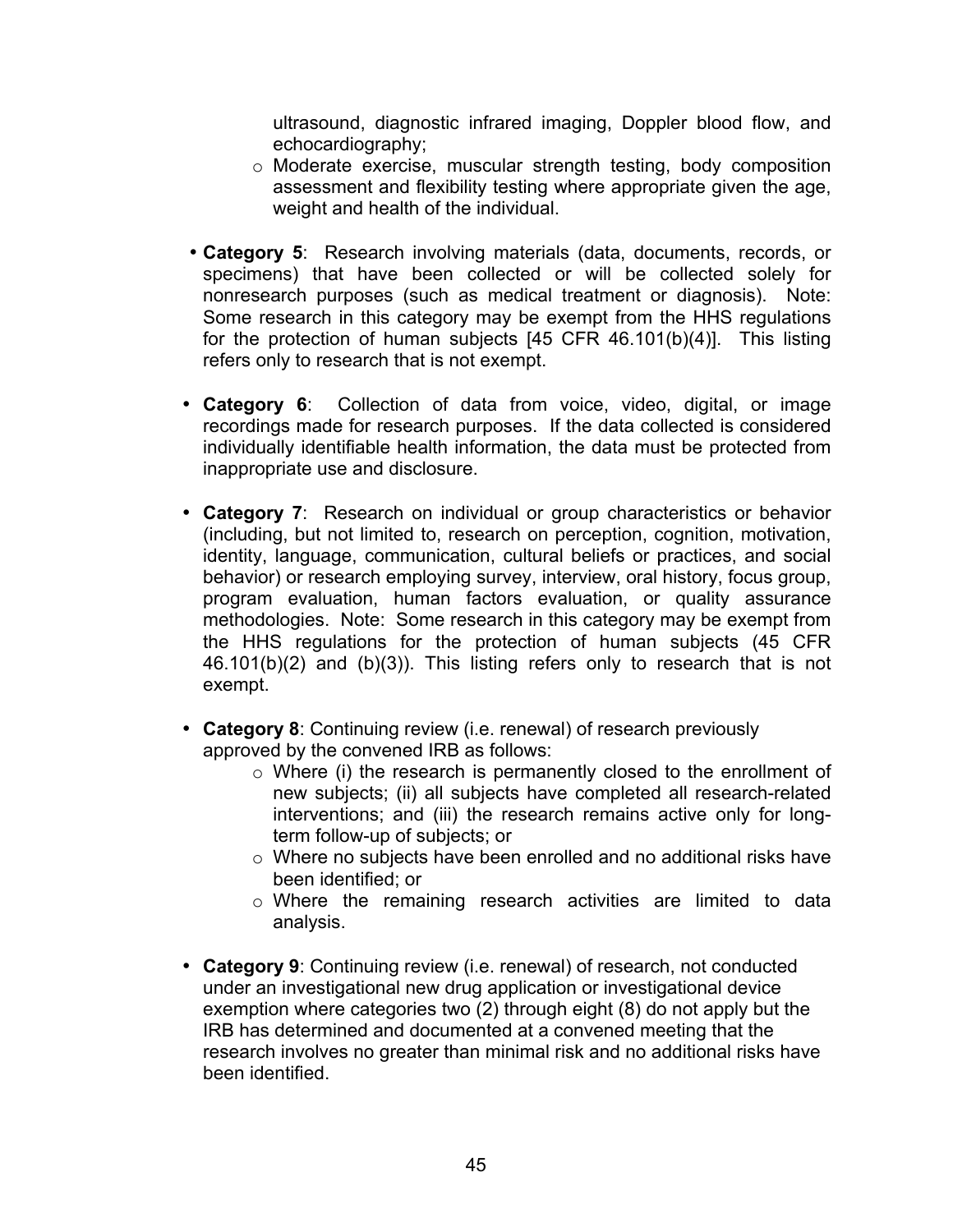# **1.2 Cautions**

- 1.2.1 The activities listed should not be deemed to be of minimal risk simply because they are included on the list of eligible research. Inclusion on this list merely means that the activity is eligible for review through the expedited review procedure when the specific circumstances of the proposed research involve no more than minimal risk to human subjects.
- 1.2.2 The expedited review procedure may not be used where identification of the subjects and/or their responses would reasonably place them at risk of criminal or civil liability or be damaging to the subjects' financial standing, employability, insurability, reputation, or be stigmatizing, unless reasonable and appropriate protections will be implemented so that risks related to invasion of privacy and breach of confidentiality are no greater than minimal. Furthermore, the expedited review procedure may not be used for classified research involving human subjects.

# **1.3 Authority of the IRB Chairperson**

The IRB Chairperson (or designated reviewer) may exercise all of the authorities of the IRB, except that he/she may not disapprove the research. A research proposal may be disapproved only after review by the full IRB.

## **1.4 Notification of the IRB**

When the expedited review procedure is used, all regular members shall be informed of actions taken by the IRB at the next convened meeting.

#### **1.5 Documentation**

If the study qualifies for expedited review, the IRB Chairperson or designee will document his/her determination of risk.

The minutes will include documentation of the studies that were reviewed via expedited review. Records are available for member review to answer any concerns.

# **1.6 Additional Items That May be Reviewed by the Chairperson or Designee**

1.6.1 Conditional approval pending minor revisions: Revisions to consent documents and other documentation submitted as a result of full IRB review and as a condition to final approval may be reviewed by the IRB Chairperson or his/her designee. Final approval will be issued providing the revisions or documentation do not indicate or result in a **significant**  change to the study or change **in** the risk/benefit ratio.

#### 1.6.1 Other Reviews

• The IRB Chairperson may use the expedited review procedure to review minor changes in previously approved research during the period for which approval is authorized. Any protocol revision that entails more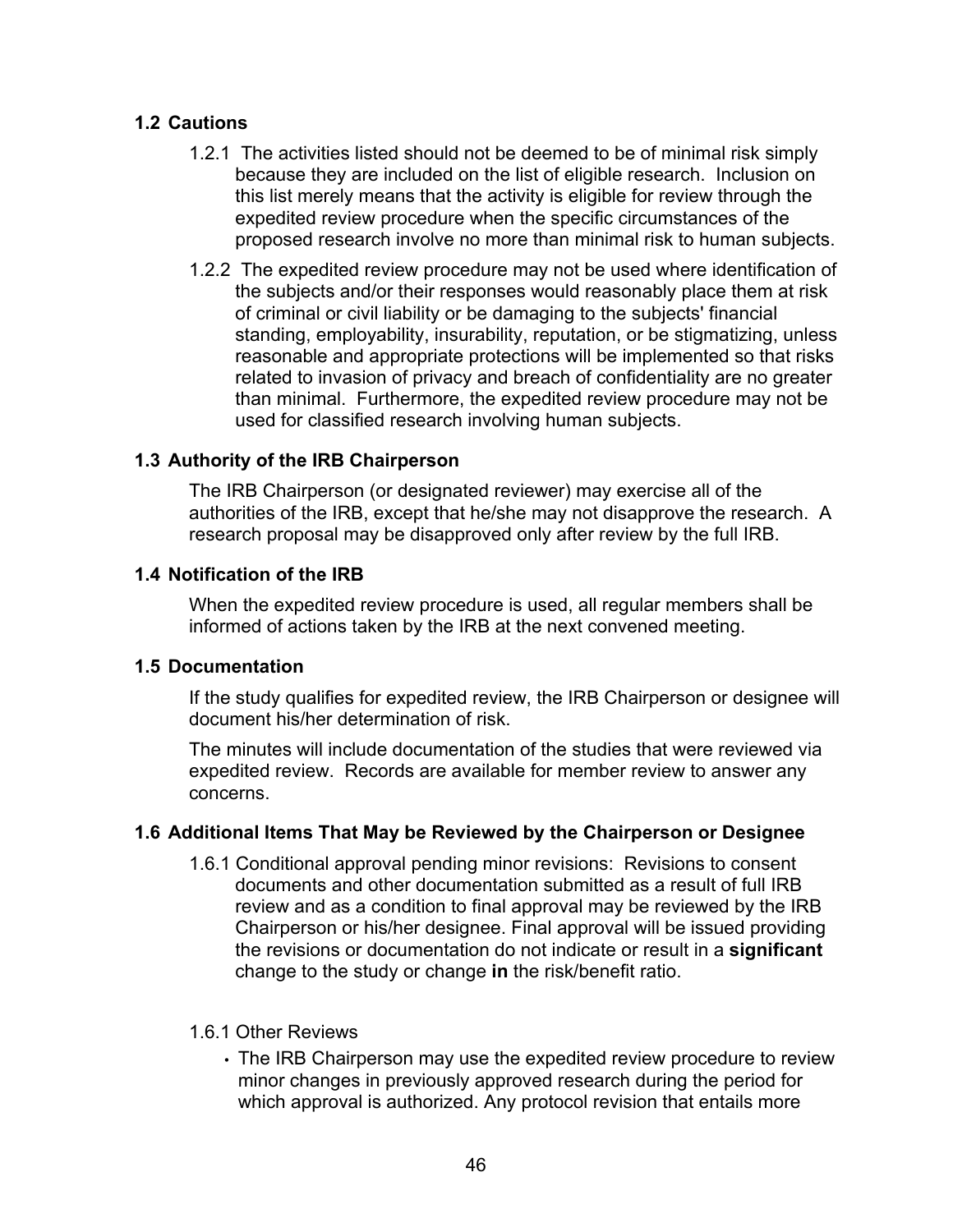than a minimal risk to the subjects must be reviewed by the full IRB at a convened meeting.

- Revisions to informed consent documents: Minor changes to informed consent documents that do not affect the rights and welfare of study subjects, or do not involve increased risk or significant changes in study procedures may be reviewed and approved by the Chairperson/designee.
- Serious adverse event and safety reports: The Chairperson will review all reports concerning adverse events. If the Chairperson feels that action is needed to protect the safety of research subjects due to the nature or frequency of reported adverse events, he/she may take such action to the full IRB or designated subcommittee, which will review the adverse events and study in question to determine action, if any, by the IRB. The IRB Chairperson acting for the IRB will review summaries of safety reports and serious adverse events as soon as possible.
- Advertisements: The IRB Chairperson, or his/her designee may approve new or revised recruitment advertisements or scripts.
- 1.6.2 Translations:
	- Translations of consent documents will also be submitted for IRB approval and will be reviewed in an expedited manner.

# **2. SCOPE**

These policies and procedures apply to all research submitted to the IRB(s) that qualifies for expedited review.

# **3. APPLICABLE REGULATIONS AND GUIDELINES**

45 CFR 46.102(i), 46.110

21 CFR 56.110

OHRP IRB Guidebook

# **4. REFERENCES TO OTHER APPLICABLE SOPs**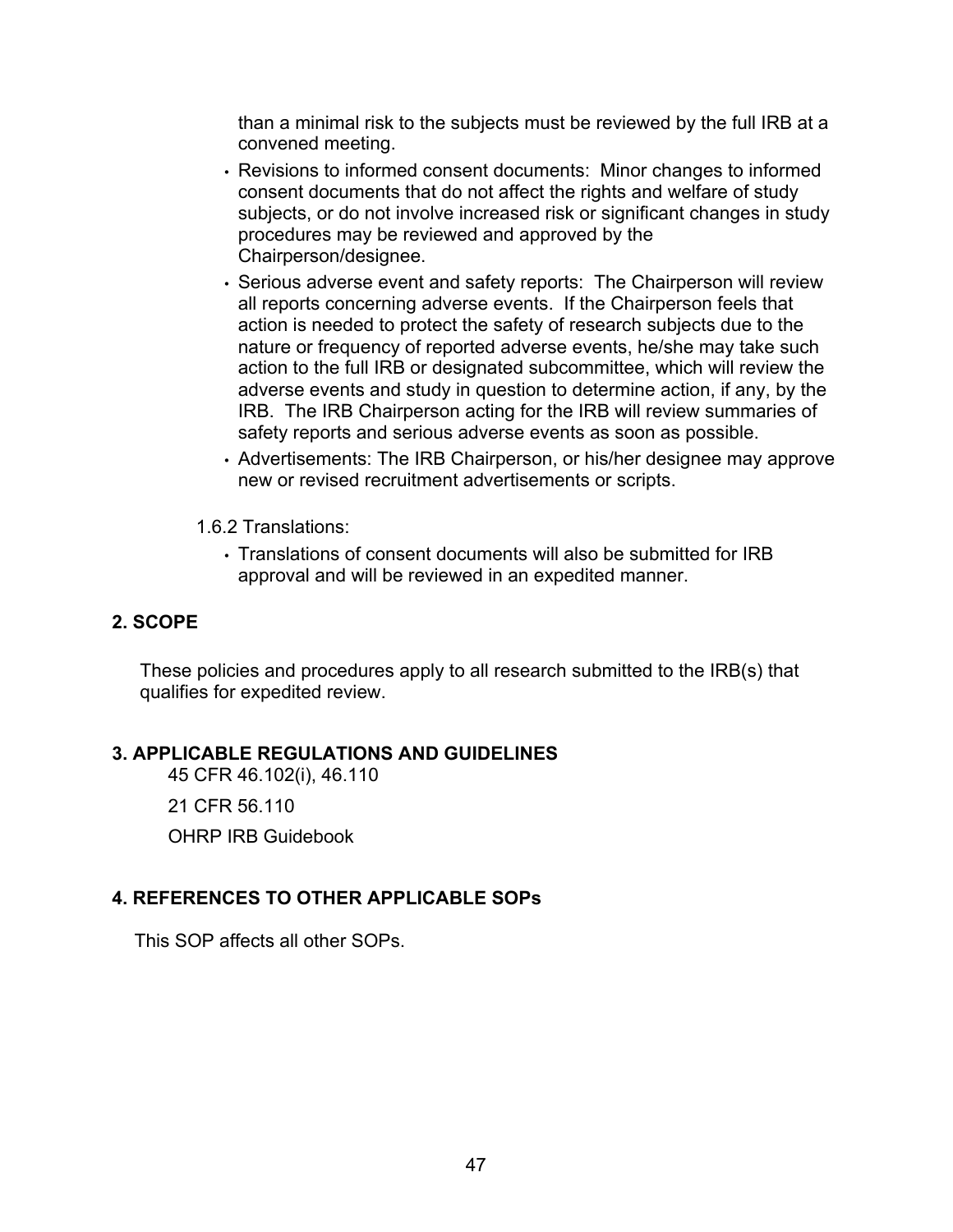All research proposals that intend to enroll human subjects must meet certain criteria before study related procedures can be initiated. The criteria are based on the principles of justice, beneficence and autonomy as discussed in the Belmont Report and are specified below. In addition, certain other criteria that are unique to BRIGHAM YOUNG UNIVERSITY's system may apply and must be met as well.

#### **Specific Procedures**

## **1.1 Minimal Criteria for Approval of Research**

In order for a research project to be approved, the IRB must find that:

A. Risks to subjects are minimized:

- By using procedures that are consistent with sound research design and which do not unnecessarily expose subjects to risk, and
- Whenever appropriate, by using procedures already being performed on the subjects for diagnostic or treatment purposes.
- B. Risks to subjects are reasonable in relation to anticipated benefits, if any, to subjects, and the importance of the knowledge that may be expected to result.
	- In evaluating risks and benefits, the IRB will consider only those risks and benefits that may result from the research (as distinguished from risks and benefits of therapies that subjects would receive even if not participating in the research). The IRB should not consider possible long-range effects of applying knowledge gained in the research (for example, the possible effects of the research on public policy) as among those research risks that fall within the purview of its responsibility.
- C. Selection of subjects is equitable.
	- In making this assessment the IRB should take into account the purposes of the research and the setting in which the research will be conducted and should be particularly cognizant of the special problems of research involving vulnerable populations, such as children, prisoners, pregnant women, handicapped, or mentally disabled persons, or economically or educationally disadvantaged persons.
- D. Informed consent will be sought from each prospective subject or the subject's legally authorized representative, in accordance with and to the extent required by appropriate local, state and federal regulations.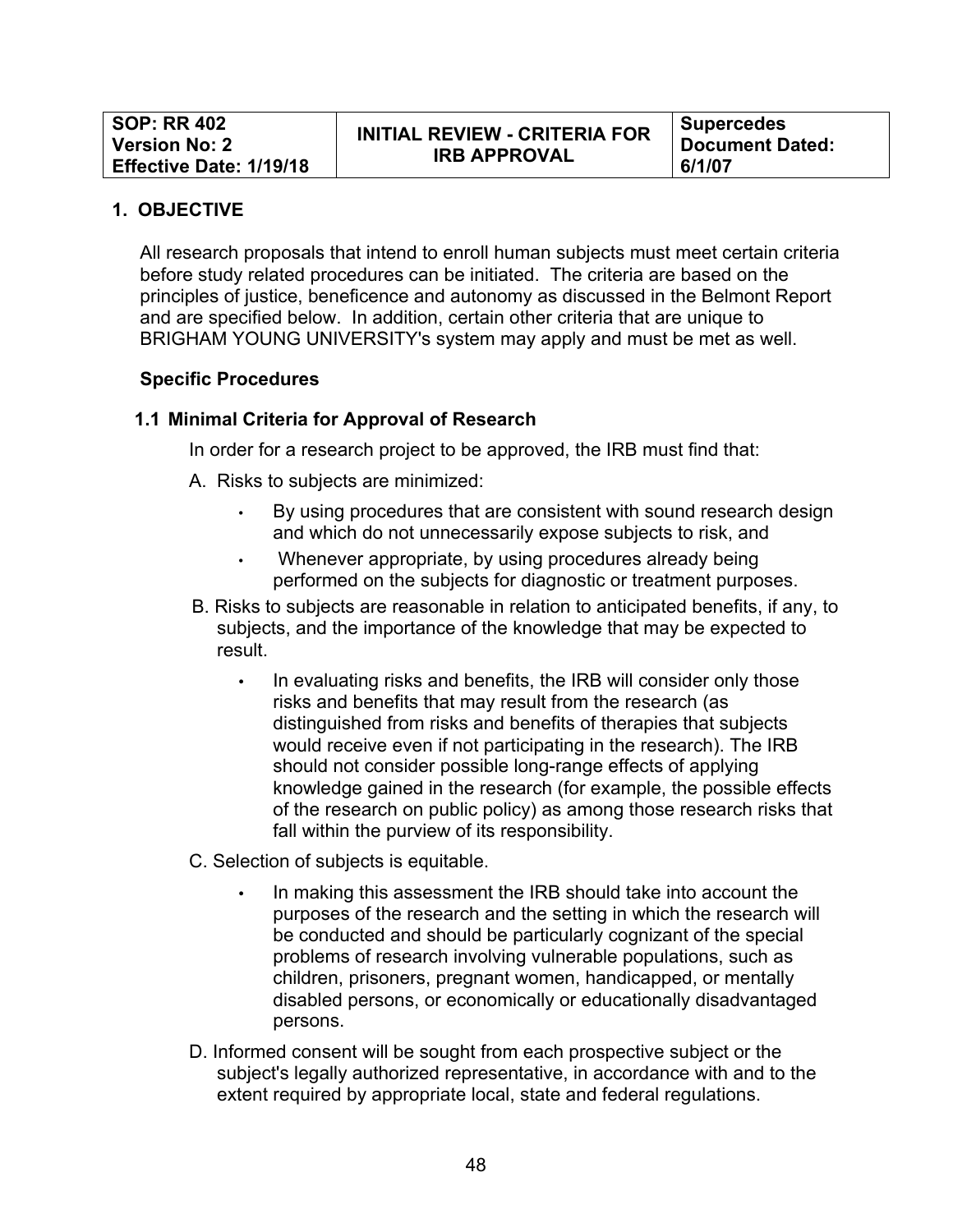- E. Informed consent will be appropriately documented as required by local, state and federal regulations.
- F. Where appropriate, the research plan makes adequate provision for monitoring the data collected to ensure the safety of subjects.
- G. Where appropriate, there are adequate provisions to protect the privacy of subjects and to maintain the confidentiality of data.
- H. When some or all of the subjects, such as children, prisoners, pregnant women, handicapped, or mentally disabled persons, or economically or educationally disadvantaged persons, are likely to be vulnerable to coercion or undue influence or for subjects found at international sites, additional safeguards have been included in the study and in the IRB review process, to protect the rights and welfare of these subjects.
- I. Studies are reviewed at periods appropriate to the degree of risk research subject are exposed to due to their participation in the study, but at least annually.

## **1.2 Other Criteria**

The IRB may require verification of information submitted by an investigator. The need to verify any information will be determined by the IRB at a convened meeting. The purpose of the verification will be to provide necessary protection to subjects when deemed appropriate by the IRB.

The criteria used to determine whether third-party verification is required may include:

- Investigators that conduct studies that involve a potential high risk to subjects,
- Studies that involve vulnerable populations,
- Investigators that conduct studies that involve large numbers of subjects, and
- Investigators selected at the discretion of the IRB.

Projects that need third party verification from sources other than the Investigator that no material changes have occurred since previous IRB review is determined, will have such assessment performed as necessary.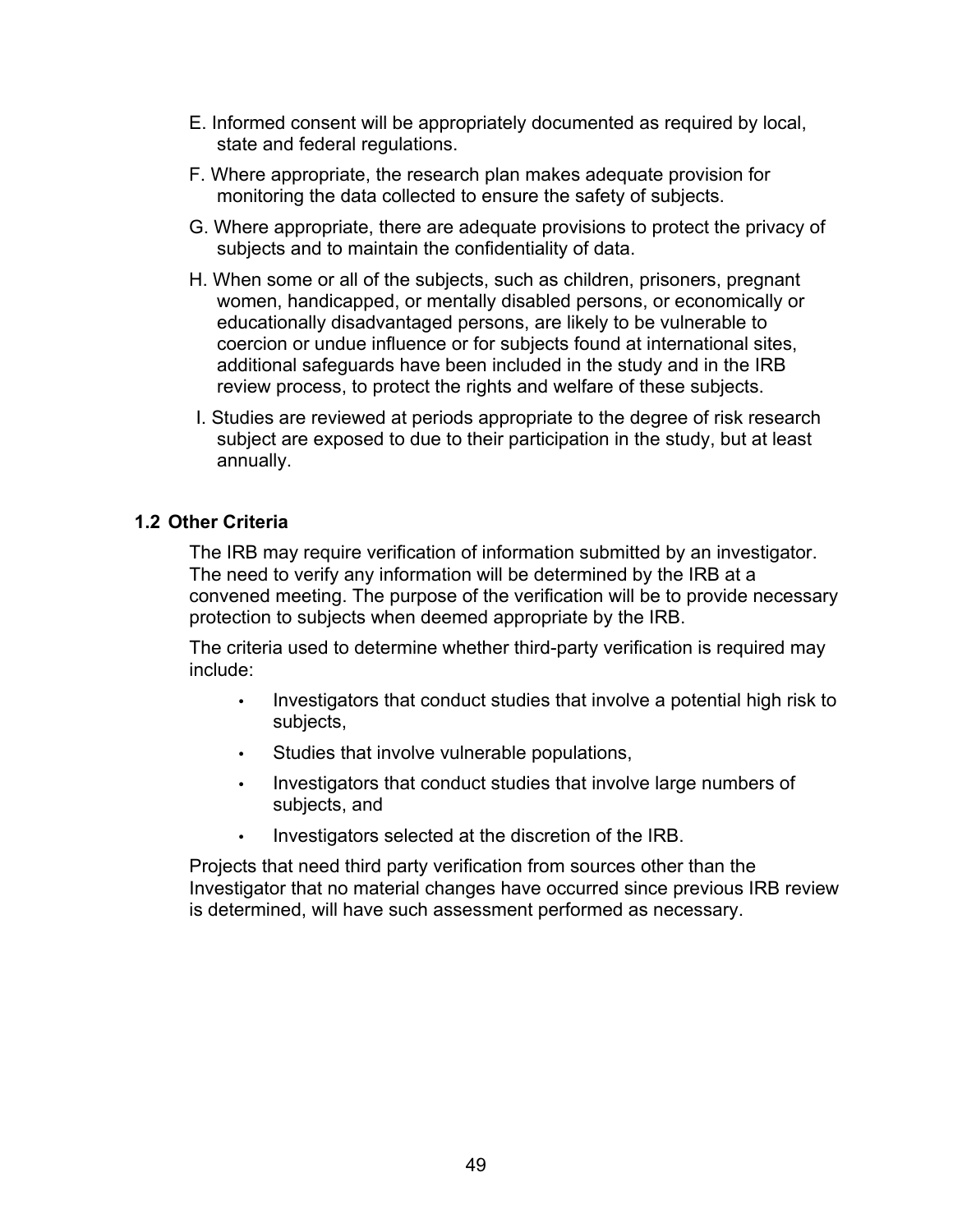#### **1.3 Reliance on Other IRBs for Review and Approval of Research Conducted at BRIGHAM YOUNG UNIVERSITY.**

Under authority granted by the Board of Trustees of Brigham Young University, the AAVP may enter into joint review arrangements, rely upon the review of another qualified IRB, or make similar arrangements for avoiding duplication of effort as allowed and upon modification of the institutional Multiple Project Assurance/Federal-wide Assurance agreements (MPA/FWA).

## **2. SCOPE**

These policies and procedures apply to all IRB staff and members and to research submitted to the IRB.

# **3. APPLICABLE REGULATIONS AND GUIDELINES**

45 CFR 46.111

21 CFR 56.108, 56.111

# **4. REFERENCES TO OTHER APPLICABLE SOPs**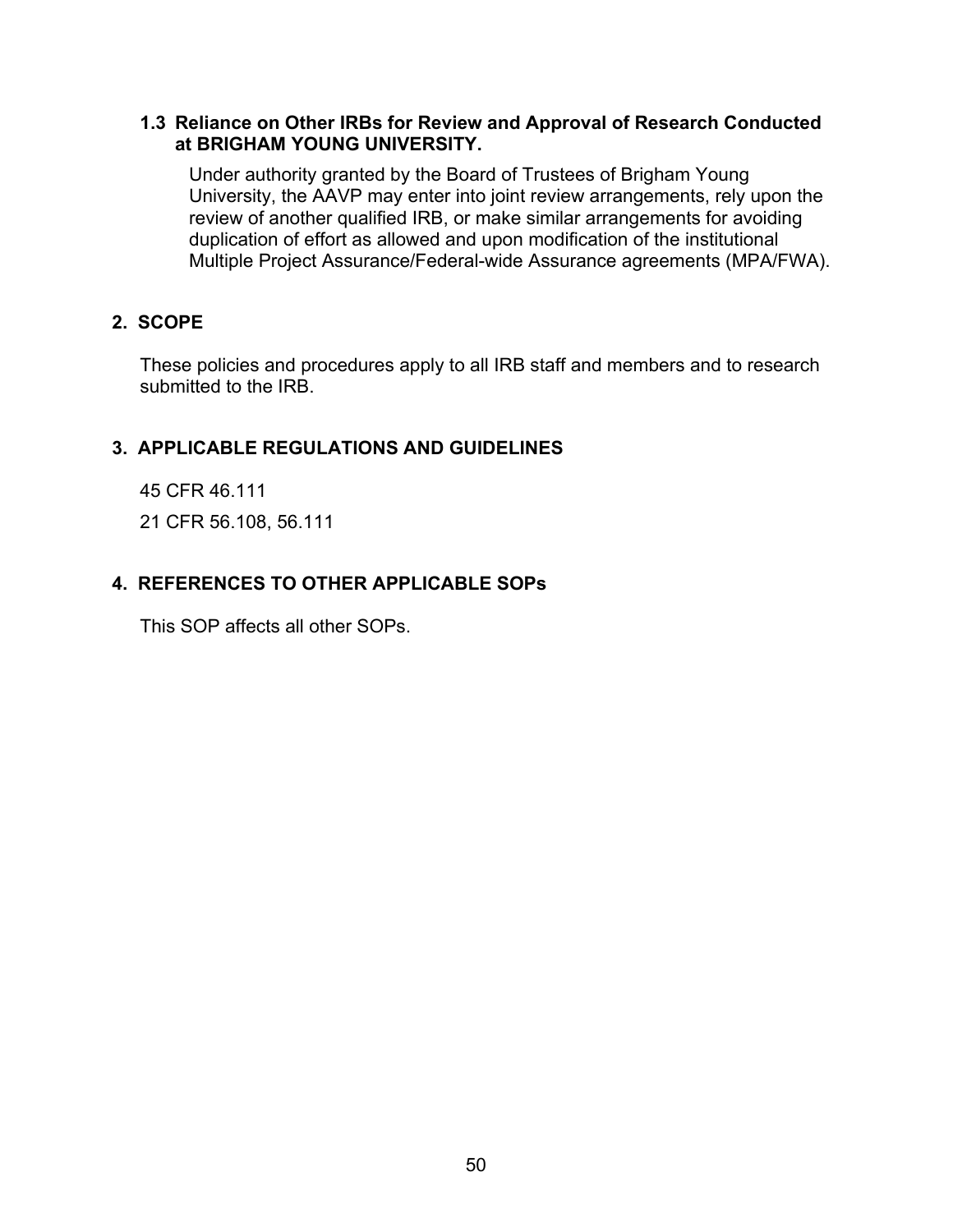| <b>SOP: RR 403</b>             | <b>EVENTS REQUIRING</b>           | <b>Supercedes</b> |
|--------------------------------|-----------------------------------|-------------------|
| <b>Version No: 2</b>           | <b>INVESTIGATORS TO REPORT TO</b> | Document Dated:   |
| <b>Effective Date: 1/19/18</b> | <b>THE IRB</b>                    | 6/1/07            |

No Investigator has a right to conduct research within this institution. Rather, it is a privilege granted by society as a whole and the Trustees of BRIGHAM YOUNG UNIVERSITY in particular.

IRB approval may be withdrawn at any time if warranted by the conduct of the research. The regulations authorize the IRB to establish procedures for the concurrent monitoring of research activities involving human subjects. Periodic review of research activities is necessary to determine whether approval should be continued or withdrawn. All research involving human subjects must be reviewed no less than once per year.

IRB approval for the conduct of a study may be withdrawn if the risks to the subjects are determined to be unreasonably high, for example, more than an expected number of adverse events, unexpected serious adverse events; or evidence that the Investigator is not conducting the investigation in compliance with IRB or Institutional guidelines. Such findings may result in more frequent review of the study to determine if approval should be withdrawn or enrollment stopped until corrective measures can be taken or the study terminated. As appropriate, continuing review may include:

- Review of Serious and Unexpected Adverse Events
- Amendments
- Review of Significant New Findings
- Reports from Employees, Staff and Faculty
- Noncompliance
- Site Visits and Third-Party Verification

#### **Specific Procedures**

#### **1.1 Serious and Unexpected Adverse Events**

Subject safety is of the greatest importance for both the individual subject and the goals of the clinical study. If the event is serious and unexpected, prompt reporting to the Sponsor and to the IRB is mandatory. Reports will be reviewed by the IRB Chairperson or designee. If the Chairperson determines that action may be needed to protect the safety of research subjects due to the nature or frequency of reported adverse events, he/she may take such action and/or the full IRB or designated subcommittee will review the adverse events and study in question to determine action, if any, by the IRB. The IRB, or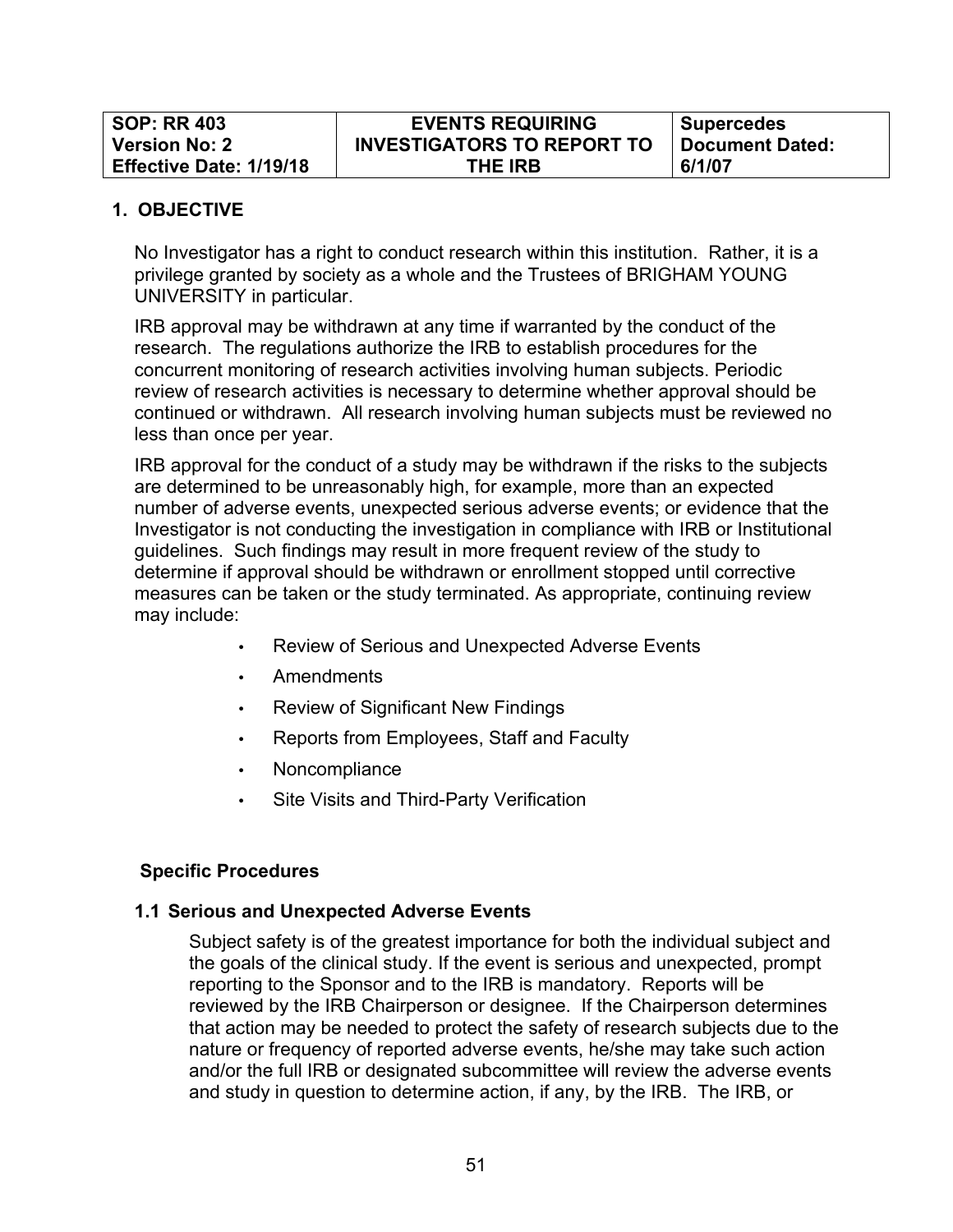designated subcommittee will review summaries of all safety reports and serious adverse events as soon as possible at a convened meeting.

#### **1.2 Amendments**

Changes in approved research, during the period for which approval has already been given, may not be initiated without prior IRB review (full or expedited review, as appropriate) and approval, except where necessary to eliminate apparent immediate hazards to human subjects.

Investigators or Sponsors must submit requests for changes to the IRB in writing. Upon receipt of the protocol change, the Chairperson or his or her designee, with assistance of the IRB Administrator, will determine if the revision meets the criteria for minimal risk. If the change represents more than a minimal risk to subjects, it must be reviewed and approved by the IRB. Minor changes, involving no more than minimal risk to the subject, will be reviewed by the expedited review procedure (SOP RR 401-Expedited Review).

# **1.3 Significant New Findings**

During the course of a study, the IRB may review reports generated from adverse event reports, current literature, and other sources to ascertain the status of the study and assess whether or not the risk/benefit balance is still acceptable. The IRB will determine whether or not new information needs to be conveyed to subjects, or if a segment of the population may be bearing an undue burden of research risk or being denied access to promising therapy.

# **1.4 Reports of Concerns**

It is the responsibility of the IRB staff and members to act on information or reports received from any source that indicate a study being conducted at any facility under the jurisdiction of the IRB could adversely affect the rights and welfare of research subjects.

## **1.5 Ensuring Prompt Reporting of Any Serious or Continuing Noncompliance with Applicable Regulations or the Requirements or Determinations of the IRB**

All credible reports of inappropriate involvement of human subjects in research must be investigated by the IRB Chairperson/IRB Administrator and referred to the IRB. The results of the investigation will be reported to the appropriate BRIGHAM YOUNG UNIVERSITY official(s). Regulatory authorities or Sponsors may also be notified. Such reports of noncompliance may come from any source including IRB members, Investigators, subjects, institutional personnel, the media, anonymous sources or the public.

The IRB has the authority to suspend or terminate approval of research that is not being conducted in accordance with the IRB policies, is not in compliance with federal regulations, or has been associated with unexpected serious harm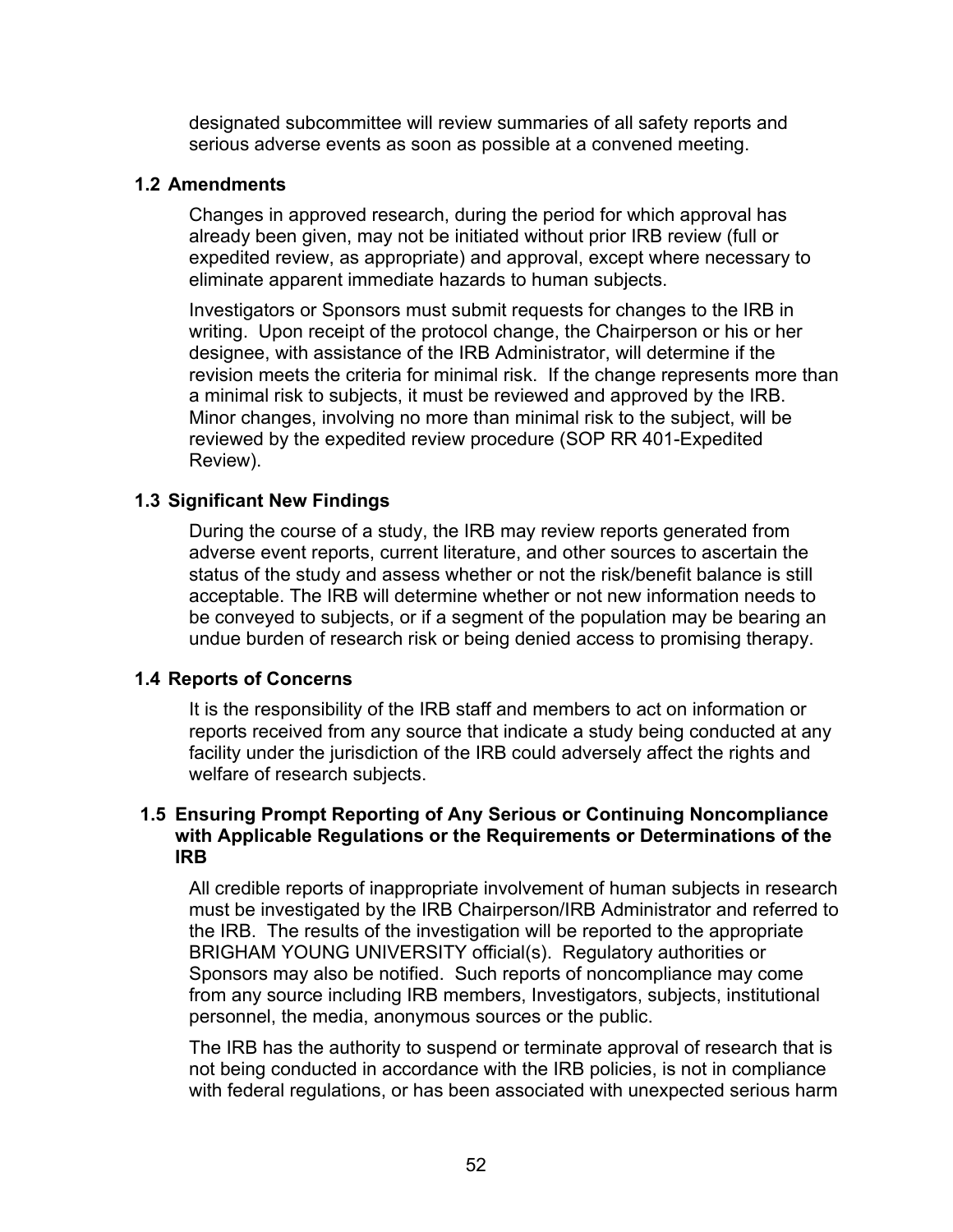to subjects. All such suspension and or terminations will be reported to the OHRP and FDA as appropriate.

# **2. SCOPE**

These policies and procedures apply to all research submitted to the IRB.

# **3. APPLICABLE REGULATIONS AND GUIDELINES**

45 CFR 46.103, 46.109, 46.112, 46.115

- 21 CFR 812.64
- 21 CFR 56.108, 56.109, 56.113

# **4. REFERENCES TO OTHER APPLICABLE SOPs**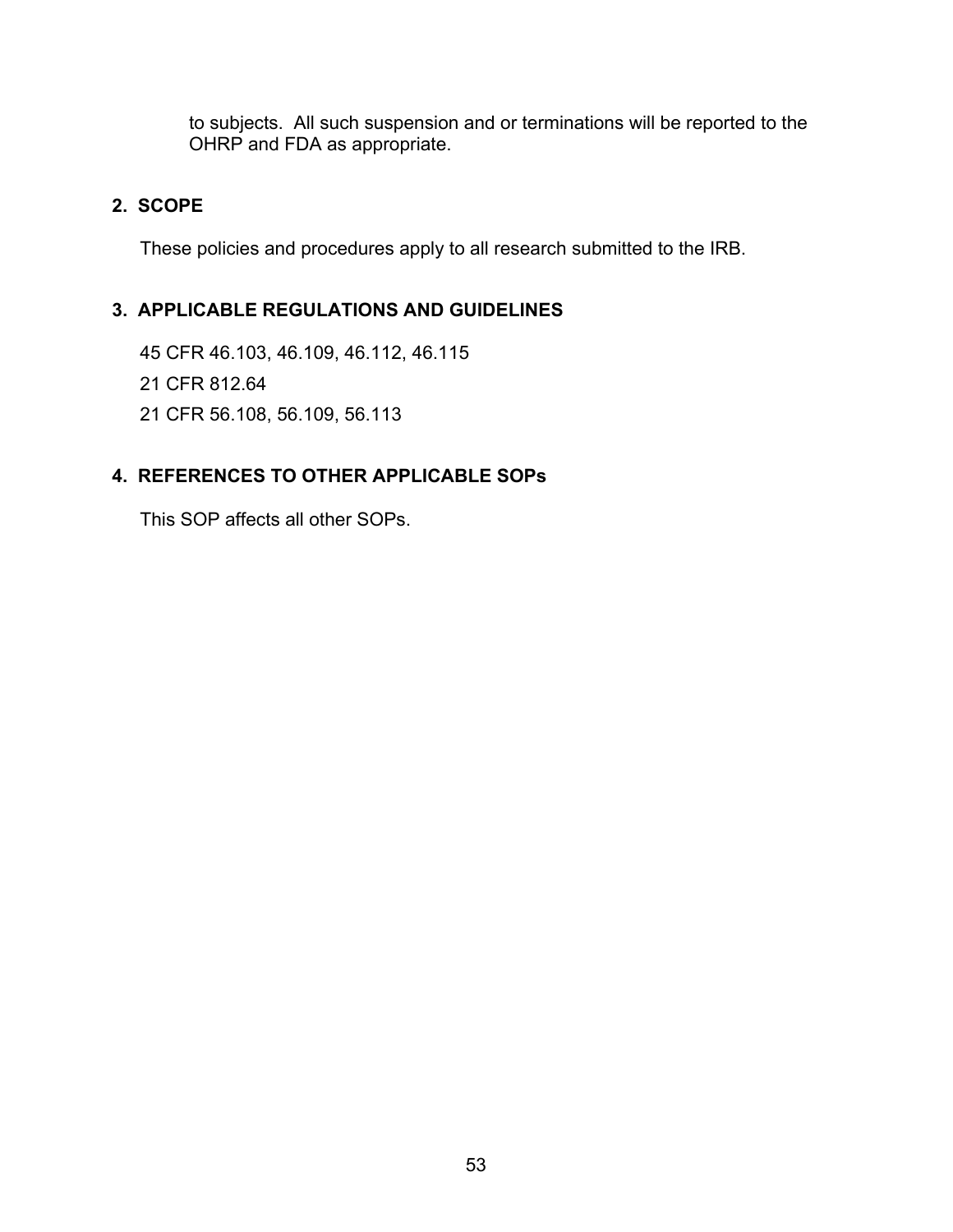The IRB conducts continuing review of research taking place within its jurisdiction at intervals appropriate to the degree of risk, but not less than once per year.

## **Specific Procedures**

Studies Confirmed as Exempt

- Studies confirmed as meeting the criteria for exemption are not subject to continuing review. BYU, nonetheless, remains responsible for exercising proper oversight for research conducted under its auspices. To exercise this oversight, the IRB office will annually send a notice to all PIs to confirm:
- That the research is on-going. If it is not, the PI will be asked to close out the study
- That the PI is aware of her/his responsibilities under the BYI IRB approval

Studies Approved by Expedited Review or Convened IRB

#### **1.1 Interval for Review for Purposes of Renewal**

The IRB must conduct continuing review of protocols for purposes of renewal of the IRB approval period, at intervals appropriate to the degree of risk, which is determined at the initial review, but not less than once per year. "Not less than once per year" means that the research must be reviewed on or before the one-year anniversary of the previous IRB review date, even though the research activity may not have begun until sometime after the IRB gave its approval.

Investigators or qualified designees are required to submit a periodic report prior to the expiration of the study or as specified by the IRB, but at least annually. The report should normally be filed 60 days before the study approval period ends.

#### **1.2 Extensions of Approval Period**

There is no grace period extending the conduct of the research beyond the expiration date of IRB approval. Extensions beyond the expiration date will not be granted*.* If Continuing Review Report forms and other requested progress reports are not received as scheduled, the Investigator must suspend the study and study enrollment.

However, if the Investigator is in communication with the IRB, the Continuing Review Report or other report is forthcoming, and in the opinion of the IRB, subjects participating is such a study would suffer a hardship if medical care were discontinued, appropriate medical care may continue beyond the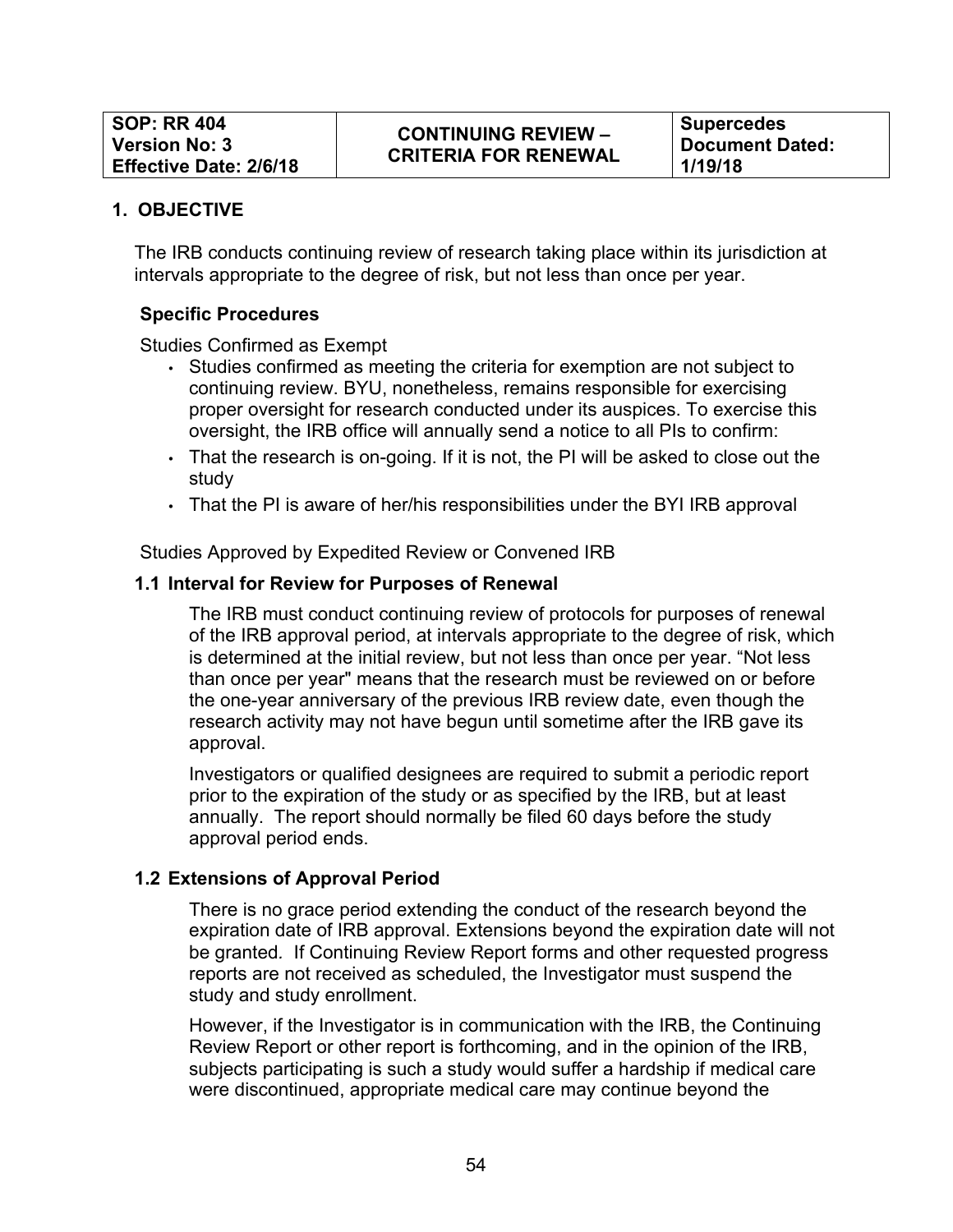expiration date for a reasonable amount of time. However, new subjects cannot be enrolled. The IRB will address on a case-by-case basis those rare instances where failure to enroll new subjects would seriously jeopardize the safety or well-being of an individual.

## **1.3 Criteria for Renewal**

Continuing review must be substantive and meaningful. When considering whether or not to renew a study, the IRB revisits the same criteria used to grant initial approval. Therefore, the IRB (or the reviewers for protocols reviewed under an expedited procedure) must determine that:

- The risks to subjects continue to be minimized and reasonable in relation to the anticipated benefits;
- The selection of subjects continues to be reasonable in relation to anticipated benefits;
- Informed consent continues to be appropriately documented;
- Additionally, there are:
	- $\circ$  Provisions for safety monitoring of the data,
	- $\circ$  Protections to ensure the privacy of subjects and confidentiality of data, and
	- o Appropriate safeguards for vulnerable populations.

Because it may be only after research has begun that the real risks can be evaluated and the preliminary results used to compute the actual risk/benefit ratio, the IRB can then determine whether or not the study can be renewed at the same risk/benefit ratio, or if new information has changed that determination.

In order to determine the status of the study, the following will be revisited:

- 1.3.1 Consent document: Each member of the IRB shall review the currently approved consent document and ensure that the information is still accurate and complete. Any significant new findings that may relate to the subject's willingness to continue participation should be provided to the subject in an updated consent document.
- 1.3.2 Current approved protocol including any amendments to protocol since initial review: A copy of the protocol will be sent to the reviewer of the continuing review. Amendments to a research protocol should be submitted as generated during the course of the study. They also may be submitted at the time of continuing review. A separate cover letter describing the change and all appropriate documentation (approved consent form) must accompany the continuing review application.
- 1.3.3 Progress report: All IRB members shall receive a progress report prepared and submitted by the Investigator along with the number of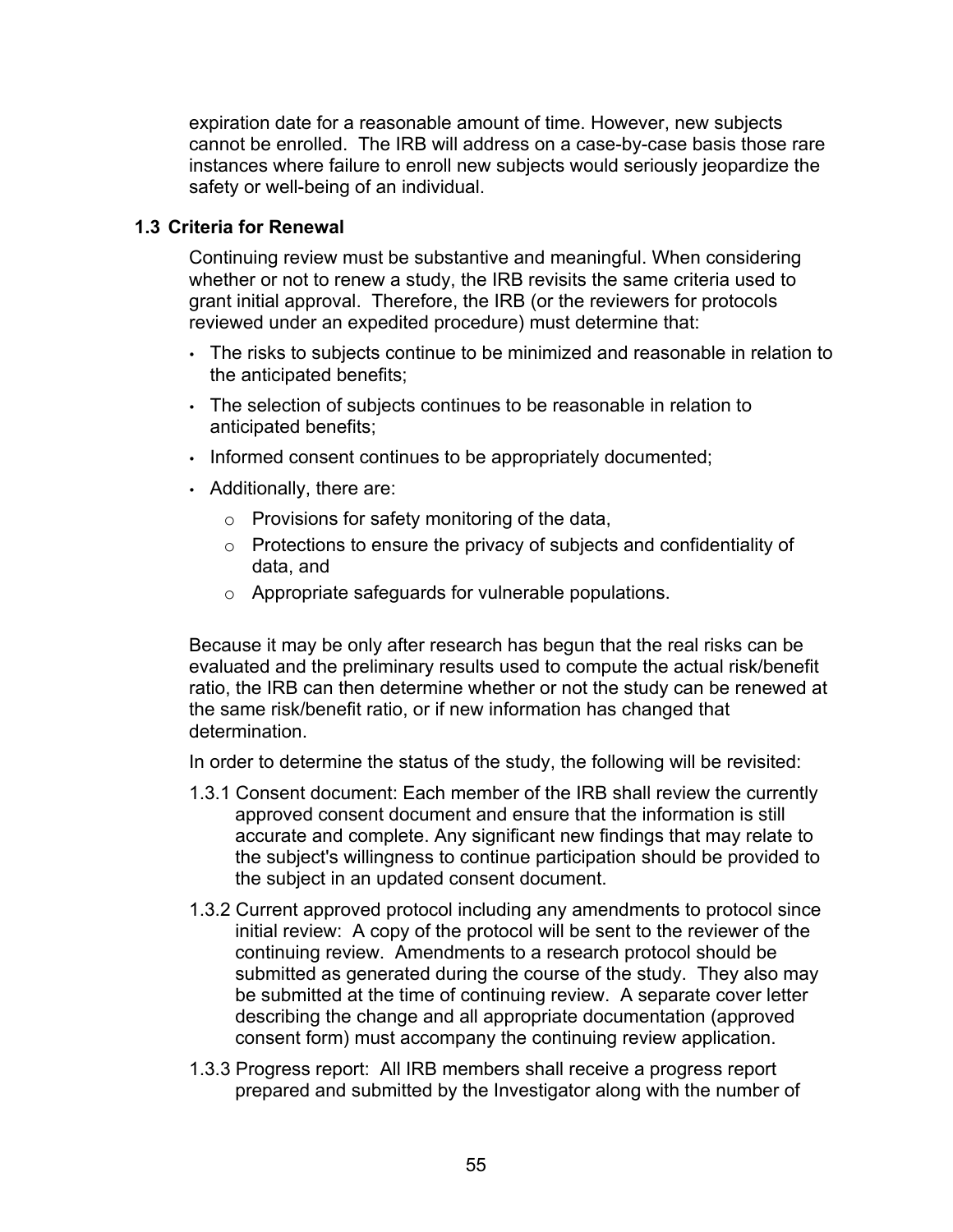subjects entered to date and since the last review. The progress report shall summarize adverse event experiences, amendments, changes in training of personnel and new COI disclosure as applicable, and provide a reassessment of the risk-to-benefit ratio.

### **1.4 Possible Outcomes of Continuing Review**

As an outcome of continuing review, the IRB may require that the research be modified or halted altogether. The IRB may need to impose special precautions or relax special requirements it had previously imposed on the research protocol.

## **1.5 Expedited Review for Renewal**

A protocol that was originally reviewed using the expedited review procedure may receive its continuing review on an expedited basis. Additionally, a standard-review protocol that meets the continuing review requirements under Expedited Review Category 8 or 9 may undergo expedited review (e.g. no subjects have been enrolled, remaining activities limited to data analysis; see SOP RR 401, Expedited Review for all requirements).

When conducting research under an expedited review procedure, the IRB Chairperson or designated IRB member conducts the review on behalf of the full IRB using the same criteria for renewal as stated in section 1.3 of this Procedure. If the reviewer feels that there has been a change to the risks or benefits, he or she may refer the study to the full IRB for review.

# **2. SCOPE**

These policies and procedures apply to all research submitted to the IRB.

# **3. APPLICABLE REGULATIONS AND GUIDELINES**

45 CFR 46.109, 46.111

21 CFR 56.108,111

# **4. REFERENCES TO OTHER APPLICABLE SOPs**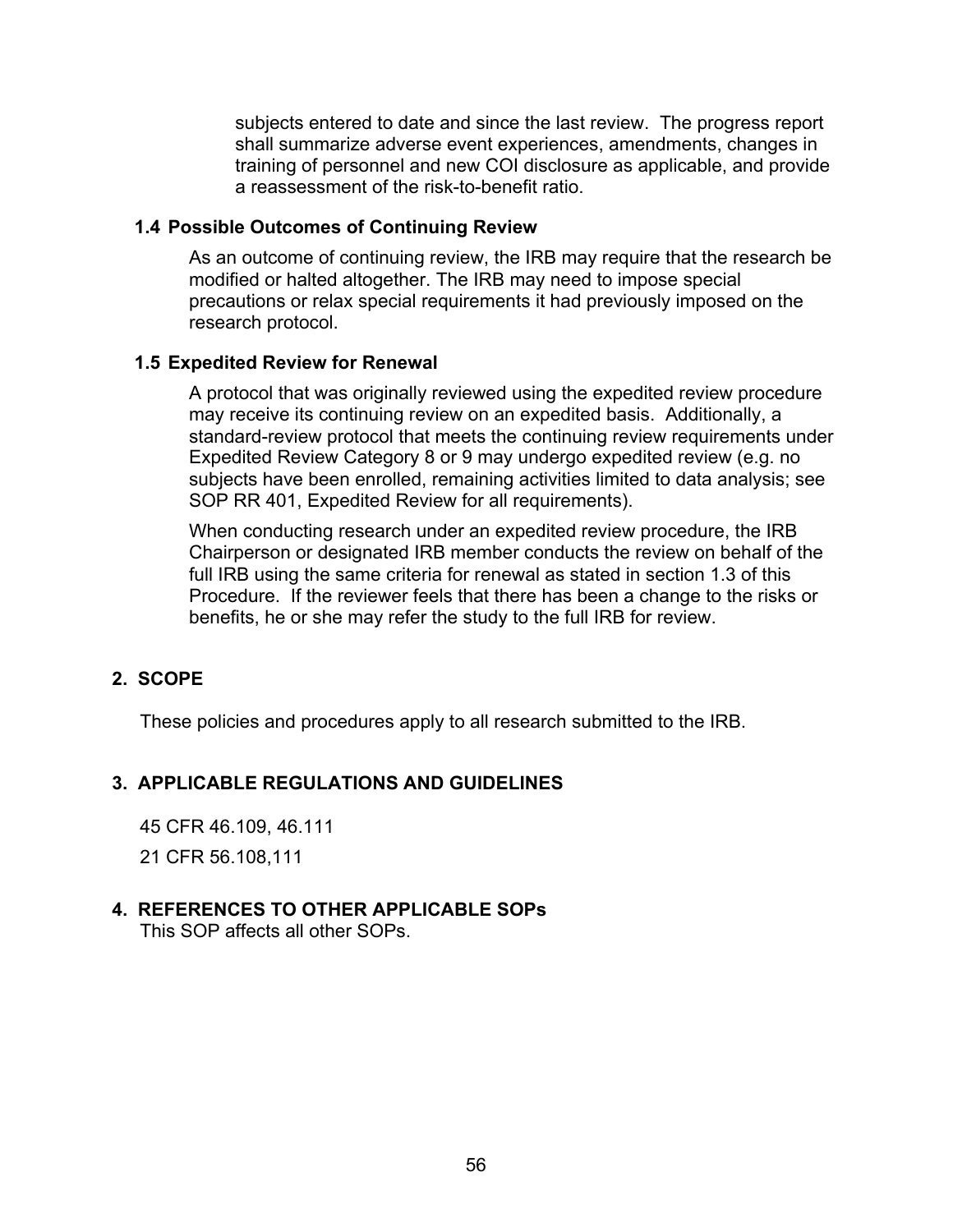**Supercedes Document Dated: 6/1/07**

#### **1. OBJECTIVE**

As a result of its review, the IRB may decide to approve or disapprove the proposed research activity, or to specify modifications required to secure IRB approval of the research activity. Except when the expedited review procedure is used, these actions will be taken by a vote of a majority of the regular and alternate members present, except for those members present but unable to vote in accordance with the IRB's conflict of interest policies. When reviewed via expedited review, the Chairperson or designee can take any of the following actions except to disapprove a study.

#### **Specific Procedures**

#### **1.1Determinations**

The IRB may make one of the following determinations as a result of its review of research submitted for initial review or for continuing review:

A. Approval: The protocol and accompanying documents are approved as submitted. Final approval will commence on the day the study is approved by an action of the convened IRB or Chairperson or designee and, if appropriate, expire within one (1) year of the meeting date, but not later than the day preceding the date of review.

Approvals are always considered conditional. The conditions for continued approval, and the time frame (if any) within which they must be met will be clearly stated in the approval letter. If the conditions of the approval are not met, approval may be withdrawn.

B. Withheld Approval: Minor modification of, or addition to, a protocol or accompanying document(s) is required. Changes will be voted upon during the IRB's meeting, as well as the terms of approval. The Investigator will be informed in writing of the required changes and requested information and must provide the IRB with the changes or information.

The IRB Chairperson or his/her designee has the authority to review the information via expedited review unless the IRB requires that the material or information be reviewed by the full IRB, the reviewer or another individual delegated by the IRB to review the response. Upon satisfactory review, approval will be issued as of the date that the requested information or materials are approved. However, the expiration date of IRB approval will be based on the anniversary date of the initial IRB review. Subjects must not be recruited into the study until final approval has been issued.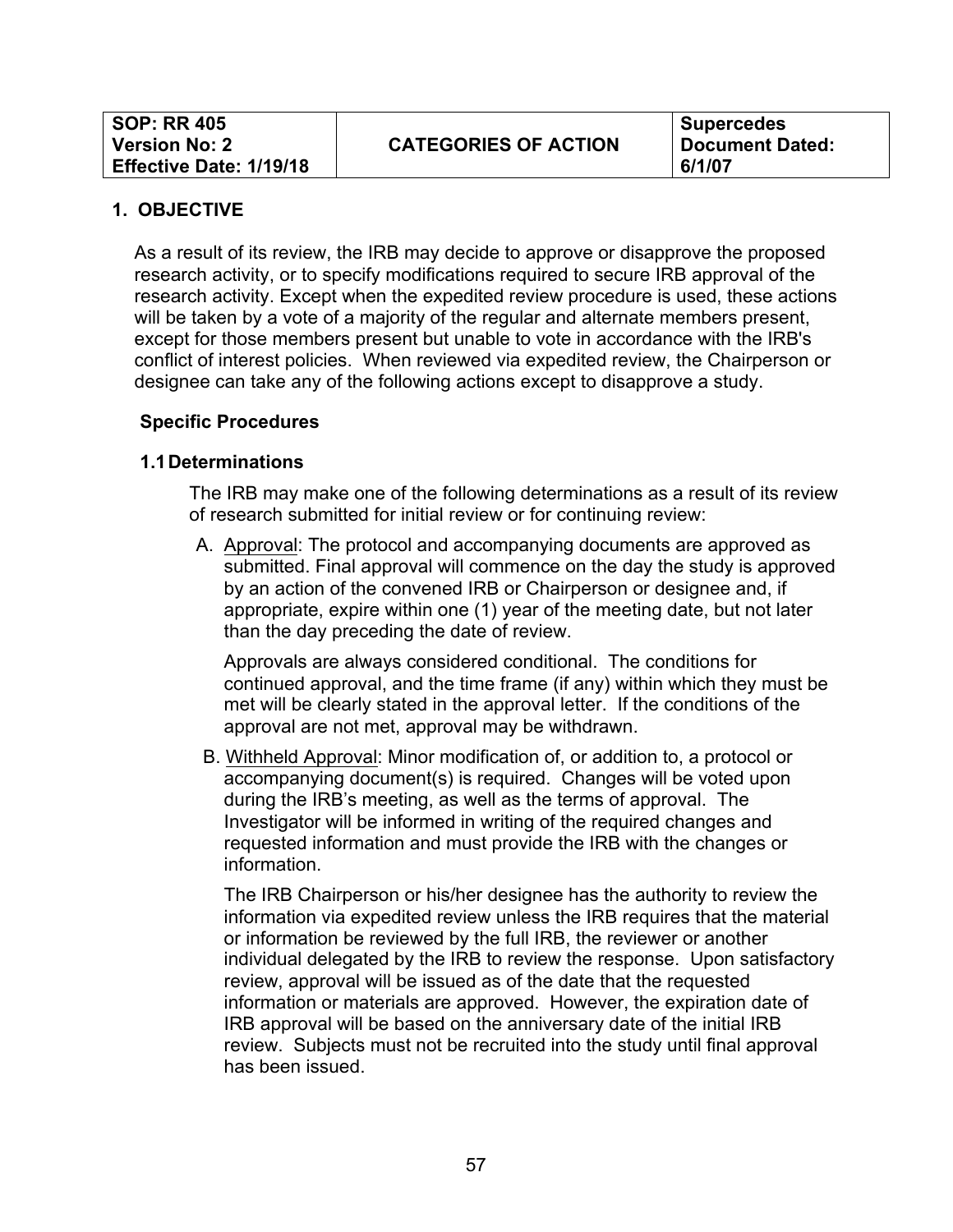- C. Tabled: Significant questions are raised by the proposal requiring its reconsideration after additional information is received from the Sponsor and/or Investigator.
- D. Disapproval: The proposal fails to meet one or more criteria used by the **IRB for approval of research. Disapproval cannot be given through the** expedited review mechanism and may only be given by majority vote at a convened meeting of the IRB.

# **2. SCOPE**

These policies and procedures apply to all research submitted to the IRB.

# **3. APPLICABLE REGULATIONS AND GUIDELINES**

45 CFR 46.108, 46.109

21 CFR 56.109, 56.111, 56.113

# **4. REFERENCES TO OTHER APPLICABLE SOPs**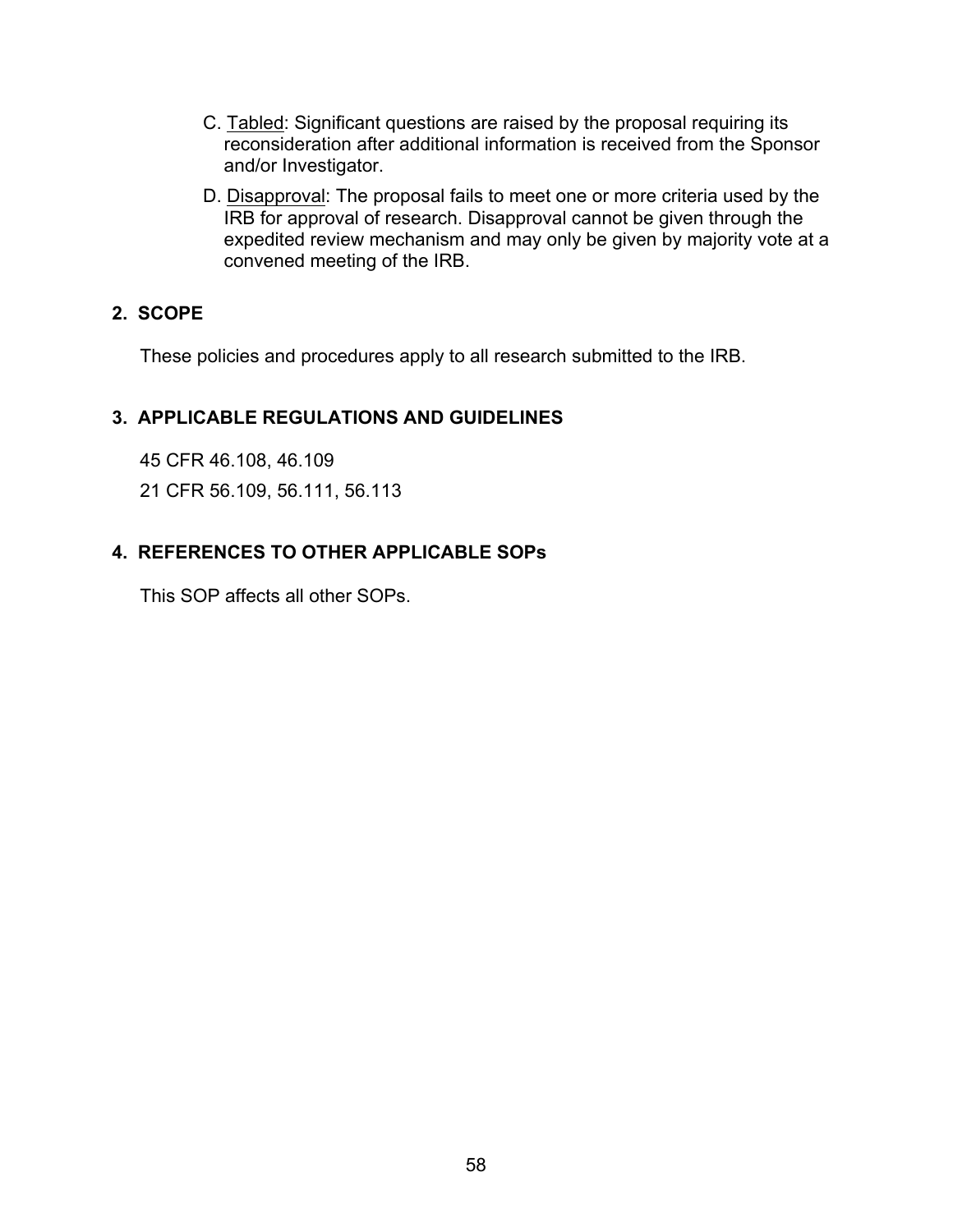Research subjects may be offered compensation to offset the time and inconvenience involved in participating in research. Within bounds, it may also serve as an incentive for participation. It is not, however, to be considered a benefit of participation in the research.

There are no specific regulations on compensation other than it may not constitute undue influence or coercion. Investigators and IRB are both responsible to ensure that any compensation provided to subjects is fully disclosed and does not constitute either undue influence or coercion.

#### **Specific Procedures**

How subjects may be compensated may take different forms, both monetary and non-monetary. Examples include but are not limited to

- Monetary: cash, gift cards, coupons
- Non-monetary: gift, course credit, extra credit

Compensation may, further, be provided to a subject either directly and indirectly or by means of a drawing.

Both the investigator and the IRB should carefully consider the timing of the compensation. If the research involves a single interaction between the investigator and the subject, compensation should be provided immediately following said interaction or as soon as appropriate thereafter. For research that involves multiple interactions or procedures, providing the compensation at the end of the research may pressure the subject to not withdraw as it is their right – and thus constitute undue influence or coercion. In such cases, compensation should be prorated through the course of the study and provided proportionately throughout the course of the research.

All information regarding compensation must be provided to the subject through the informed consent document and process including but not limited to:

- Amount of compensation
- Timing of compensation
- If a drawing, description of the drawing process and odds of winning compensation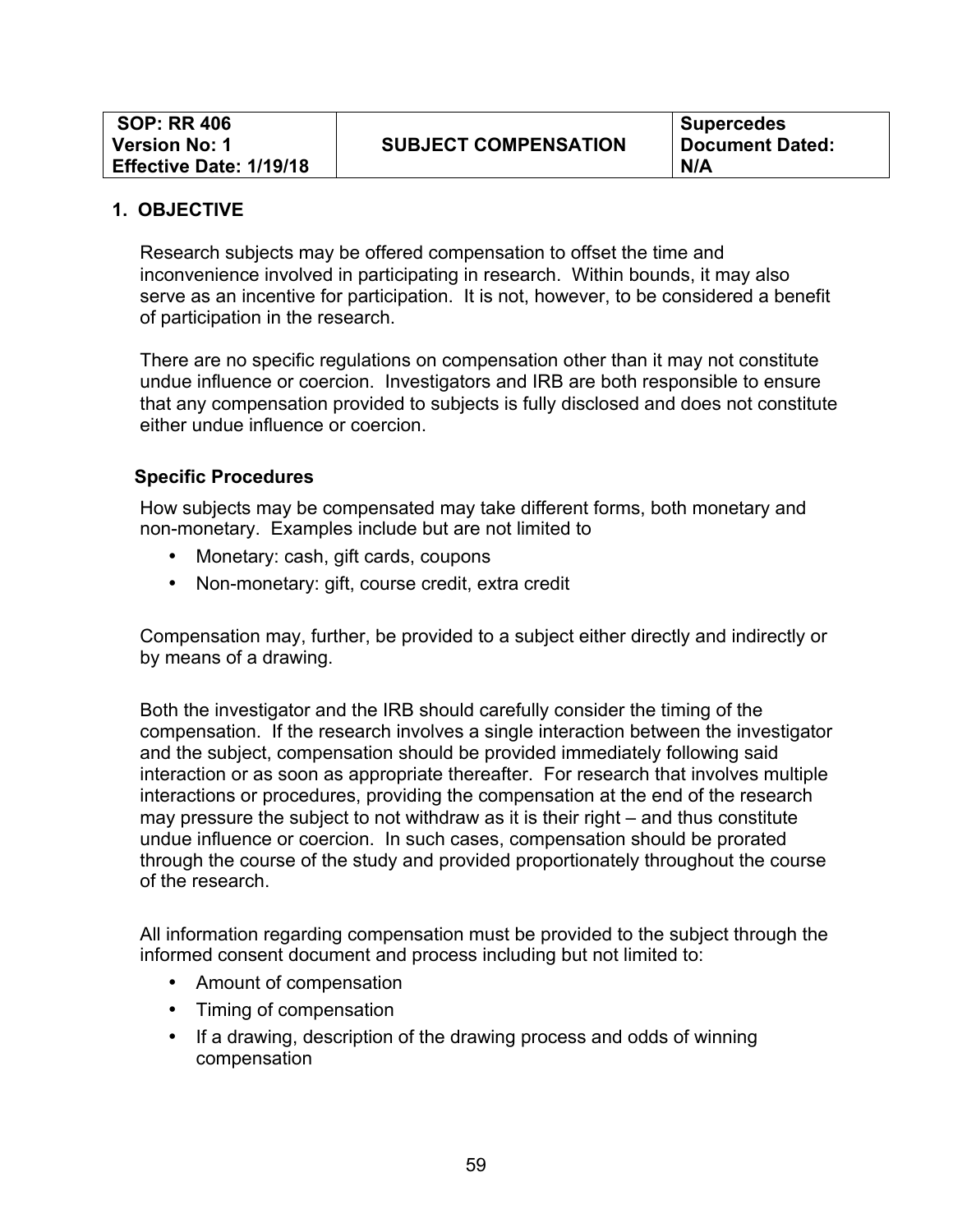# **2. SCOPE**

The policies and procedures apply to all human subjects research providing compensation to subjects conducted by BYU investigators

#### **3. APPLICABLE REGULATIONS AND GUIDELINES** 45 CFR 46.111

# **4. REFERENCES TO OTHER APPLICABLE SOPs**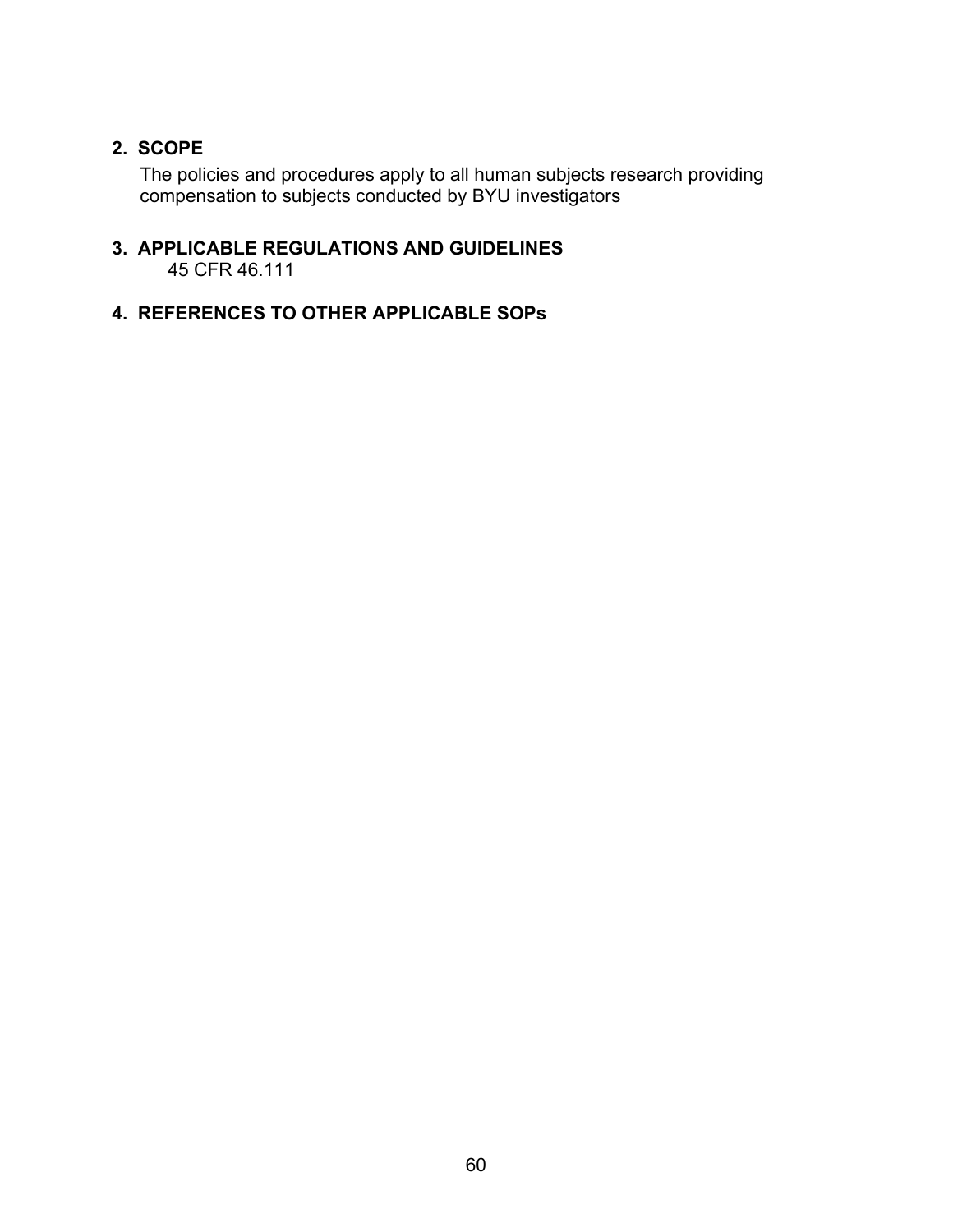Not every human being is capable of self-determination. The capacity for selfdetermination matures during an individual's life, and some individuals lose this capacity wholly or in part because of illness, mental disability, or circumstances that severely restrict liberty. Some persons are in need of extensive protection, even to the point of excluding them from activities that may harm them. Other persons require little protection beyond making sure they undertake activities freely and with awareness of possible adverse consequence. Indeed, some types of research may, in and of themselves, create a vulnerable group – that is, the subjects lose their autonomy or are exposed to unknown risks. The extent of protection afforded should depend upon the risk of harm and the likelihood of benefit. The judgment that any individual lacks autonomy should be periodically reevaluated and will vary in different situations.

Potentially vulnerable groups may include:

- Prisoners
- Children
- Pregnant women and fetuses
- Other vulnerable groups

# **Specific Procedures**

#### **1.1 Prisoners**

1.1.1 If an investigator indicates in the study submission that prisoners will participate in the research, or that subjects may reasonably be expected to be incarcerated at some time point during the study, the following additional requirements will apply to IRB review of the project:

- A. Local regulations: In addition to meeting federal regulations, the project must comply with local and state requirements for inclusion of prisoners as subjects.
- B. IRB composition: A majority of IRB members will have no association with the prison(s) involved; and at least one member shall be a prisoner advocate with appropriate background and experience to serve in that capacity.
- C. Additional duties where prisoners are involved: The IRB may review research involving prisoners only if it finds that the following conditions are met:
	- The research falls into one of the following categories: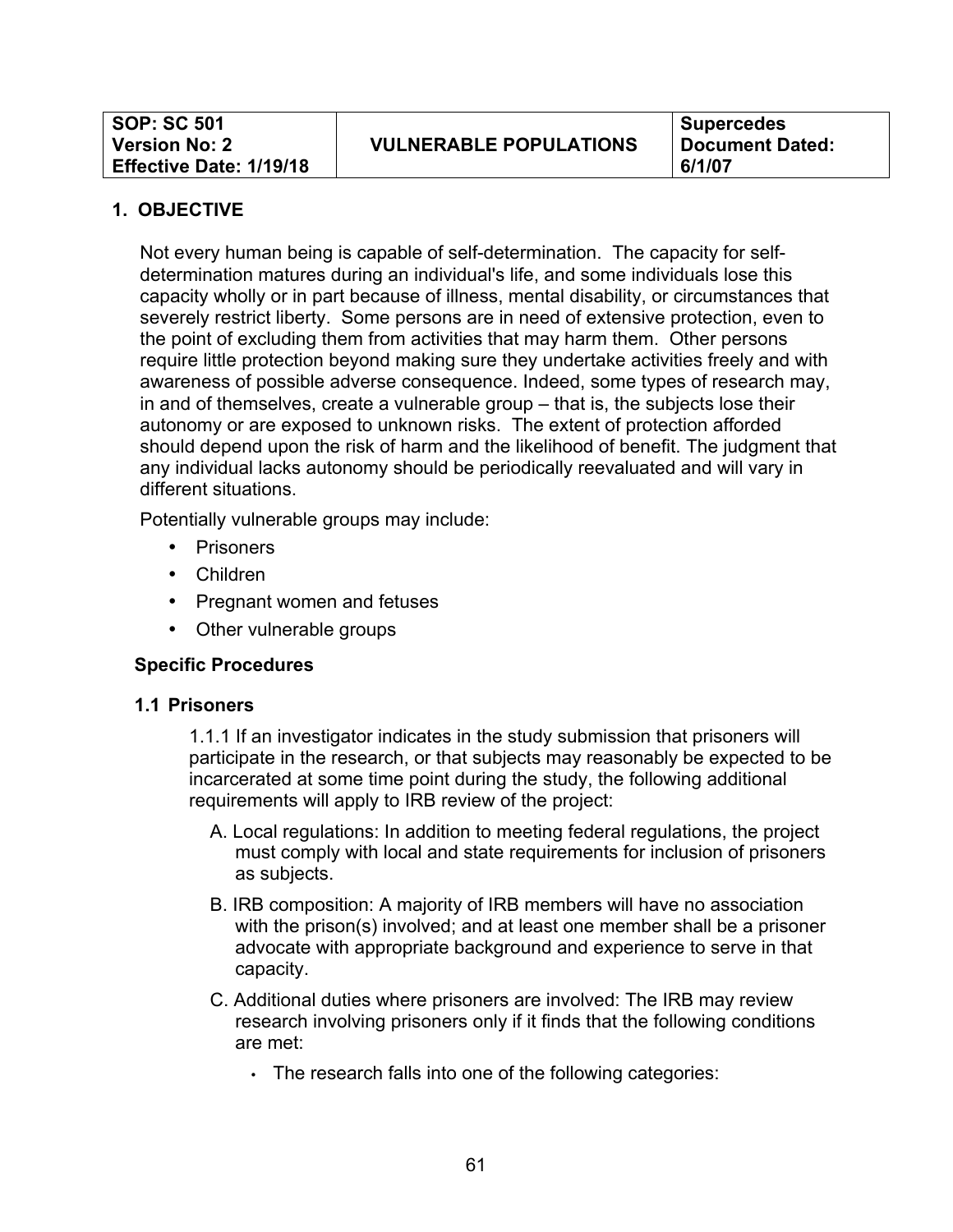- i. The research under review involves solely research on the practices both innovative and accepted, which has the intent and reasonable probability of improving the health and well being of the subjects. In cases where prisoners may not benefit from the research because they are assigned to a control group in a manner consistent with the protocol approved by IRB, the FDA has published notice in the Federal Register of its intent to approve such research.
- ii. Research on conditions particularly affecting prisoners as a class (e.g., vaccine trials on hepatitis) provided that the Secretary, HHS, or designee has published notice in the Federal Register of its intent to approve such research.
- Any possible advantages accruing to the prisoner through participation in the research, when compared to the general living conditions, medical care, quality of food, amenities, and opportunity for earnings in prison, are not of such a magnitude that the prisoner's ability to weigh the risks and benefits of the research in the limited-choice environment of the prison is impaired.
- The risks involved in the research are commensurate with risks that would be accepted by non-prison volunteers.
- Selection procedures within the prison are fair to all prisoners and immune from arbitrary intervention by prison authority or prisoners. Unless the Investigator provides the IRB justification in writing for following some other procedures, control subjects must be selected randomly from the group of eligible prisoners for the research project.
- Any information given to subjects is presented in language that is appropriate for the subject population.
- Adequate assurance exists that parole board(s) will not take into account a prisoner's participation in the research in making decisions regarding parole, and each prisoner is clearly informed in advance that participation in the clinical investigation will have no effect on his/her parole.
- Where there is need for follow-up examination or care of subjects after the end of their participation in the research, adequate provision has been made for such examination or care, taking into account the varying lengths of prisoner sentences, and for informing subjects of this fact.
- 1.1.2 When Subjects Become Prisoners During a Research Protocol

This policy applies whenever any human subject in a research protocol becomes a prisoner at any time during the protocol, *e.g.,* after the research has commenced. This is necessary because it is unlikely that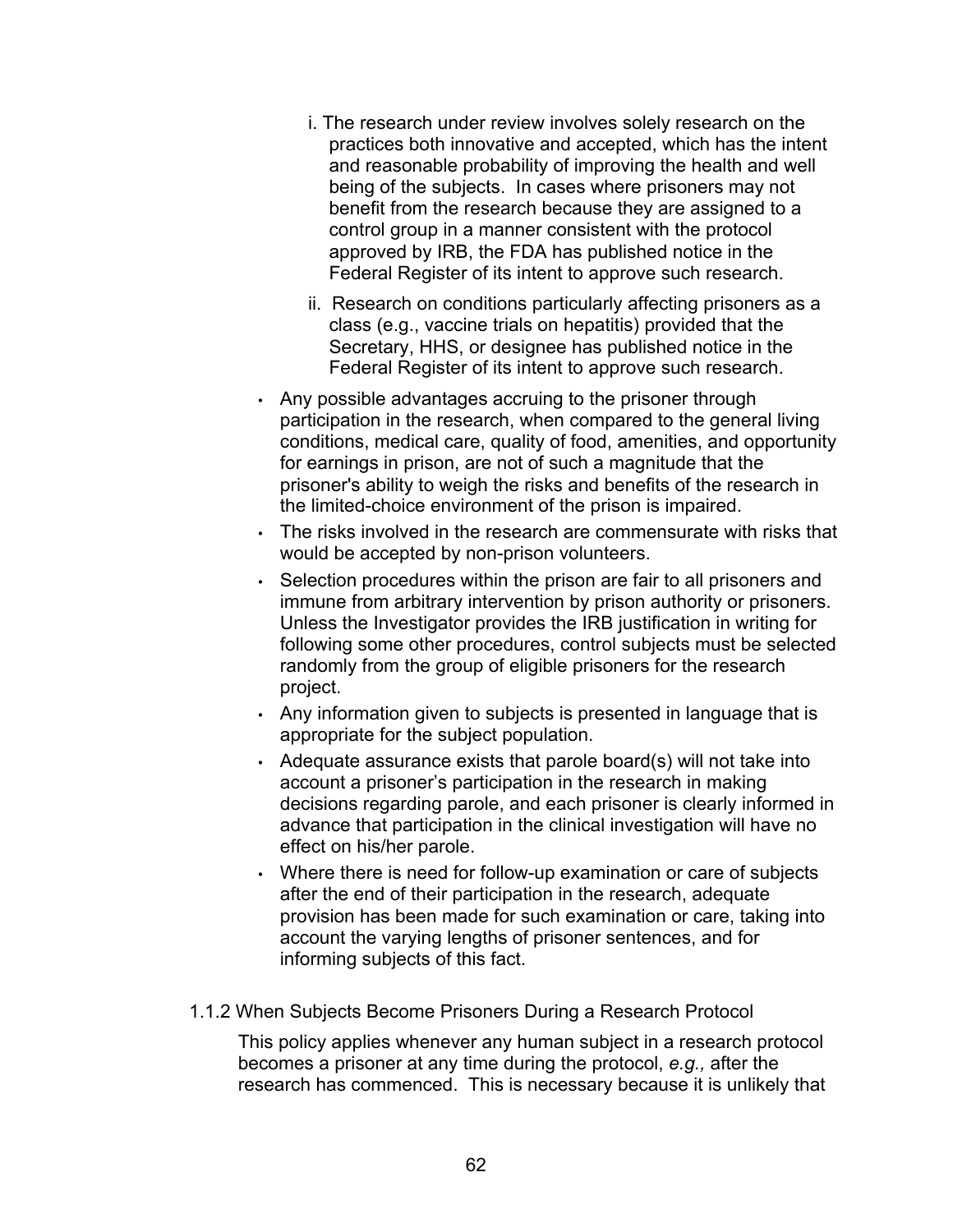review of the research and the consent document contemplated the constraints imposed by the possible future incarceration of the subject.

- If a subject becomes a prisoner after enrollment in research, the Principal Investigator is responsible for reporting this situation in writing to the IRB immediately.
- At the earliest opportunity after receiving the Investigator's notice or otherwise becoming aware of the prisoner status of a subject, the IRB should review the protocol again with a prisoner representative as a member of the IRB. The IRB should take special consideration of the conditions of being a prisoner.
- Upon this review, the IRB can either (a) approve the involvement of the prisoner-subject in the research in accordance with this policy or (b) determine that this subject must be withdrawn from the research.
- Additionally, the IRB should confirm that, when appropriate, the informed consent process includes information regarding when subsequent incarceration may result in termination of the subject's participation by the Investigator without regard to the subject's consent.

## **1.2 Children**

Research in children requires that the IRB carefully consider consent, beneficence, and justice.

The determination of risk (possible harms) and possible benefit to the child is at the core of the concept of beneficence when considering research in a pediatric population.

Therefore, the IRB must consider the degree of risk and discomfort involved in the research in relation to the direct benefits it offers to the child before it can determine whether or not the IRB has the authority to approve the study.

1.2.1 Determination of risk:

When reviewing research conducted on children, risk is defined in terms of minimal and greater than minimal risk, and may only be approved by the IRB as follows: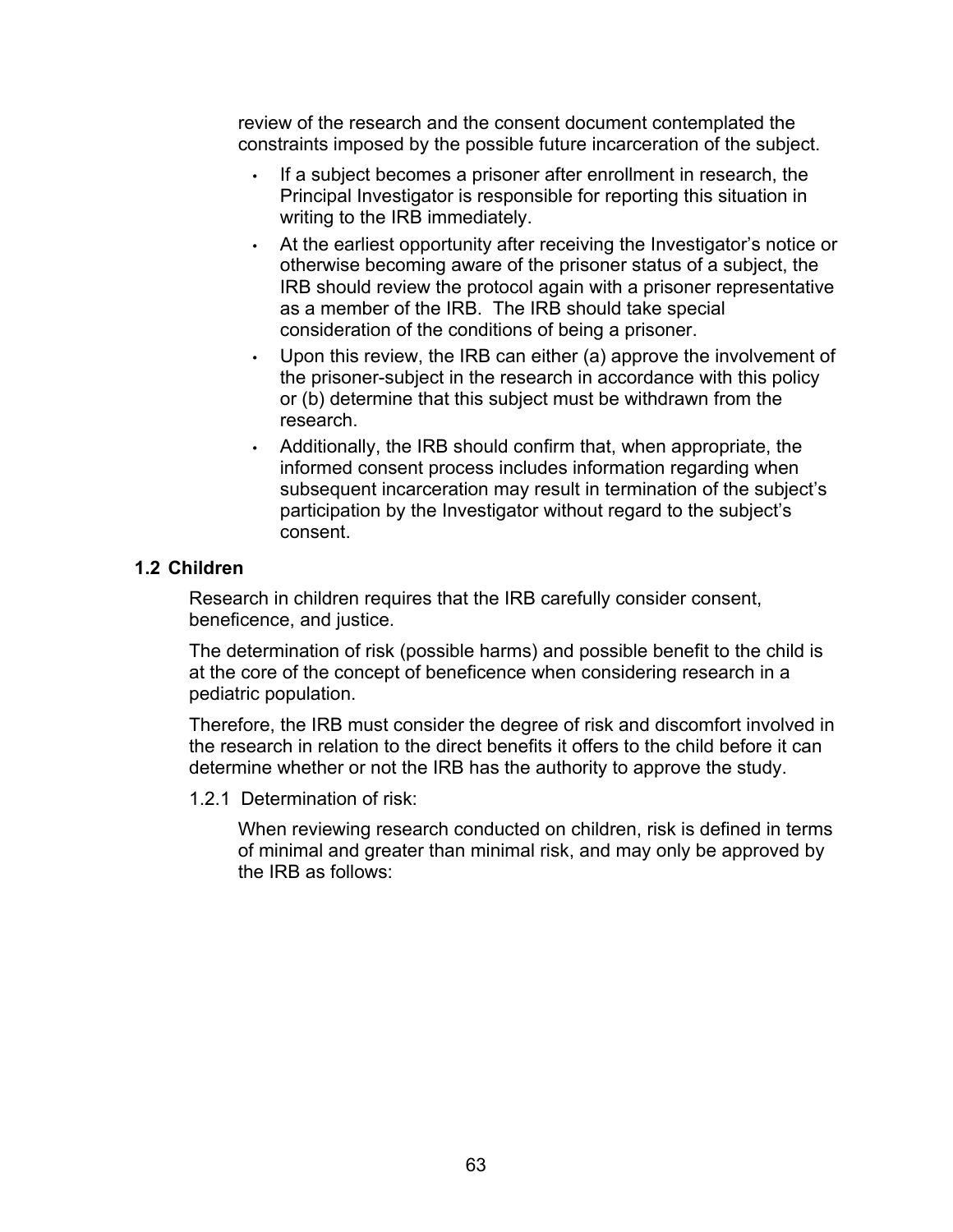| <b>Risk determination</b>     | <b>Benefit assessment</b>                                                                                                                                            | <b>IRB</b> action            |
|-------------------------------|----------------------------------------------------------------------------------------------------------------------------------------------------------------------|------------------------------|
| Minimal                       | With or without direct<br>benefit                                                                                                                                    | Approvable                   |
| Greater than minimal<br>risk* | Potential benefit to child                                                                                                                                           | Approvable                   |
| Greater than minimal<br>risk  | No direct benefit to<br>individual offers general<br>knowledge about the<br>child's condition or<br>disorder                                                         | Approvable case-by-<br>case* |
| Greater than minimal<br>risk  | No direct benefit to child<br>offers potential to,<br>"understand, prevent, or<br>alleviate a serious<br>problem affecting the<br>health and welfare of<br>subjects" | Not approvable**             |

\* Risk may not be more than a minor increase over minimal risk, consent of both parents required under normal circumstances.

\*\*Approval to proceed with this category of research must be made by the Secretary of the HHS with input from selected experts, and following opportunity for public review and comment.

1.2.2 Children may be subjects of research only if informed consent is obtained from the parents or legal guardian. Children over the age of 7 must agree to participate in the research and provide written assent and separate assent forms should be provided based on reasonable age ranges for comprehension i.e., 7-10, 11-15, 16-18 years of age.

#### **1.3 Pregnant Women and Fetuses**

- 1.3.1 Pregnant women or fetuses prior to delivery may be involved in research if all of the following conditions are met:
	- A. Where scientifically appropriate, preclinical studies, including studies on pregnant animals, and clinical studies, including studies on nonpregnant women, have been conducted and provide data for assessing potential risks to pregnant women and fetuses;
	- B. The risk to the fetus is not greater than minimal, or any risk to the fetus, which is greater than minimal, is caused solely by interventions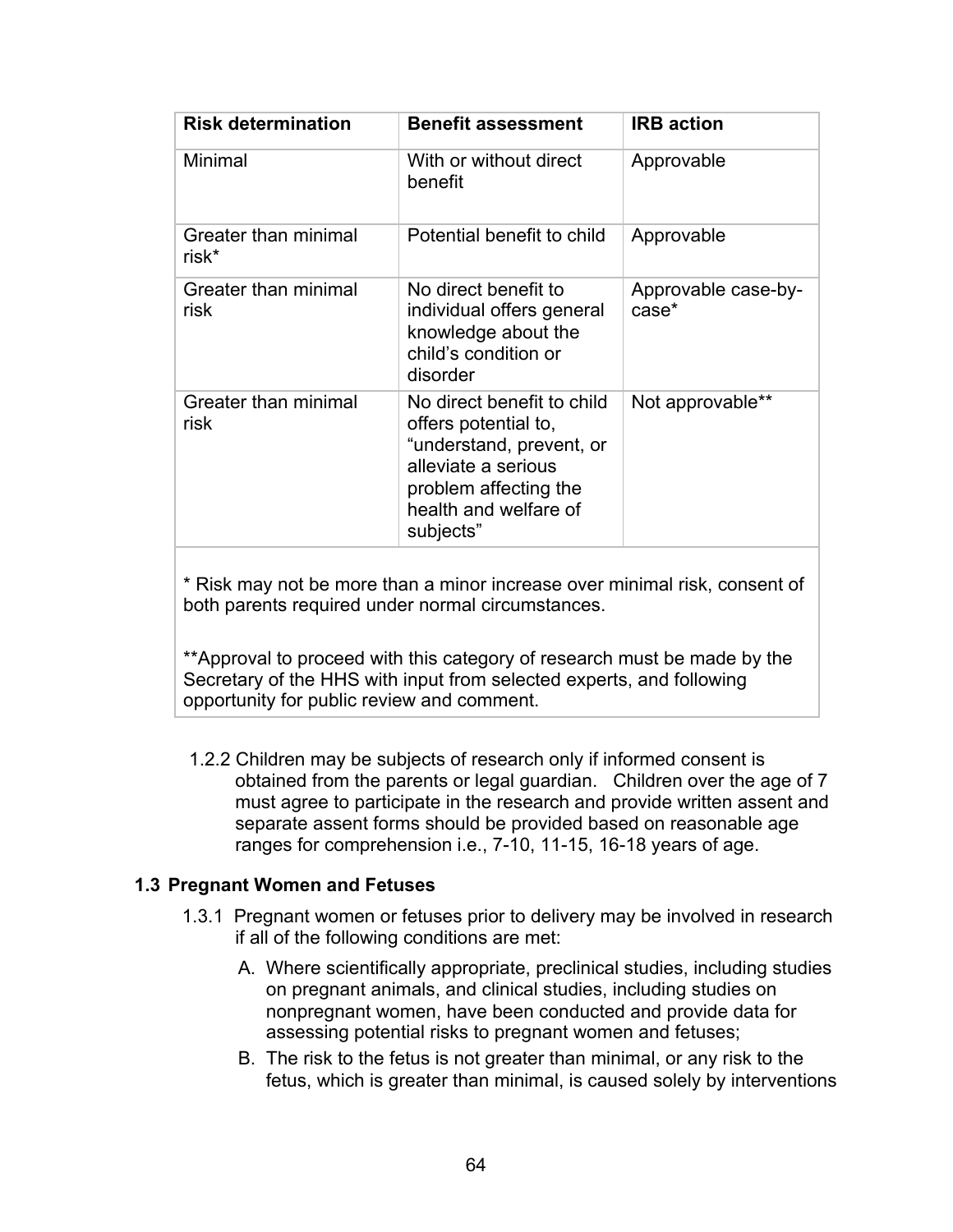or procedures that hold out the prospect of direct benefit for the woman or the fetus;

- C. Any risk is the least possible for achieving the objectives of the research;
- D. The woman's consent or the consent of her legally authorized representative is obtained in accord with the informed consent provisions of subpart A of 45 CFR 46, unless altered or waived in accord with Sec. 46.101(i) or Sec. 46.116(c) or (d);
- E. The woman or her legally authorized representative, as appropriate, is fully informed regarding the reasonably foreseeable impact of the research on the fetus or resultant child;
- F. For children as defined in 45 CFR 46.402(a) who are pregnant, assent and permission are obtained in accord with the provisions of 45 CFR 46 subpart D;
- 1.3.2 Research involving, after delivery, the placenta, the dead fetus, or fetal material.
	- Research involving, after delivery, the placenta; the dead fetus; macerated fetal material; or cells, tissue, or organs excised from a dead fetus, shall be conducted only in accord with any applicable federal, state, or local laws and regulations regarding such activities.
	- If information associated with material described in paragraph (a) of this section is recorded for research purposes in a manner that living individuals can be identified, directly or through identifiers linked to those individuals, those individuals are research subjects and all pertinent regulations apply.

# **1.4 Other Vulnerable Groups**

Although federal regulations list vulnerable groups, other vulnerable groups may include mentally impaired persons, employees of the Sponsor or Investigator, terminally ill patients, and the very elderly. The IRB will determine special protections for these groups on a case-by-case basis, taking into account the risks and benefits and other protections afforded by institutional policies and state and federal law.

#### **Cognitively Impaired Subjects:**

Studies involving subjects who are decisionally-impaired may take place over extended periods. The IRB should consider whether periodic re-consenting of individuals should be required to ensure that a subject's continued involvement is voluntary. The IRB may require that Investigators re-consent subjects after taking into account the study's anticipated length and the condition of the individuals to be included (e.g., subjects with progressive neurological disorders). Additionally, the IRB should consider whether, and when, it should require a reassessment of decision-making capacity.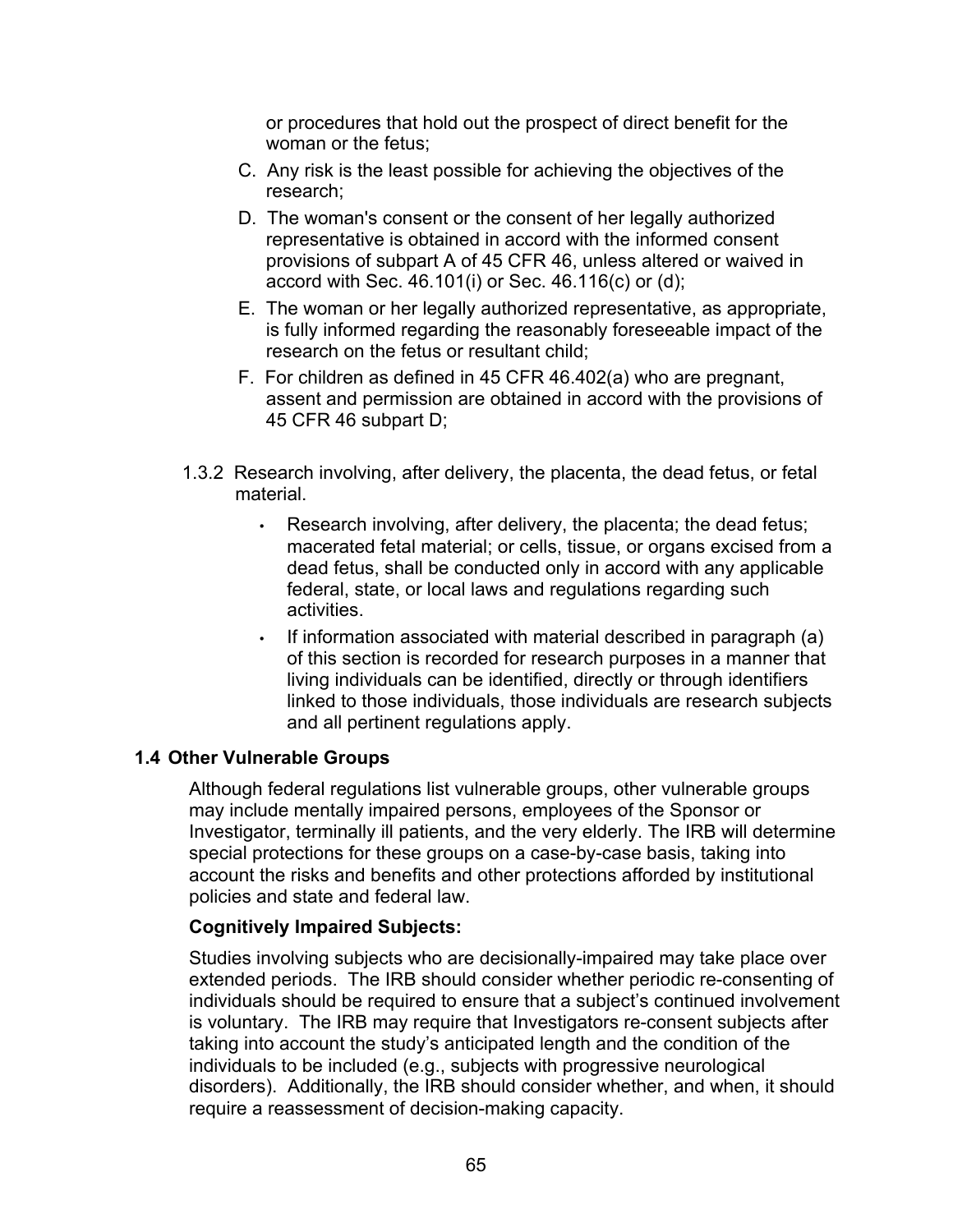# **2. SCOPE**

These policies and procedures apply to all research submitted to the IRB.

# **3. APPLICABLE REGULATIONS AND GUIDELINES**

The Belmont Report 45 CFR 46.111, 46.116 45 CFR 46: Subparts B, C, D 21 CFR 56.111 OHRP IRB Guidebook

# **4. REFERENCES TO OTHER APPLICABLE SOPs**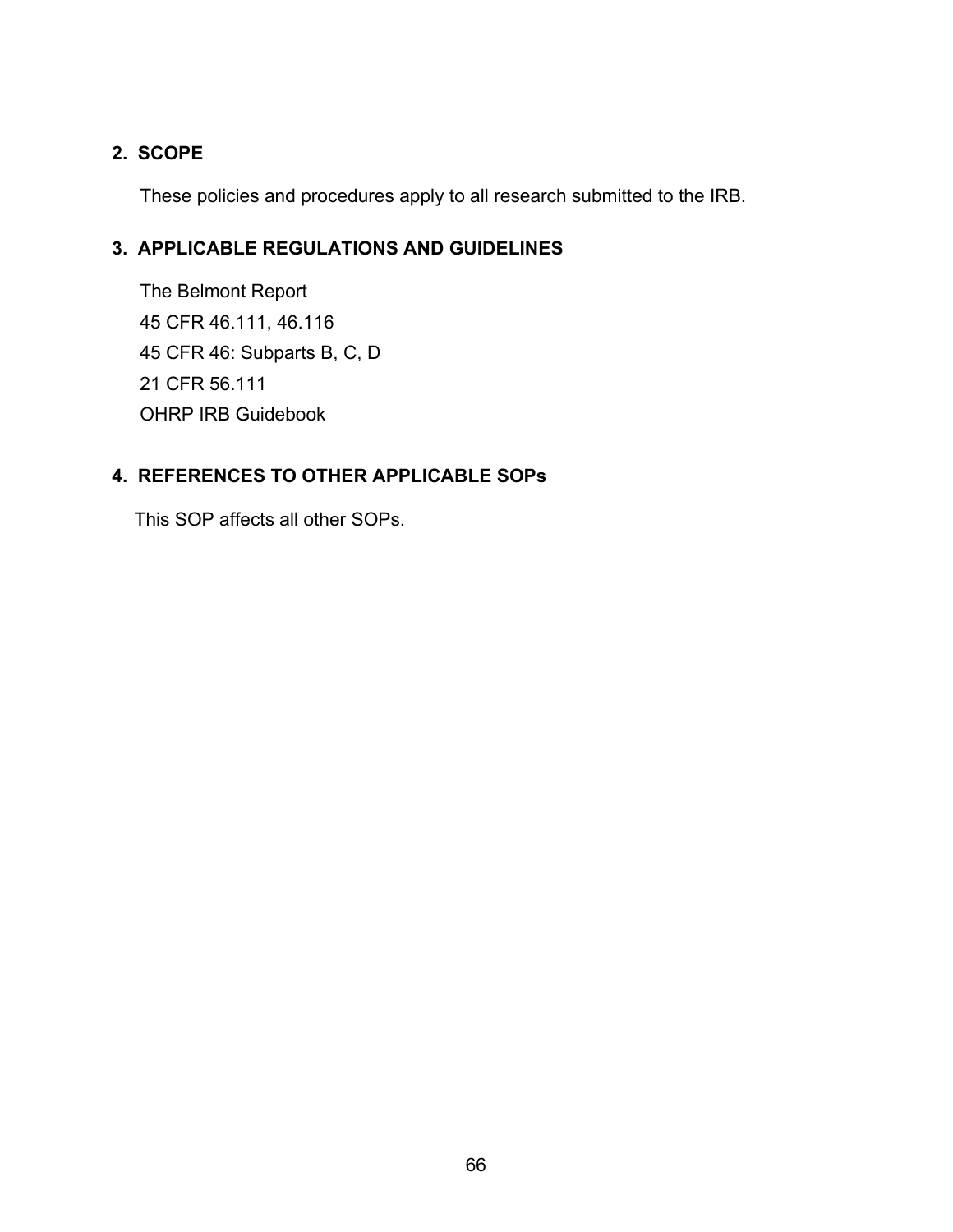Deception and incomplete disclosure can be valuable research methodologies. In social and behavioral research especially, deception and/or incomplete disclosure are often necessary to avoid study bias or test a hypothesis that requires subjects' misdirection; however, their use presents special challenges to ensure that research is conducted ethically.

The use of deception and/or incomplete disclosure can interfere with the ability of subjects to make fully informed decisions about whether or not to participate in research, and thus research employing these methods requires special consideration by the IRB. In addition to determining if study procedures interfere with subjects' ability to provide informed consent, and if there is sufficient justification for the use of such measures, the IRB will also evaluate if a debriefing process is necessary, and if so, if it has been adequately developed.

# **Specific Procedures**

#### **Definitions**

Deception involves an investigator providing false information to subjects or intentionally misleading them about some aspect of the research.

Incomplete disclosure occurs when an investigator intentionally withholds material information about the specific purpose or nature of the research.

For research involving deception or incomplete disclosure

- The study must not present more than minimal risk to the subjects.
- The investigator must demonstrate that the deception/incomplete disclosure is necessary to meet the aims of the research.
- When practical and deemed appropriate, during the informed consent process, subjects should be told that some information is being withheld and will be provided at a specified time.
- Unless impractical or inappropriate, investigators should debrief subjects regarding the deception and/or incomplete disclosure. The debriefing should occur as early as possible, without interfering with the research. The debriefing should take place as early as possible, preferably at the conclusion of the subject's participation but no later than the conclusion of the research.
- The research must meet the criteria for a modification of the required elements of informed consent.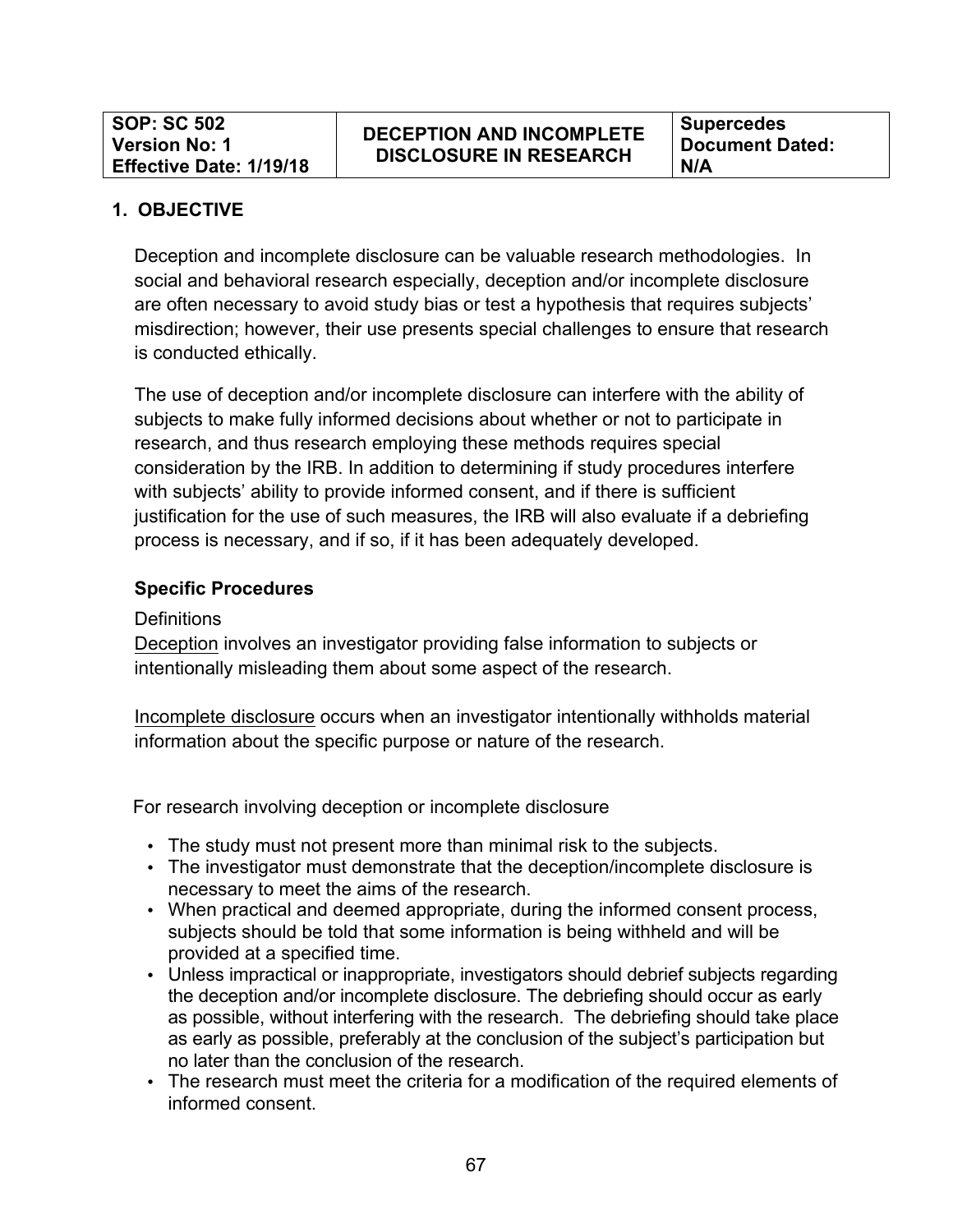# **2. SCOPE**

The policies and procedures apply to all human subjects research involving deception or incomplete disclosure conducted by BYU investigators.

#### **3. APPLICABLE REGULATIONS AND GUIDELINES** 45 CFR 46.111

# **4. REFERENCES TO OTHER APPLICABLE SOPs**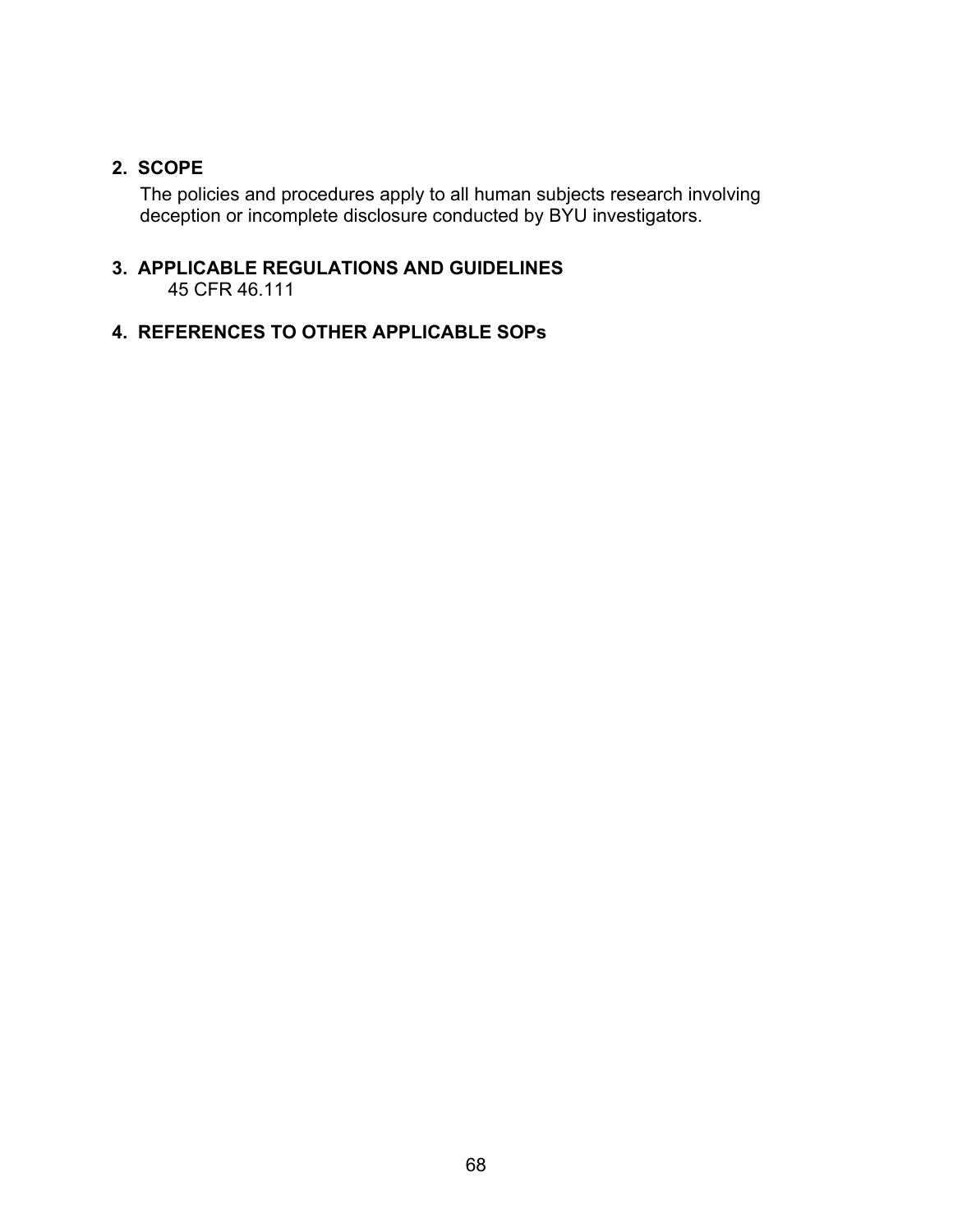It is important that staff, subjects, and other interested parties have a means of communicating information about the conduct of a research project directly to the appropriate institutional officials. It is vital that IRB members, department heads, and other officials with responsibility for oversight of research have open and ready access to the highest levels of authority within the institution. The investigator and his/her research staff interact with subjects; therefore it is vital that open and frequent communication with the investigative team be maintained.

## **Specific Procedures**

## **1.1 Investigator Notifications**

- 1.1.1 Initial submission: The Investigator will be notified in writing of the IRB's decision as soon as possible after the meeting. If the approval is pending upon receipt and review of requested materials or responses from the Investigator or Sponsor, the IRB must receive the response within 30 days of the date of notification; however, this period may be extended if the Investigator/Sponsor communicates a need for an extension.
- 1.1.2 Renewals and revisions: Investigators will be notified in writing as soon as possible as to action taken by the IRB for any continuing reviews or revisions.
- 1.1.3 Notification of final approval: Investigators will be notified in writing of the final approval. The IRB-approved consent form will be dated with the period of approval and submitted to the Investigator with the final approval letter. Standard conditions for continued approval include, but are not necessarily limited to:
	- Informed consent is obtained and documented.
	- The IRB is notified of serious adverse events.
	- Changes to the protocol, and deviations from the protocol are reported.
	- Continuing review reports are submitted to the IRB.
	- Documentation of FDA approval prior to study initiation.
- 1.1.4 Disapproval: Correspondence will provide the reason(s) for disapproval and instructions to the Investigator for appeal of this decision.

# **1.2 Investigator Appeal of IRB Action**

An investigator may appeal the revisions required by the IRB in the protocol and/or informed consent form. This appeal must be in writing and submitted to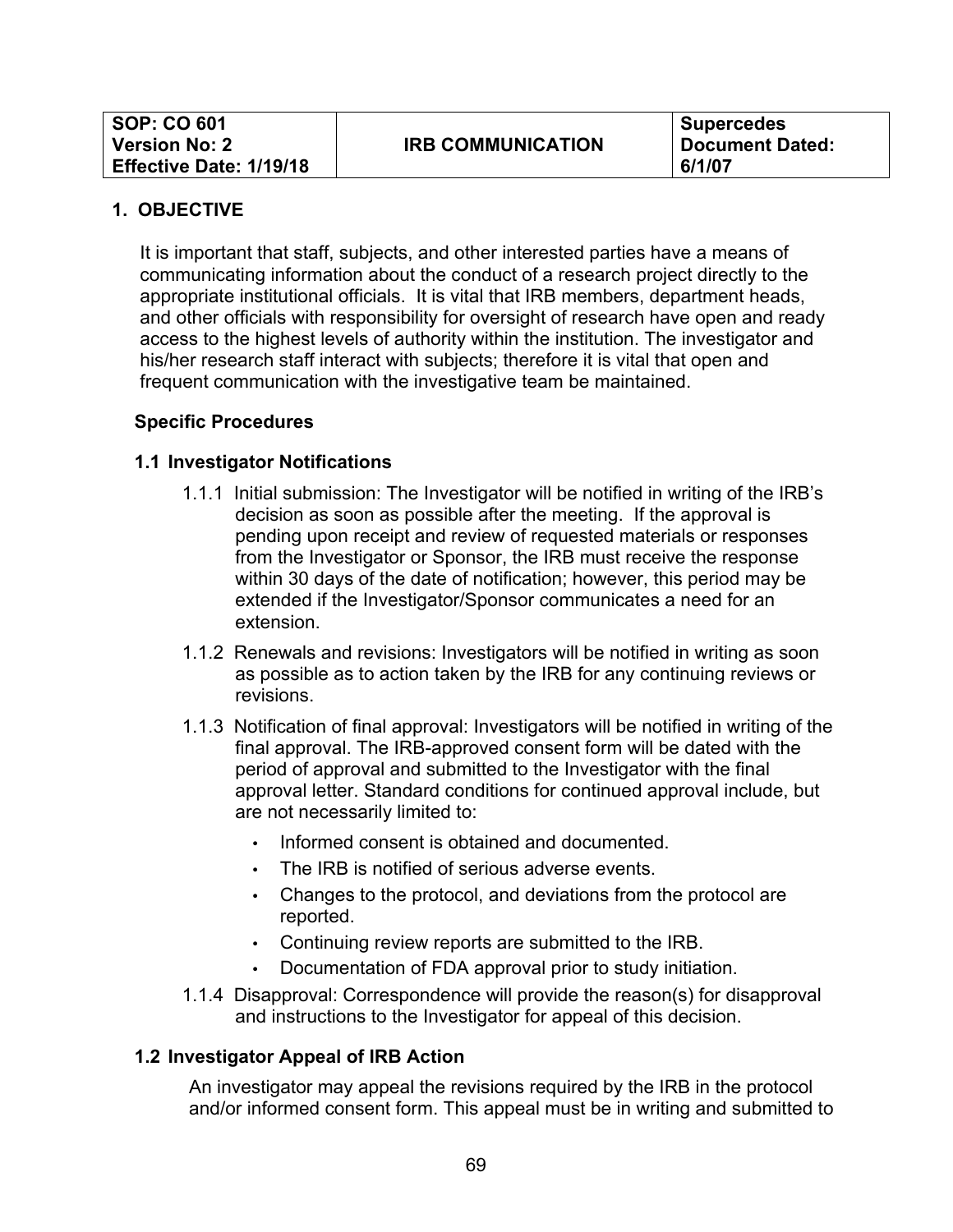the IRB Administrator. Investigators may also appeal an IRB decision to disapprove a study. Any such appeal may be in writing or in person and must be reviewed by the full IRB at a convened meeting. If the appeal is denied and the study disapproved, the Investigator's institution cannot override the IRB's decision.

## **1.3 Noncompliance**

Investigator noncompliance may often be the result of communication difficulties, therefore the IRB will attempt to resolve apparent instances of noncompliance without interrupting the conduct of the study, especially if the rights and welfare of subjects may be jeopardized.

However, if it appears that an investigator is intentionally in noncompliance, the IRB, through the IRB Chairperson will notify the Investigator in writing, detailing the alleged noncompliance, specifying corrective action, and stating the consequences. Copies of such correspondence shall also be sent, as circumstances merit, to the individual's Chair, Dean, and the AAVP over Research.

Should noncompliance continue, appropriate action will be determined at a convened meeting. Action by the IRB can include but is not limited to:

- Halting the research until the Investigator is in compliance. If the research is halted, OHRP will be notified if the research is funded by a government agency, and FDA will be notified if the research involves an FDA regulated product or agent.
- Requiring the Investigator to complete a training program.
- Barring the Investigator from conducting further research.
- Any other action deemed appropriate by the IRB.

When unapproved research is discovered, the IRB and the institution will act promptly to halt the research, ensure remedial action regarding any breach of regulatory or institutional human subject protection requirements, and address the question of the Investigator's fitness to conduct future human subject research.

Serious or continuing noncompliance with federal policies on the protection of human subjects or the policies, procedures or determinations of the IRB must be reported promptly to the AAVP over Research as well as the appropriate department or agency head for funded proposals, to OHRP and/or FDA as appropriate.

The IRB's responsibility is to protect the rights and welfare of research subjects, which could be placed at risk if there is misconduct on the part of an investigator or any member of the investigative team. It is, therefore, the duty of the IRB to be receptive to and act on good faith allegations of misconduct. Allegations of misconduct in science should be referred to the AAVP over Research for handling under BRIGHAM YOUNG UNIVERSITY policies.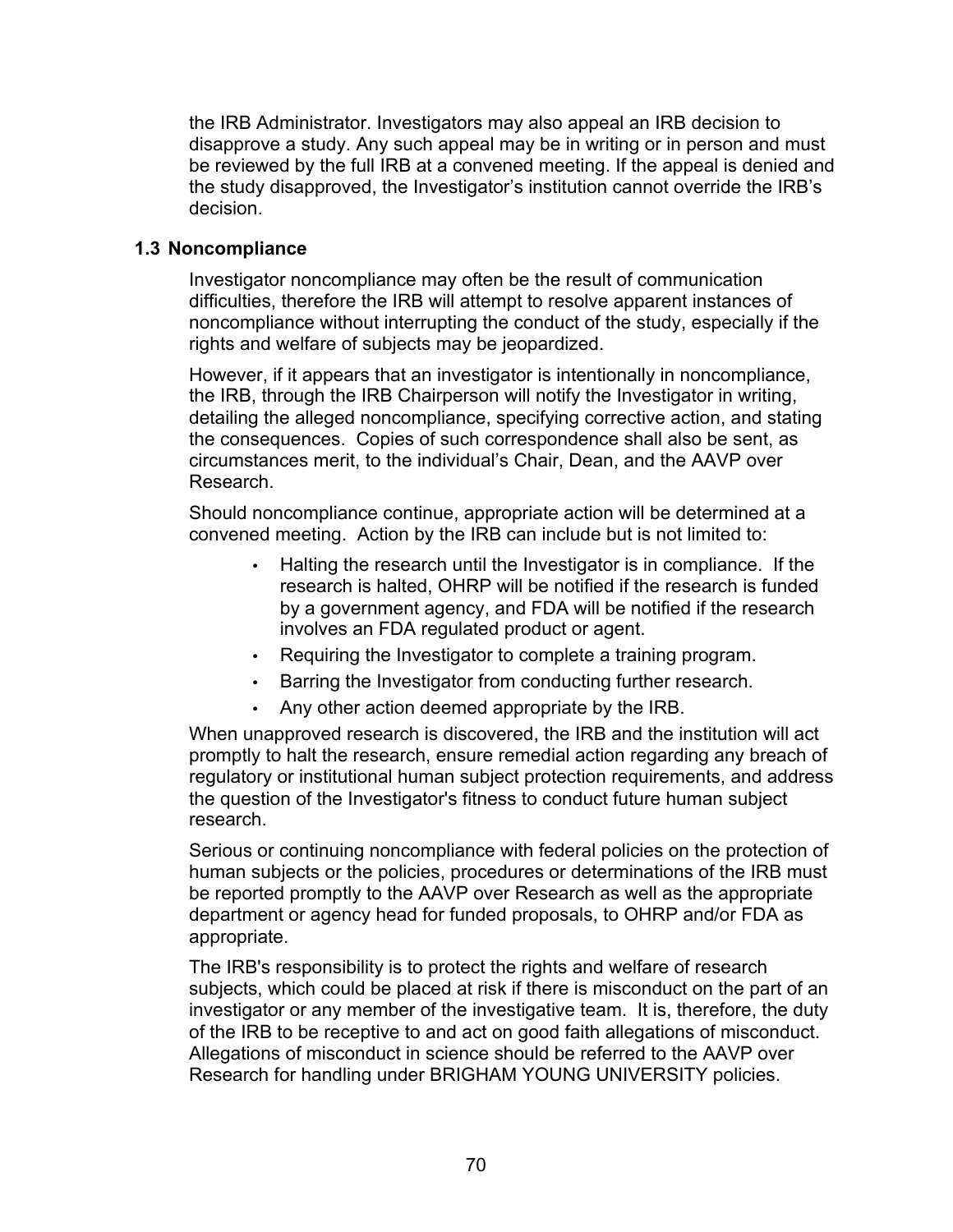# **2. SCOPE**

These policies and procedures apply to all research submitted to the IRB.

# **3. APPLICABLE REGULATIONS AND GUIDELINES**

45 CFR 46.109, 46.113 21 CFR 56.109, 56.113

# **4. REFERENCES TO OTHER APPLICABLE SOPs**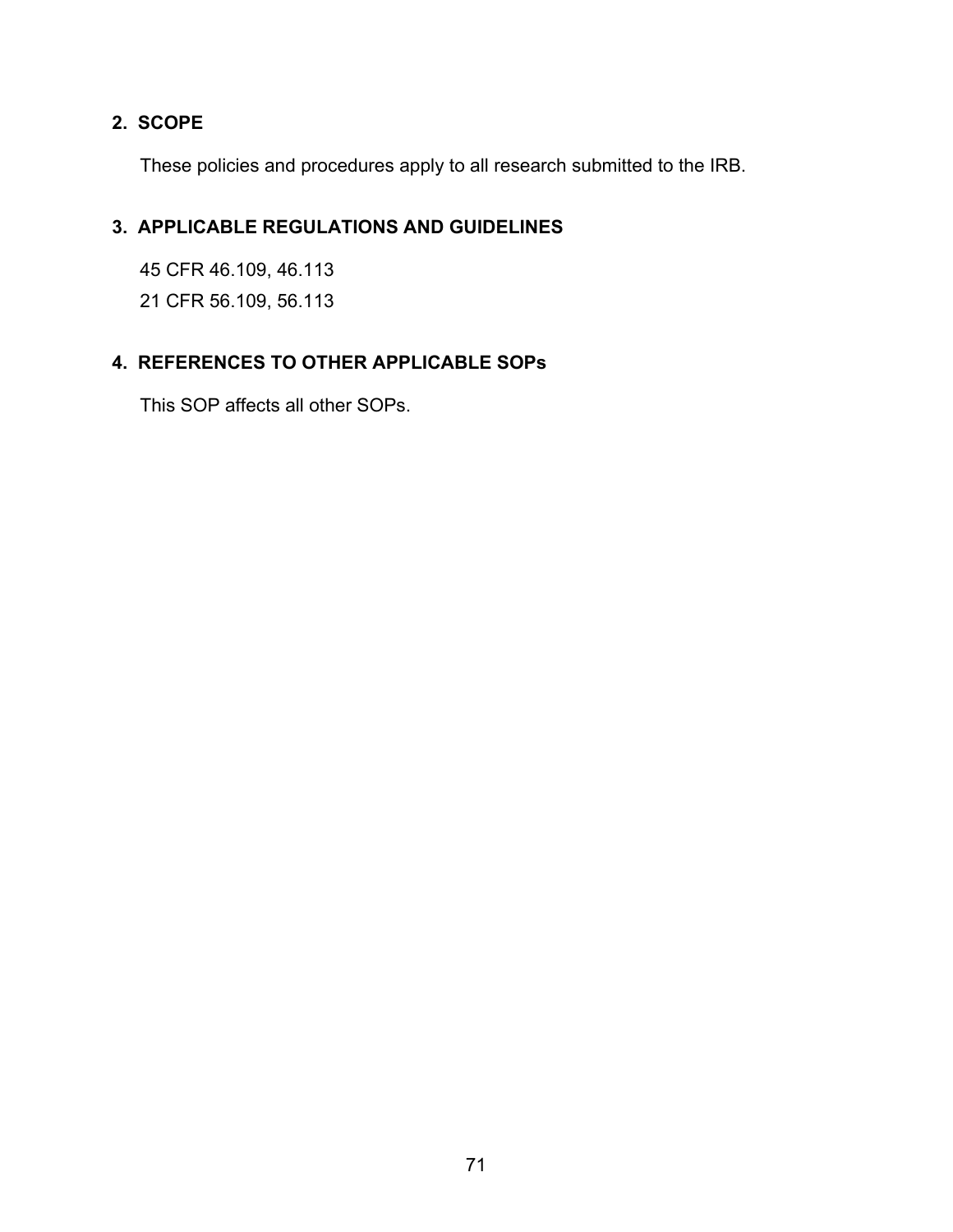The IRB is required by federal regulation and institutional policy to communicate certain actions to entities that may have an interest in the status of the research being conducted.

## **Specific Procedures**

## **1.1 Communications to Others**

The purpose of this PROCEDURE is to ensure prompt reporting to appropriate Institutional Officials, funding sources, agency heads, regulatory agencies and any other appropriate entity of:

- Any unanticipated problems involving risks to human subjects or others
- Any instance of serious or continuing noncompliance with these regulations or the requirements or determinations of the IRB
- Any suspension or termination of IRB approval

# **2. SCOPE**

These policies and procedures apply to all research submitted to the IRB.

# **3. APPLICABLE REGULATIONS AND GUIDELINES**

45 CFR 46. 113 21 CFR 50.24, 56.113, 812.66

# **4. REFERENCES TO OTHER APPLICABLE SOPs**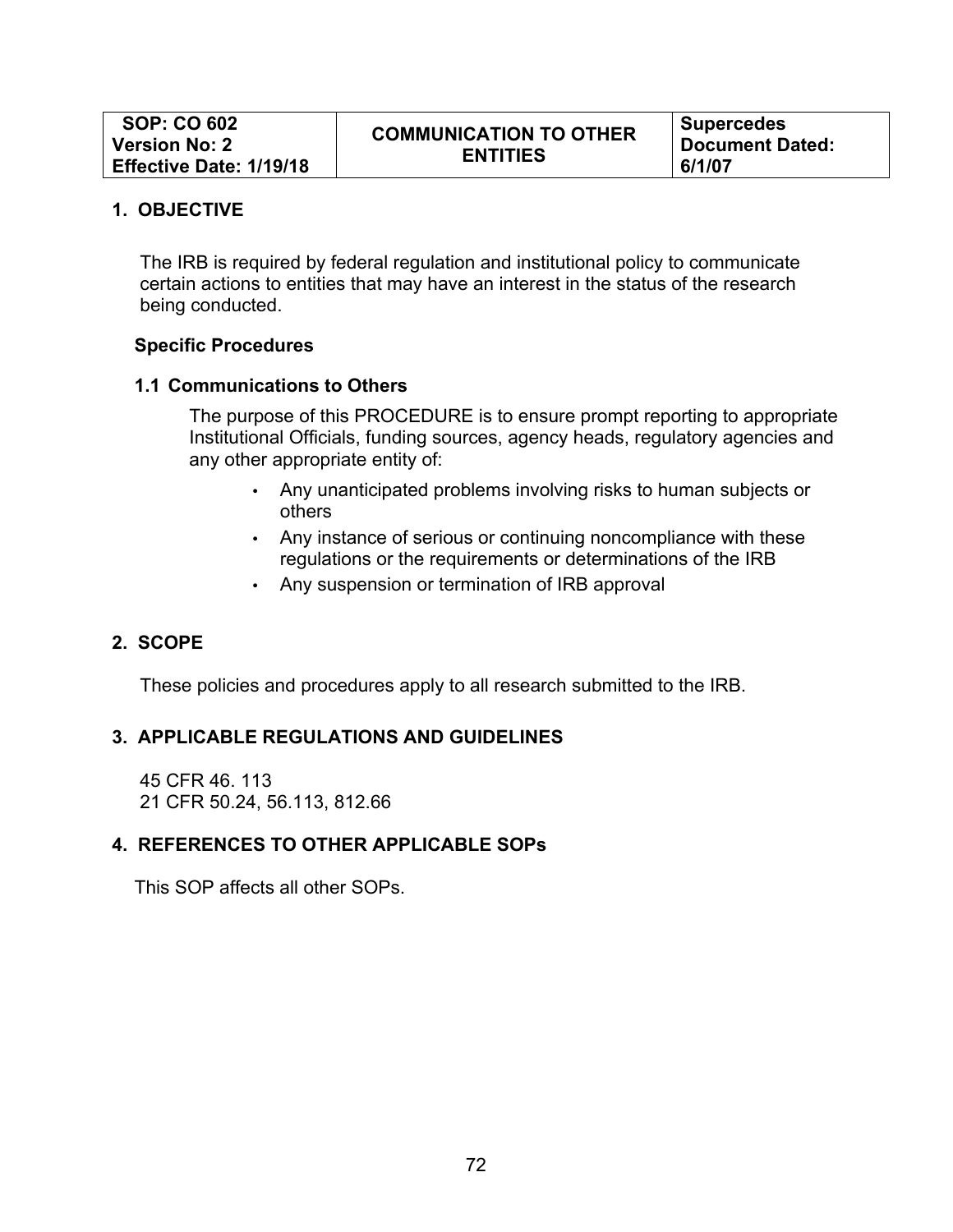| <b>SOP: IC 701</b>            |                         | <b>Supercedes</b>      |
|-------------------------------|-------------------------|------------------------|
| <b>Version No: 2</b>          | <b>INFORMED CONSENT</b> | <b>Document Dated:</b> |
| <b>Effective Date: 2/6/18</b> |                         | 1/19/18                |

The informed consent document and process is central to the responsible conduct of human subjects research. This policy identifies the key components of the informed consent document and process.

## **Specific Procedures**

Researchers may not involve human beings as subjects in research unless the researcher has obtained the legally effective informed consent of the subject or the subject's legally authorized representative (LAR). Exception to this policy requires that the IRB grant a waiver or modification of the informed consent requirement.

- A researcher shall seek informed consent from the prospective subject or LAR only under circumstances that provide sufficient opportunity to discuss and consider whether or not to participate and that minimize the possibility of coercion or undue influence.
- The information that is given to the prospective subject or LAR (whether orally or in writing) shall be in language understandable to the subject or LAR.
- The prospective subject or LAR must be provided with the information that a reasonable person would want to have in order to make an informed decision, and an opportunity to discuss that information.
- Informed consent, as a whole, must present information in sufficient detail relating to the research, and must be organized and presented in a way that does not merely provide lists of isolated facts, but rather facilitates the prospective subject's or LAR's understanding of the reasons why one might or might not want to participate.
- **For consent forms longer than 3 pages,** informed consent must begin with a concise and focused presentation of the key information that is most likely to assist a prospective subject or LAR in understanding the reasons why one might or might not want to participate in the research, and must be organized and presented in a way that facilitates comprehension. Research which is regulated by the FDA (i.e. subject to 21 CFR 50 and 21 CFR 56), and not conducted, supported, or otherwise subject to regulation by another Federal department or agency, is encouraged but not required to include the concise and focused presentation in the consent process.
- Informed consent (whether oral or written) may not include any exculpatory language through which the subject or LAR is made to waive or appear to waive any of the subject's legal rights, or that releases or appears to release the researcher, the sponsor, the institution, or its agents from liability for negligence.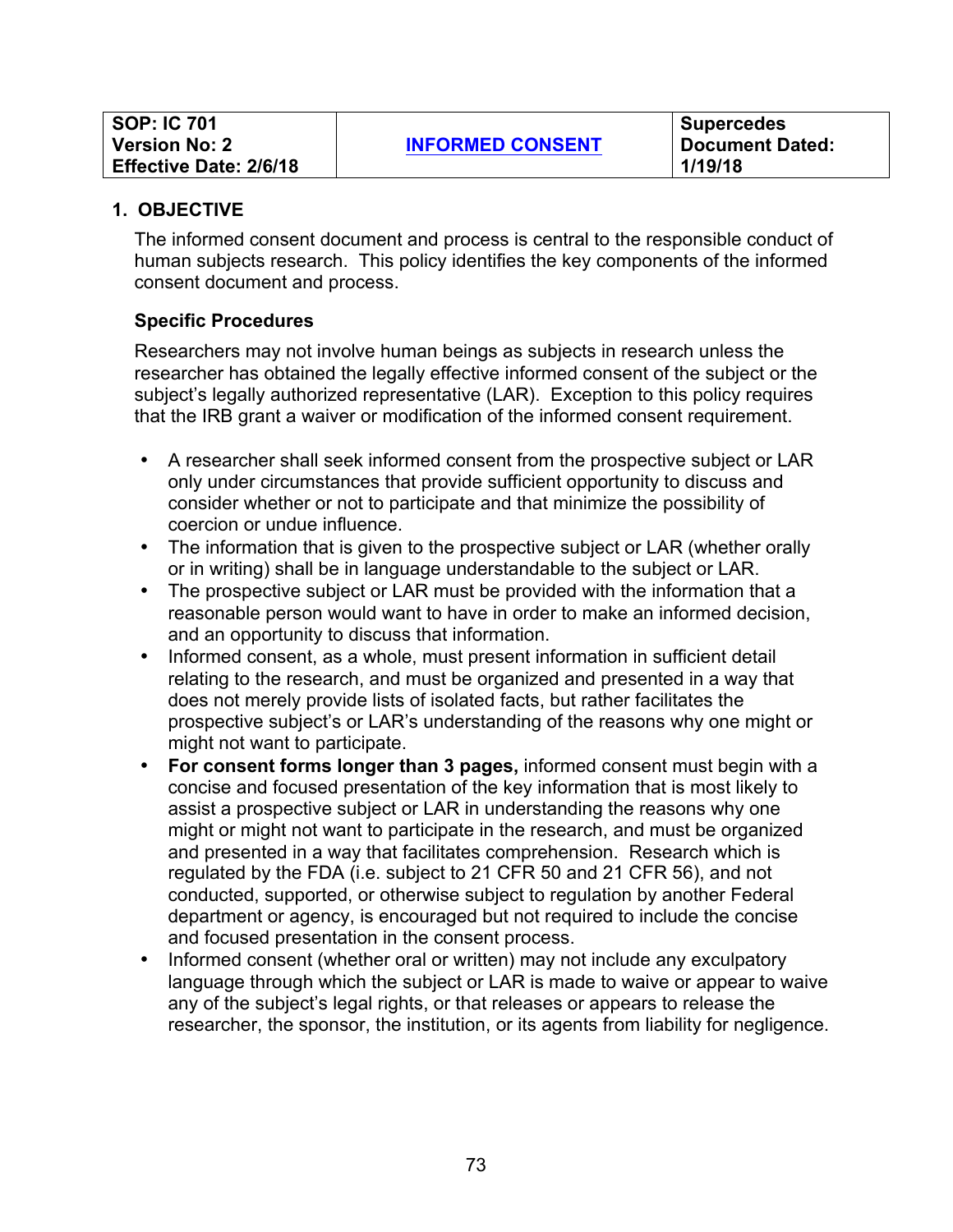# **Elements of informed consent**

Unless altered or waived by the IRB, the following information shall be provided to each subject or LAR:

- A statement that the study involves research, an explanation of the purposes of the research and the expected duration of the subject's participation, a description of the procedures to be followed, and identification of any procedures that are experimental;
- A description of any reasonably foreseeable risks or discomforts to the subjects.
- A description of any benefits to the subject or to others that may reasonably be expected from the research;
- A disclosure of appropriate alternative procedures or courses of treatment, if any, that might be advantageous to the subject;
- A statement describing the extent, if any, to which confidentiality of records identifying the subject will be maintained, including a statement that notes the possibility that specific regulatory authorities (e.g., HHS, FDA, ED, DoD, DOJ as applicable) may inspect the records;
- For research involving more than minimal risk, an explanation as to whether any compensation and any medical treatments are available if injury occurs and, if so, what they consist of, or where further information may be obtained;
- An explanation of whom to contact for answers to pertinent questions about the research and research subjects' rights, and whom to contact in the event of a research-related injury to the subject;
- A statement that participation is voluntary, refusal to participate will involve no penalty or loss of benefits to which the subject is otherwise entitled, and the subject may discontinue participation at any time without penalty or loss of benefits to which the subject is otherwise entitled. Language limiting the subject's right to withdraw from the study is not permitted; and
- One of the following statements about any research that involves the collection of identifiable private information or identifiable biospecimens:
	- $\circ$  A statement that identifiers might be removed from the identifiable private information or identifiable biospecimens and that, after such removal, the information or biospecimens could be used for future research studies or distributed to another researcher for future research studies without additional informed consent from the subject or the LAR, if this might be a possibility; or
	- o A statement that the subject's information or biospecimens collected as part of the research, even if identifiers are removed, will not be used or distributed for future research studies.

Unless altered or waived by the IRB, one or more of the following additional elements shall also be provided to each subject or the LAR, when appropriate:

• A statement that the particular treatment or procedure may involve risks to the subject (or to the embryo or fetus, if the subject is or may become pregnant) that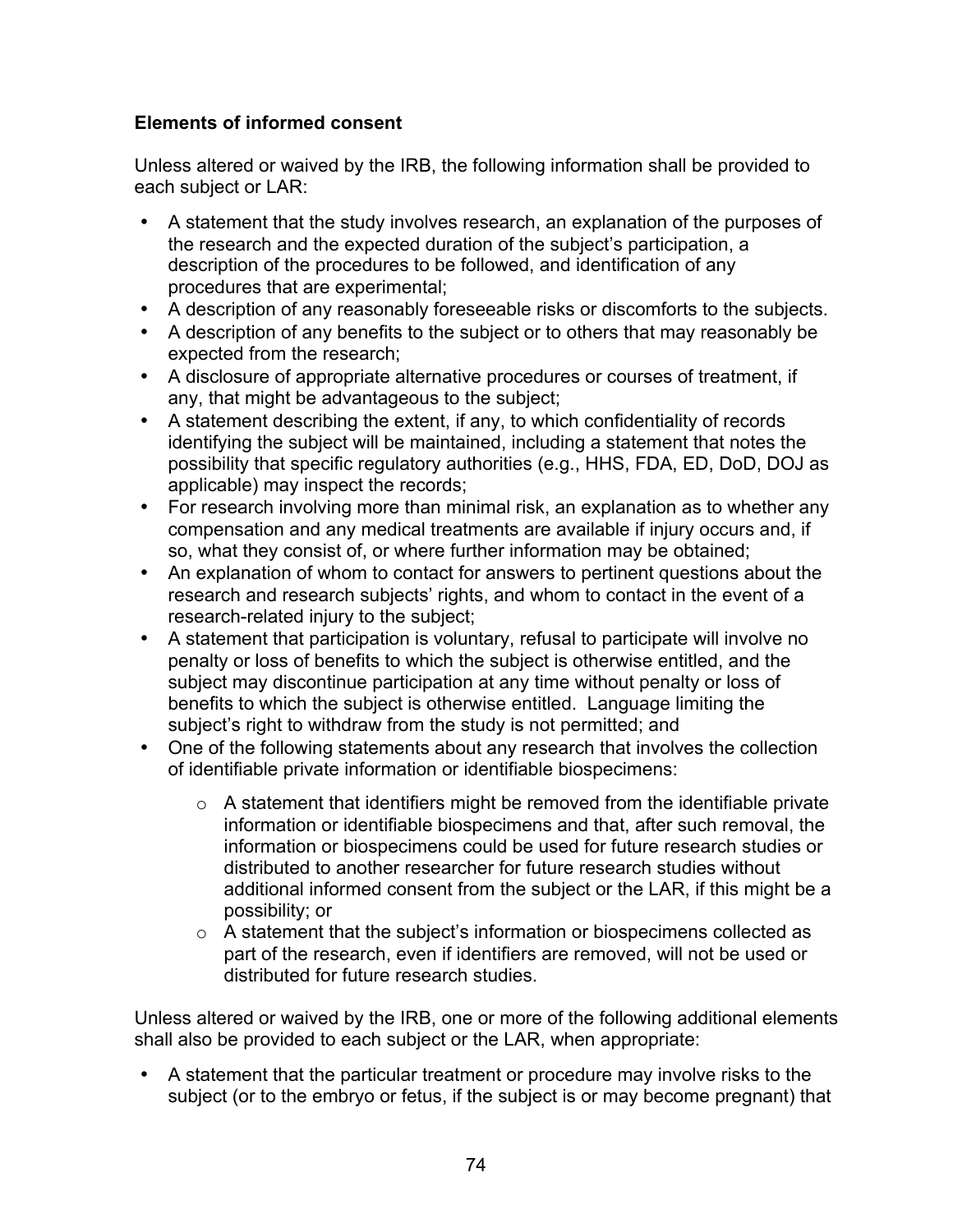are currently unforeseeable;

- Anticipated circumstances under which the subject's participation may be terminated by the researcher without regard to the subject's or the LAR's consent;
- For studies involving payment for subject participation, a payment statement explaining details and any conditions of payment;
- Any additional costs to the subject that may result from participation in the research;
- The consequences of a subject's decision to withdraw from the research and procedures for orderly termination of participation by the subject;
- A statement that significant new findings developed during the course of the research that may relate to the subject's willingness to continue participation will be provided to the subject;
- The approximate number of subjects involved in the study;
- A statement that the subject's biospecimens (even if identifiers are removed) may be used for commercial profit and whether the subject will or will not share in this commercial profit;
- A statement regarding whether clinically relevant research results, including individual research results, will be disclosed to subjects, and if so, under what conditions; and
- For research involving biospecimens, whether the research will (if known) or might include whole genome sequencing (i.e., sequencing of a human germline or somatic specimen with the intent to generate the genome or exome sequence of that specimen).

The following information must be provided when applicable:

- When seeking informed consent for applicable clinical trials, as defined in 42 U.S.C. 282(j)(1)(A), a statement notifying the subject that clinical trial information has been or will be submitted for inclusion in the clinical trial registry databank under paragraph (j) of section 402 of the Public Health Service Act;
- If a researcher has a financial interest related to a research study, a statement regarding the financial interest and its management;
- If NIH-funded or a Certificate of Confidentiality has been granted, statement regarding Certificate of Confidentiality protections;
- If the research involves genetic information, statement describing the Genetic Information Nondiscrimination Act (GINA); or
- If the radiation/radioactive materials are used for research purposes, radiation risk language.
- For studies conducted or supported by the U.S. Public Health Service (PHS) involving HIV testing, PHS requires that subjects whose test results are associated with personal identifiers be informed of their own test results and provided the opportunity to receive appropriate counseling unless the situation calls for an exception under special circumstances.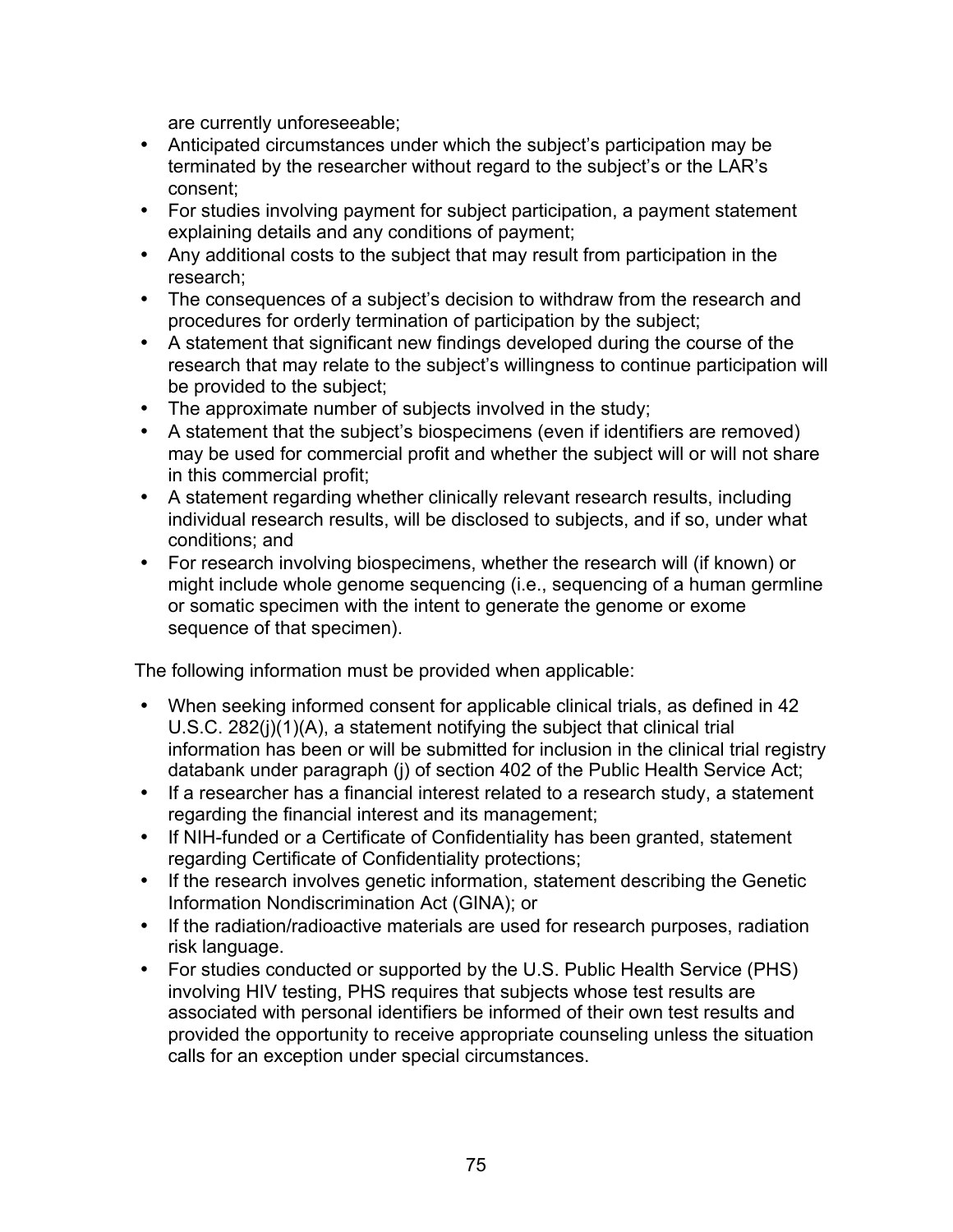The IRB may require that additional information be given to subjects when, in the IRB's judgment, the information would meaningfully add to the protection of the rights and welfare of subjects.

## **Waiver or alteration of consent**

The IRB may waive the requirements to obtain informed consent, or approve a consent procedure that omits some, or alters some or all, of the elements of informed consent if the IRB finds and documents that:

- The research involves no more than minimal risk to the subjects;
- The waiver or alteration will not adversely affect the rights and welfare of the subjects;
- The research could not practicably be carried out without the requested waiver or alteration; and
- Whenever appropriate, the subjects or LARs will be provided with additional pertinent information after participation.

For research involving public benefit and service programs conducted by or subject to the approval of state or local officials, the IRB may waive the requirement to obtain informed consent, or approve a consent procedure that omits some, or alters some or all, of the elements of informed consent if the IRB finds and documents that:

- The research or demonstration project is to be conducted by or subject to the approval of state or local government officials, and is designed to study, evaluate, or otherwise examine:
	- o public benefit of service programs;
	- o procedures for obtaining benefits or services under those programs;
	- o possible changes in or alternatives to those programs or procedures; or
	- $\circ$  possible changes in methods or levels of payment for benefits or services under those programs; and
- The research could not practicably be carried out without the waiver or alteration.

## **Documentation of informed consent**

Unless the IRB grants a waiver of documentation of informed consent as described below, informed consent will be documented by the use of an IRB-approved, written consent form, signed and dated by the prospective subject or prospective subjects' LAR at the time of consent. A copy shall be given to the person signing the form.

The consent document should be a written informed consent form that meets the requirements of this policy. The researcher shall give either the subject or the subject's LAR adequate opportunity to read the informed consent form before it is signed; alternatively, this form may be read to the subject or the subject's LAR.

Unless waived, informed consent should be documented as follows: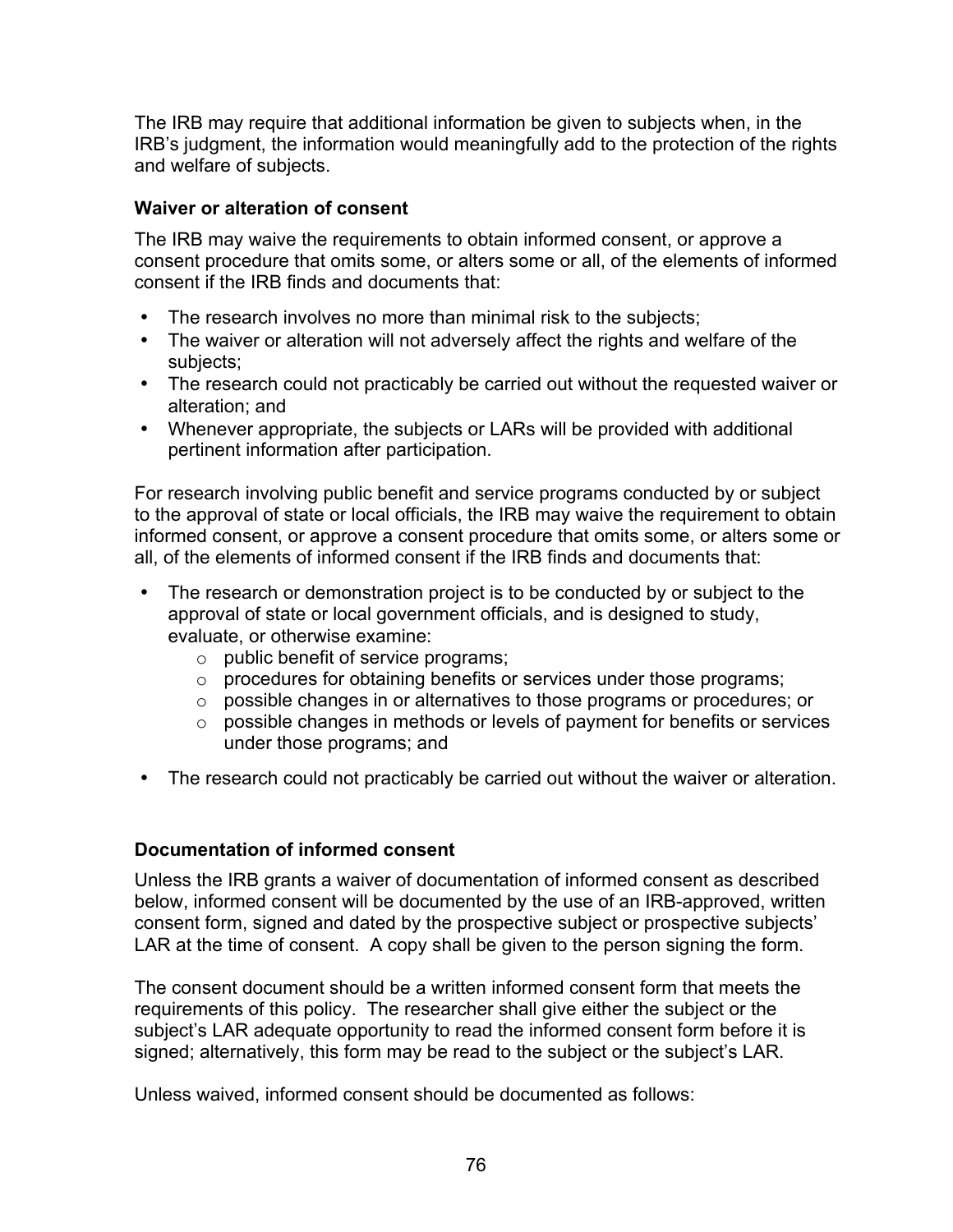- Subjects who are willing to participate in research must sign a copy of the IRBapproved and electronically stamped informed consent statement prior to participating in research procedures.
	- o Signature may be provided via physical, "wet" signature, a physical or digital copy of a wet signature, or verified electronic signature via encrypted digital signature, observed electronic signature, electronic signature pad, voice print, digital fingerprint, or signature made with a fingerprint on a touchscreen.
	- $\circ$  If the consent conversation is not conducted face-to-face, the subject may electronically submit or mail a signed copy of the informed consent document to the research site (preferably to the interviewer and/or researcher). Unless the IRB approves otherwise, the study team must receive a copy of the signed document prior to beginning research procedures.
	- $\circ$  If the subject is physically unable to provide a signature, they should make a mark on the informed consent document and the study team should document the circumstances. If the subject is unable to make a mark, an impartial witness should witness the documentation process and sign the consent document.
- The subject (or LAR) must enter the date of signature on the consent document to permit verification that consent was actually obtained before the subject began participation in the study. The subject's research record and/or medical records should document that the consent process occurred prior to participation in the research.
- The person conducting the consent interview must also sign and date the informed consent document as the "person obtaining consent". The signature of the PI is not required on the consent document, unless he/she is the person conducting the consent interview.
- If the subject wishes to take the consent document home in order to review it and/or further consider participation in the research study before signing, the person obtaining consent may sign the consent document when the consent is presented to the subject. The subject may sign the consent document at a later time after making a decision to participate.

## **The IRB may waive the requirement for the researcher to obtain a signed informed consent form for some or all subjects if it finds either of the following:**

- That the only record linking the subject and the research would be the informed consent form and the principal risk would be potential harm resulting from a breach of confidentiality. Each subject (or LAR) will be asked whether the subject wants documentation linking the subject with the research, and the subject's wishes will govern; or
- That the research presents no more than minimal risk of harm to subjects and involves no procedures for which written consent is normally required outside of the research context; or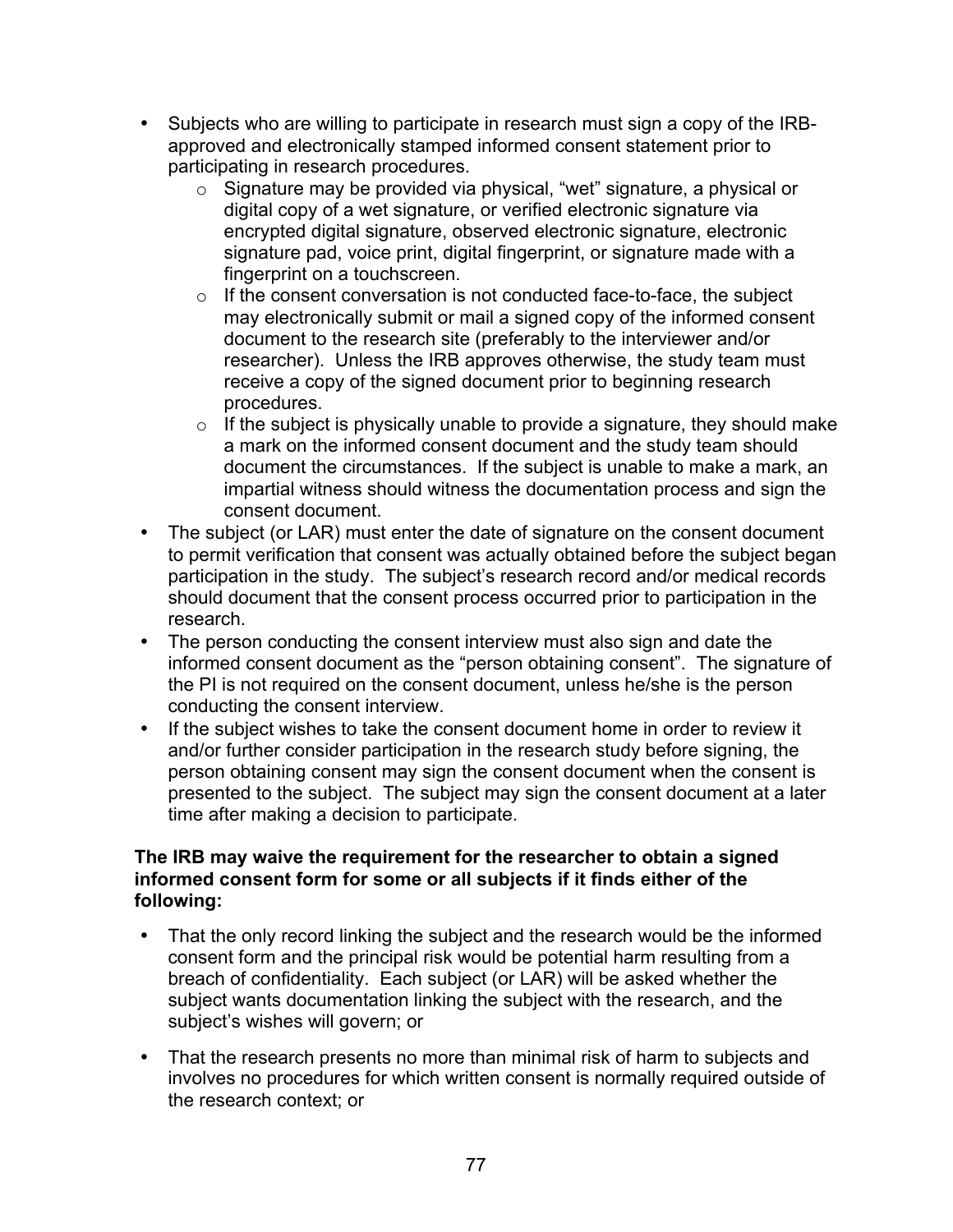For FDA-regulated research, the IRB may waive the requirement that the subject or the subject's LAR sign a written consent form only if it finds that the research presents no more than minimal risk of harm to subjects and involves no procedures for which written consent is normally required outside the research context.

In cases in which the documentation requirement is waived, the IRB may require the researcher to provide subjects or LARs with a written statement regarding the research.

## **IRB review and approval**

The informed consent process shall be described in the BYU IRB Questionnaires and an informed consent document provided for the IRB's review and approval, when appropriate. The IRB will review the information and ensure that all requirements consistent with this policy are met. To ensure that subjects' consent is voluntary, the IRB will consider whether any undue pressures, including excessive payment, will be brought to bear on potential subjects. Such pressure may be subtle as, for example, when a teacher asks his/her own students to become subjects of his/her research. Upon approval, the consent statement will be electronically stamped.

#### **Informed consent process**

The PI is ultimately responsible for ensuring consent is obtained but may delegate this responsibility to members of the study team who are appropriately trained to obtain consent and provide information about the study.

The informed consent process should be conducted via a conversation between the study team and the prospective subject, unless the IRB approves a consent process which does not include a conversation. The informed consent document provides a guide for the informed consent conversation and provides the subject with information which can be referenced later. If the consent conversation cannot be conducted face-to-face, the informed consent process may be conducted over the telephone or via other electronic means. The subject should be provided with a copy of the informed consent document prior to the conversation so they can review during the discussion.

Subjects who can understand and comprehend spoken English but are unable to read the informed consent document for any reason (e.g. illiteracy, blindness or diminished vision, dyslexia, unable to obtain a copy of the consent document for review, etc.) may be enrolled in a study; however, special care must be taken to ensure the individual is able to understand the concepts of the study and evaluate the risks and benefits of being in the study when it is explained orally.

• The study team must present the information orally and document the circumstances.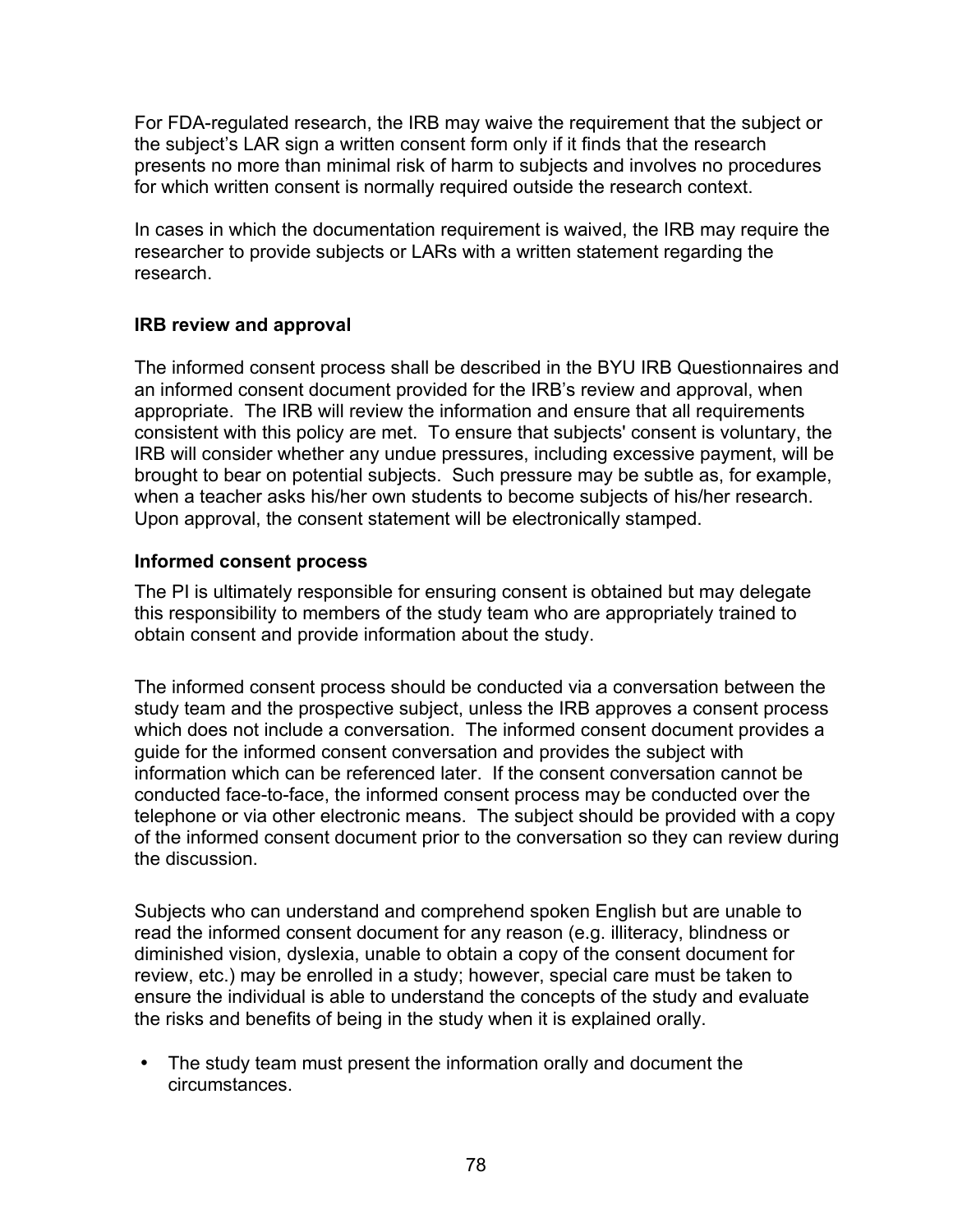• An impartial witness must observe the entire consent process and sign the consent document. Although not required, a video recording of the consent interview is recommended.

# **Informed Consent Procedures for Non-English-Speaking Subjects**

- Informed consent information provided to subjects or the subjects' LAR must be in a language understandable to the subject or the LAR. As such, the consent conversation and informed consent document should be in a language understandable to the subject (e.g. in the subject's first language or a language in which the subject is fluent).
- If the researcher anticipates that non-English-speaking individuals will likely be enrolled in the study, plans for language-appropriate consent procedures should be considered and described in the IRB submission. If a non-English consent document is provided for IRB review and approval, the IRB will require certification that the translated documents are correct or documentation that the non-English versions have been reviewed by an expert in the required language.

# **Informed Consent Procedures with Special Populations**

Because of the special vulnerability of certain populations of subjects (including children, prisoners, pregnant women, individuals lacking consent capacity, and transnational participants), federal regulations, state and local laws, and institutional policies require additional protections regarding their consent to participate in a research study.

# **Revisions to the Informed Consent Document**

- Revisions to the informed consent document must be reviewed and approved by the IRB prior to implementation.
- Newly enrolled subjects must sign the most recently approved version of the consent document.
- When submitting a revised consent document for IRB review and approval, the study team must notify the IRB whether previously-enrolled subjects will be notified of the new information and, if so, the timing and mechanism of the notification. The IRB will consider the study team's plan for notification and ensure its appropriateness.
- If the study team is aware of new or increased risks that are not reflected in the current IRB-approved consent document, study teams must not enroll new subjects until the revised informed consent document is available.
- If the IRB agrees that previously-enrolled subjects should be re-consented using the new informed consent document, the re-consent process should be documented and a note made in the subject's record when the re-consent process is completed. The original, signed new consent document must be retained in the study records and a copy provided to the subject (or LAR). Any previously signed consent documents should be retained and not discarded.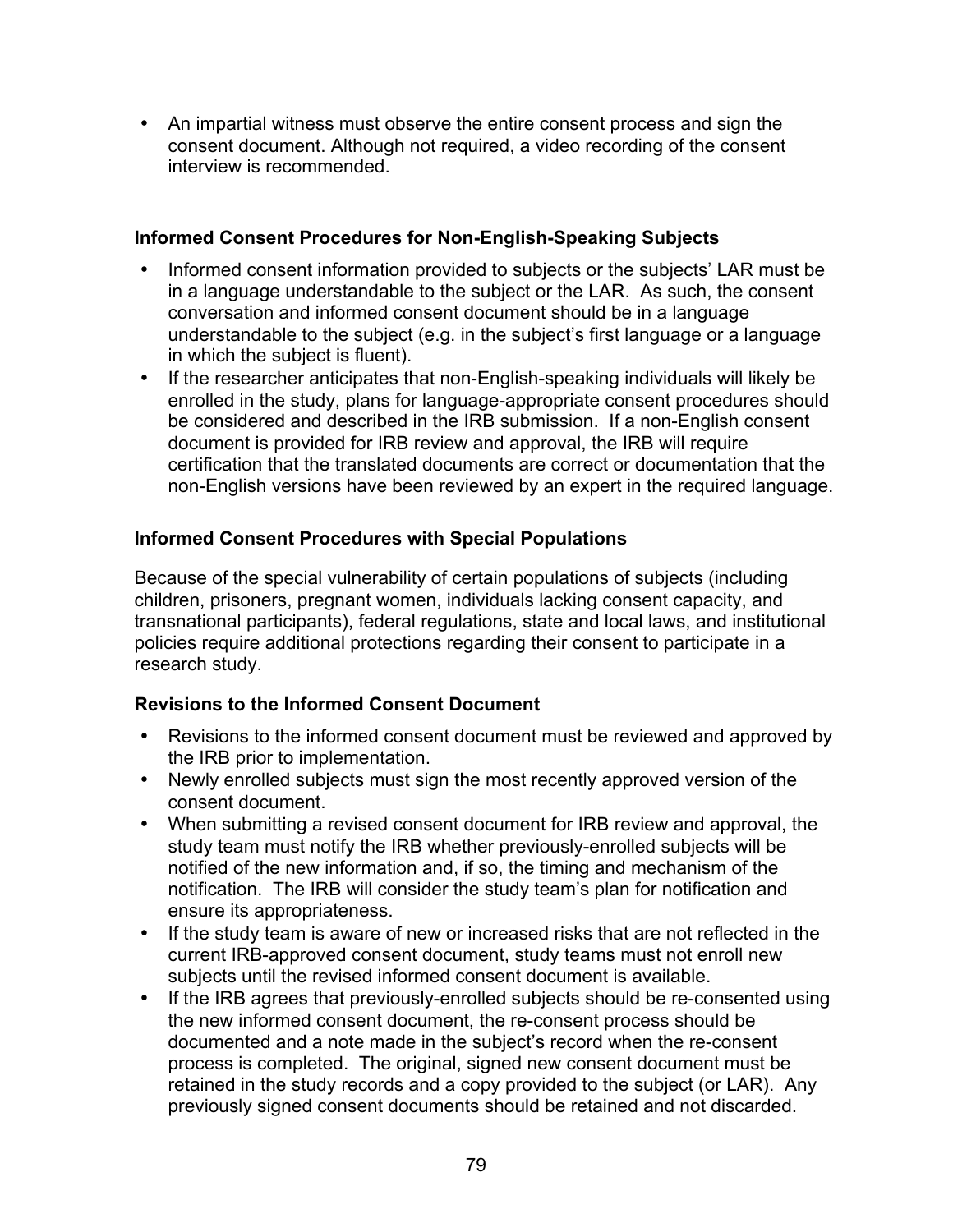#### **When a Subject Withdraws from Research**

If a subject wishes to discontinue participation in the research, data collected on the subject to the point of the subject's withdrawal from a study remains part of the study database and may not be removed. The consent document cannot give the subject the option of having data removed.

If a subject wishes to discontinue participation in the research and the researcher would like to continue to follow the subject's health and collect clinical data from his/her medical records, a separate IRB-approved informed consent containing all required elements must be developed and presented to the subject at the time of his/her withdrawal from the study requesting this follow-up to be done. The subject must give permission (i.e., sign this separate informed consent document) in order for clinical data to be collected. If the subject declines to consent to the follow-up, the researcher must not access the subject's medical record or other confidential records for purposes related to the research, but may consult public records, such as those establishing survival status.

#### **2. SCOPE**

The policies and procedures apply to all non-exempt human subjects research conducted by BYU researchers that include informed consent document(s) and process.

#### **3. APPLICABLE REGULATIONS AND GUIDELINES**

45 CFR 46.116, 46.117 21 CFR 50.25, 50.27, 56.109(b)-(d) FDA Guidance, IRB Waiver or Alteration of Informed Consent for Clinical Investigations Involving No More than Minimal Risk to Human Subjects (July 2017)

82 Fed. Reg. 7,149, 7,265 (Jan. 19, 2017) (to be codified at § \_.116). 83 Fed. Reg. 2,885 (Jan. 22, 2018).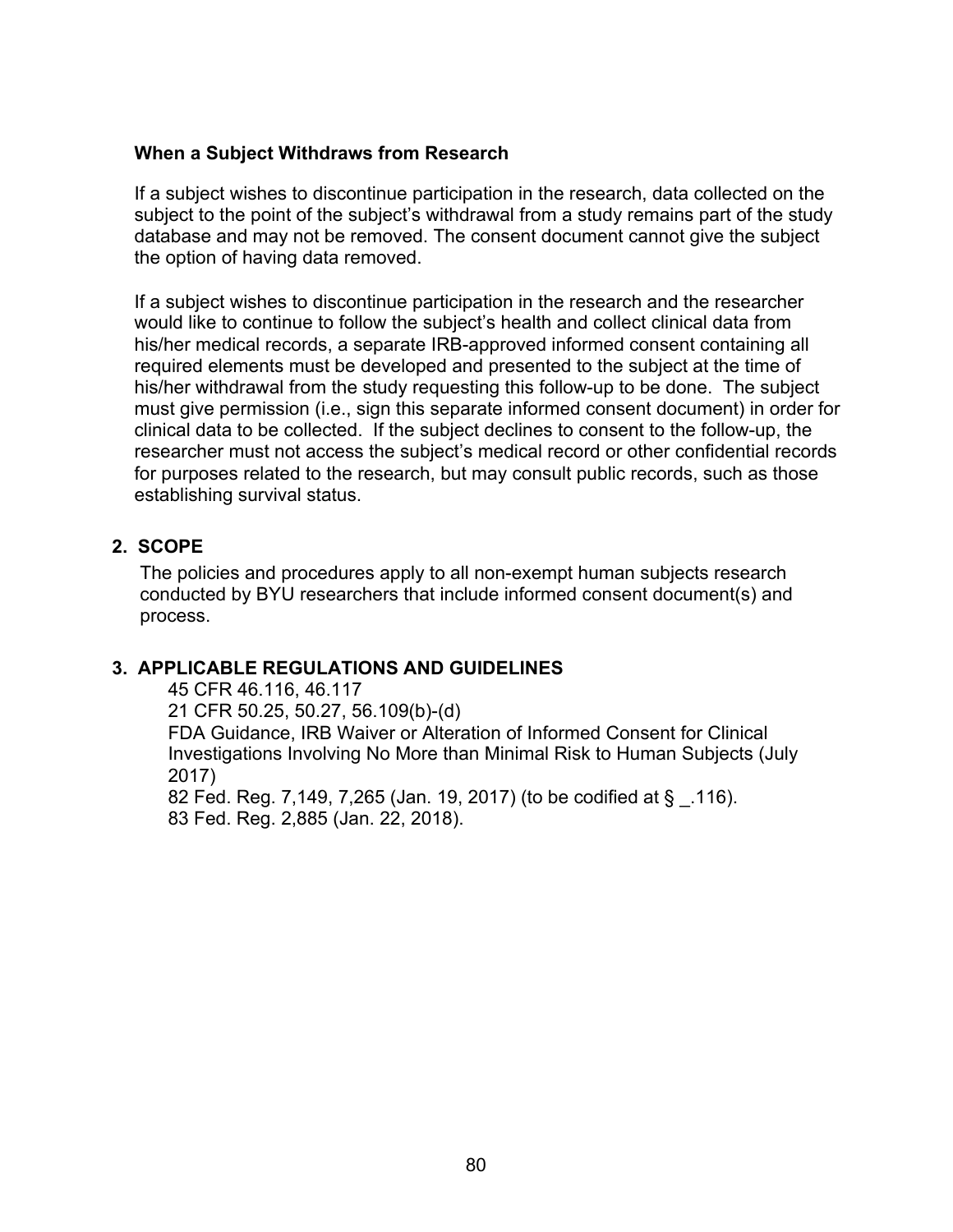The IRB may approve a consent procedure that does not include, or which alters, some or all of the elements of informed consent (such as written documentation). The IRB may waive the requirement to obtain informed consent if the IRB finds that the research meets specific criteria.

#### **Specific Procedures**

#### **1.1 IRB Waives One or More Requirements of Informed Consent**

The IRB may approve a consent procedure that does not include, or which alters, some or all of the elements of informed consent, or waive the requirement to obtain informed consent provided the IRB finds and documents that:

- 1. The research or demonstration project is to be conducted by or subject to the approval of state or local government officials and is designed to study, evaluate, or otherwise examine:
	- Public benefit or service programs;
	- Procedures for obtaining benefits or services under those programs;
	- Possible changes in or alternatives to those programs or procedures; or possible changes in methods or levels of payment for benefits or services under those programs; and
- 2. The research could not practicably be carried out without the waiver or alteration, as in prospective emergency research conducted under 21 CFR 50.24.

Or that:

- The research involves no more than minimal risk to the subjects;
- The waiver or alteration will not adversely affect the rights and welfare of the subjects;
- Whenever appropriate, the subjects will be provided with additional pertinent information after participation;
- The research could not practicably be carried out without the waiver or alteration.

#### **1.2 Request for Waiver or Modification of Consent Form**

If Principal Investigator would like to request a waiver of **signed** consent or some of the elements of informed consent, he must fill out the *Request for Waiver or Modification of Consent Form* IC 702-B. The IRB will review the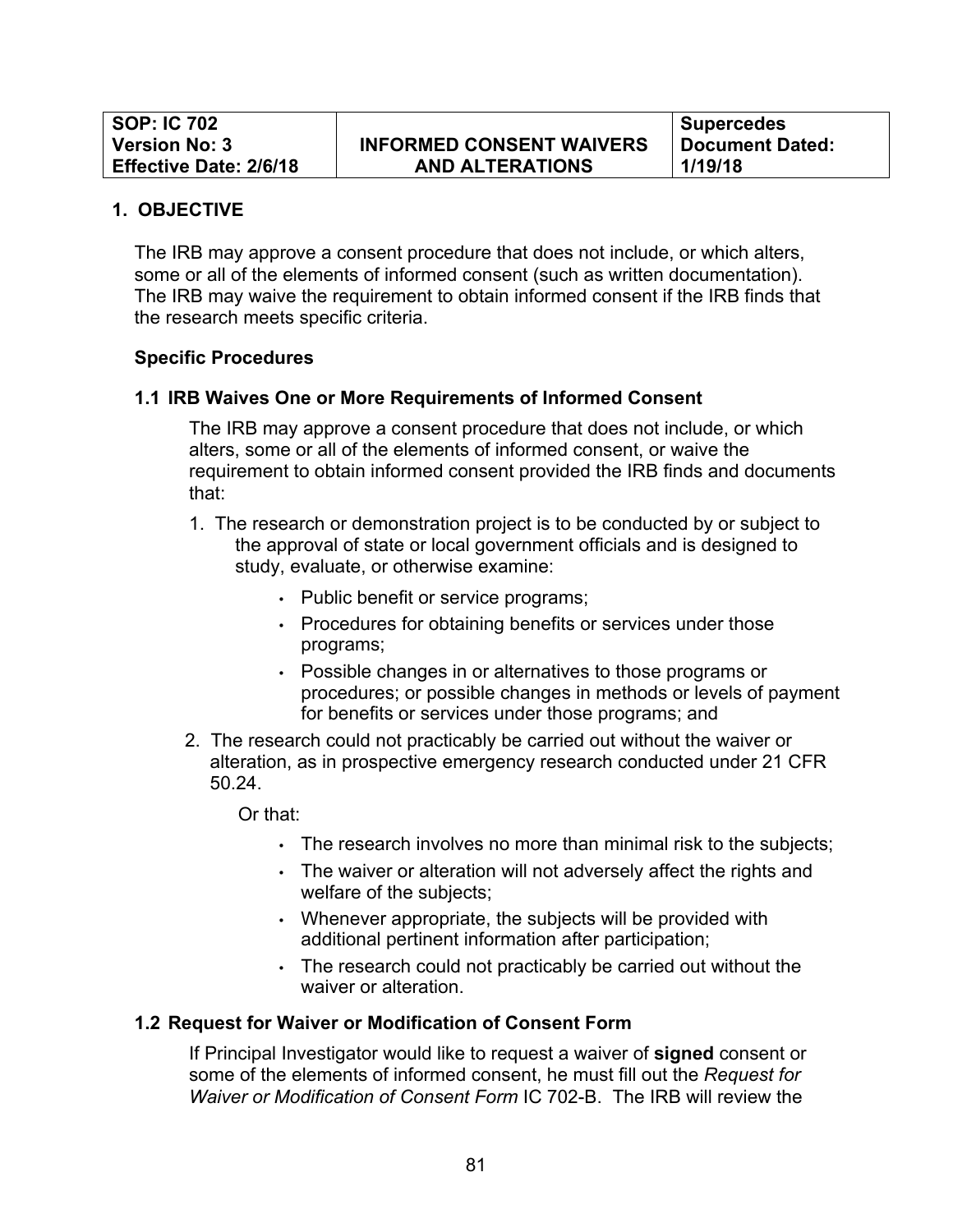request based upon the elements set forth in 1.1 then approval or denial will be sent in the *Notice of Approval* letter.

## **2. SCOPE**

These objectives and procedures apply to all research submitted to the IRB.

# **3. APPLICABLE REGULATIONS AND GUIDELINES**

45 CFR 46.116, 46.117

21 CFR 50.23, 50.24, 50.27, 56.109(c), 56.109(d)

FDA Guidance, IRB Waiver or Alteration of Informed Consent for Clinical Investigations Involving No More than Minimal Risk to Human Subjects (July 2017)

# **4. REFERENCES TO OTHER APPLICABLE SOPs**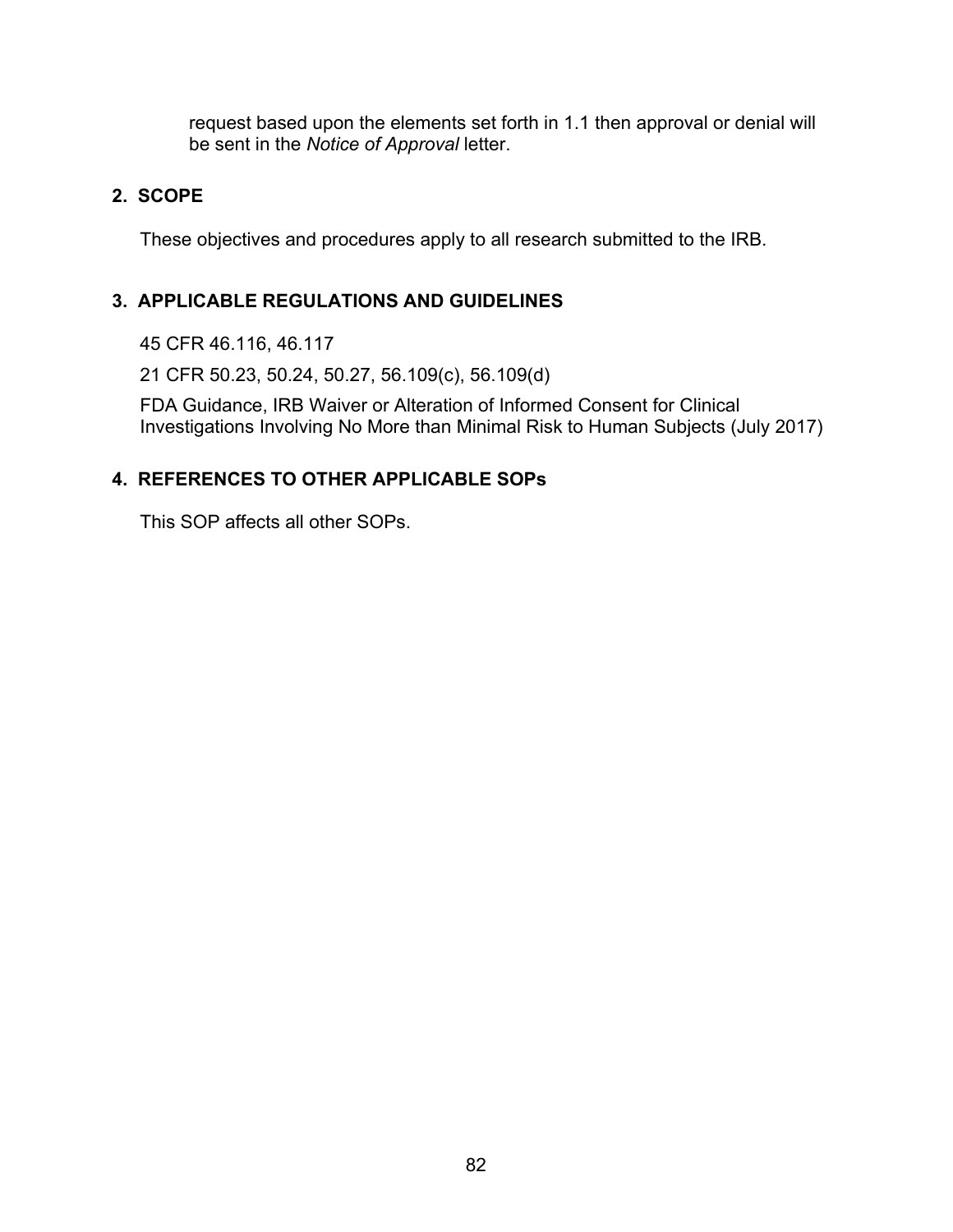| <b>SOP: IC 703</b>             |               | <b>Supercedes</b> |
|--------------------------------|---------------|-------------------|
| <b>Version No: 2</b>           | <b>ASSENT</b> | Document Dated:   |
| <b>Effective Date: 1/19/18</b> |               | 6/1/07            |

The principle of respect for persons requires that the choice of an autonomous person be respected. Under the usual conditions of clinical research, this is accomplished by soliciting the informed consent of the prospective research subject. In the case of the cognitively impaired adult or non-autonomous child, applying the principle of respect for persons is problematic. Therefore, consent of either the parent or legally authorized representative is required. However, any individual capable of some degree of understanding (generally, a child of seven or older, or a cognitively impaired adult) should participate in research only if they assent. When assent is required by the IRB, however, the decision of the individual assenting should be binding.

## **Specific Procedures**

#### **1.1 Use of Assent**

In instances where the subject is not legally capable of giving informed consent (*e.g.*, minors) or where the subject is cognitively impaired, the IRB must find that adequate provisions are made for soliciting the assent of the subject when in the judgment of the IRB, the subject is capable of providing assent.

- 1.1.1 Assent means a subject's affirmative agreement to participate in research. Mere failure to object should not, absent affirmative agreement, be construed as assent.
- 1.1.2 In determining whether subjects are capable of assenting, the Investigator and the IRB shall take into account the age, maturity, and psychological state of the subject involved. This judgment may be made for all subjects to be involved in research under a particular protocol, or for each subject, as the IRB deems appropriate. If the IRB determines that the capability of some or all of the subjects is so limited that they cannot reasonably be consulted or that the intervention or procedure involved in the research holds out a prospect of direct benefit that is important to the health or well-being of the subject and is available only in the context of the research, the assent of the subject is not a necessary condition for proceeding with the research. Even where the IRB determines that the subjects are capable of assenting, the IRB may still waive the assent requirement under circumstances in which consent may be waived.
- 1.1.3. When the IRB determines that assent is required; it shall also determine whether and how assent must be documented.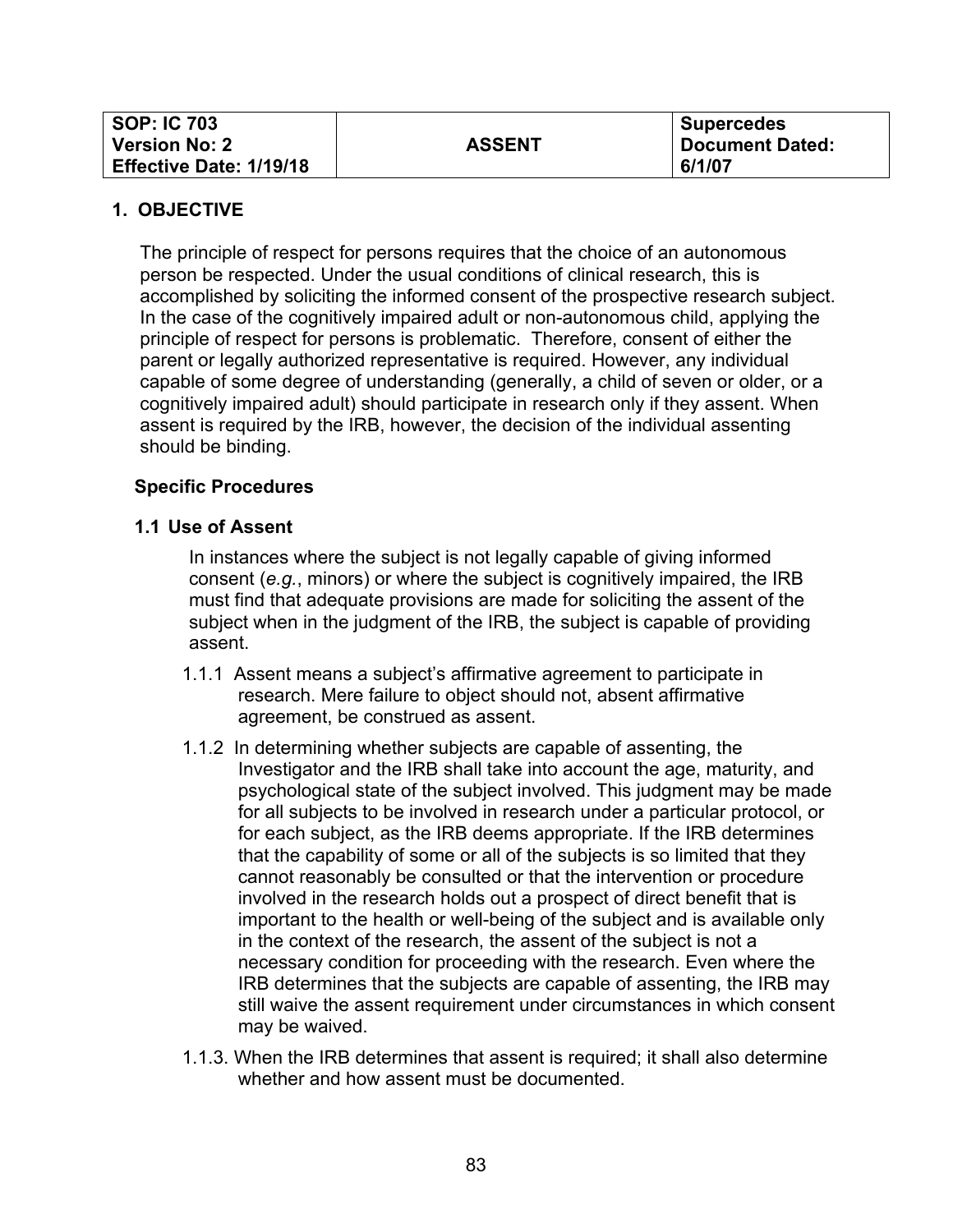# **2. SCOPE**

These policies and procedures apply to all research submitted to the IRB.

# **3. APPLICABLE REGULATIONS AND GUIDELINES**

45 CFR 46.116 45 CFR 46 Subpart D

# **4. REFERENCES TO OTHER APPLICABLE SOPs**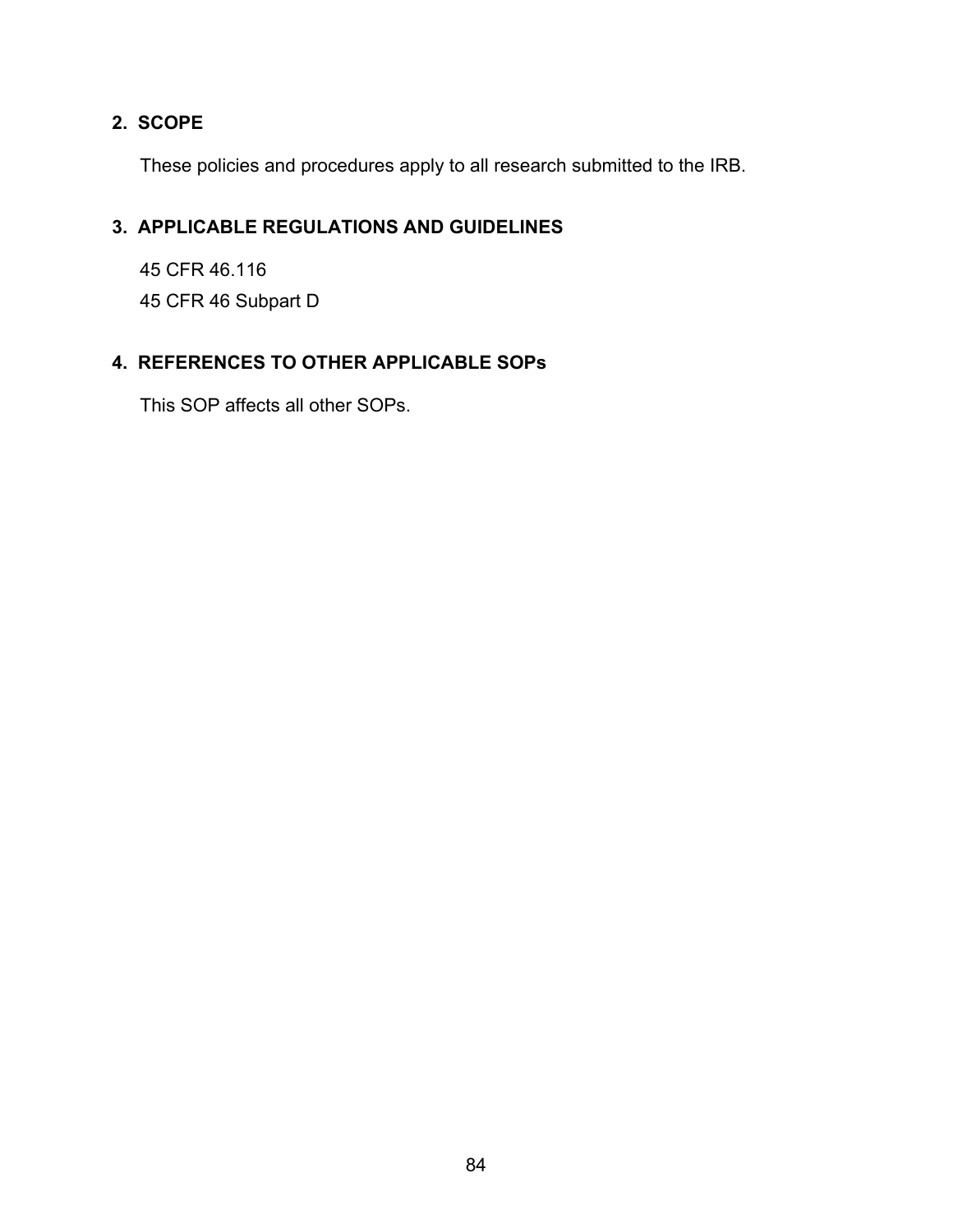| <b>SOP: RI 801</b>     | <b>IRB-REQUIRED INVESTIGATOR</b> | Supercedes             |
|------------------------|----------------------------------|------------------------|
| <b>Version No: 3</b>   | <b>ACTIONS</b>                   | <b>Document Dated:</b> |
| <b>Effective Date:</b> |                                  | 1/19/18                |

Between IRB initial approval of a protocol and the time of continuing review of a study, it is the Investigator's responsibility to keep the IRB informed of unexpected non-serious and serious adverse events and other unexpected findings that could affect the risk/benefit ratio of the research. An investigator is responsible for the accurate documentation, investigation and follow-up of all possible study-related adverse events. Investigators are also responsible for informing government and other Sponsors of any unanticipated or serious adverse events, as appropriate.

#### **Specific Procedures**

#### **1.1 IRB Review of Research**

All human subjects research that is conducted by or under the direction of any employee, faculty, staff, student or agent of BRIGHAM YOUNG UNIVERSITY in connection with his or her institutional responsibilities must be reviewed by the IRB.

#### **1.2 Informed Consent**

The Investigator must obtain informed consent from subjects prior to their enrollment into the research. The Investigator must use the informed consent document approved by the IRB. Approval and expiration dates are indicated on the first page of the consent document. Consent documents are valid only during the dates indicated on the form; and the Investigator may use the forms only during the period for which they are valid.

#### **1.3 Adverse Event Reporting**

The IRB must be informed of any serious, unexpected or alarming adverse events that occur during the approval period. Investigators or Sponsors must also submit Sponsor-generated reports of adverse events occurring at other investigative sites.

#### **1.4 Changes in Approved Research**

Changes in approved research, during the period for which approval has already been given, may not be initiated without IRB review (or expedited review, where appropriate) and approval. Investigators must submit requests for changes to the IRB in writing. Upon receipt of the protocol change, the IRB Administrator will determine if the revision meets the criteria for minimal risk. If the change represents more than a minimal risk to subjects, it must be reviewed and approved by the IRB. Minor changes involving no more than minimal risk to the subject will be reviewed by the expedited review process.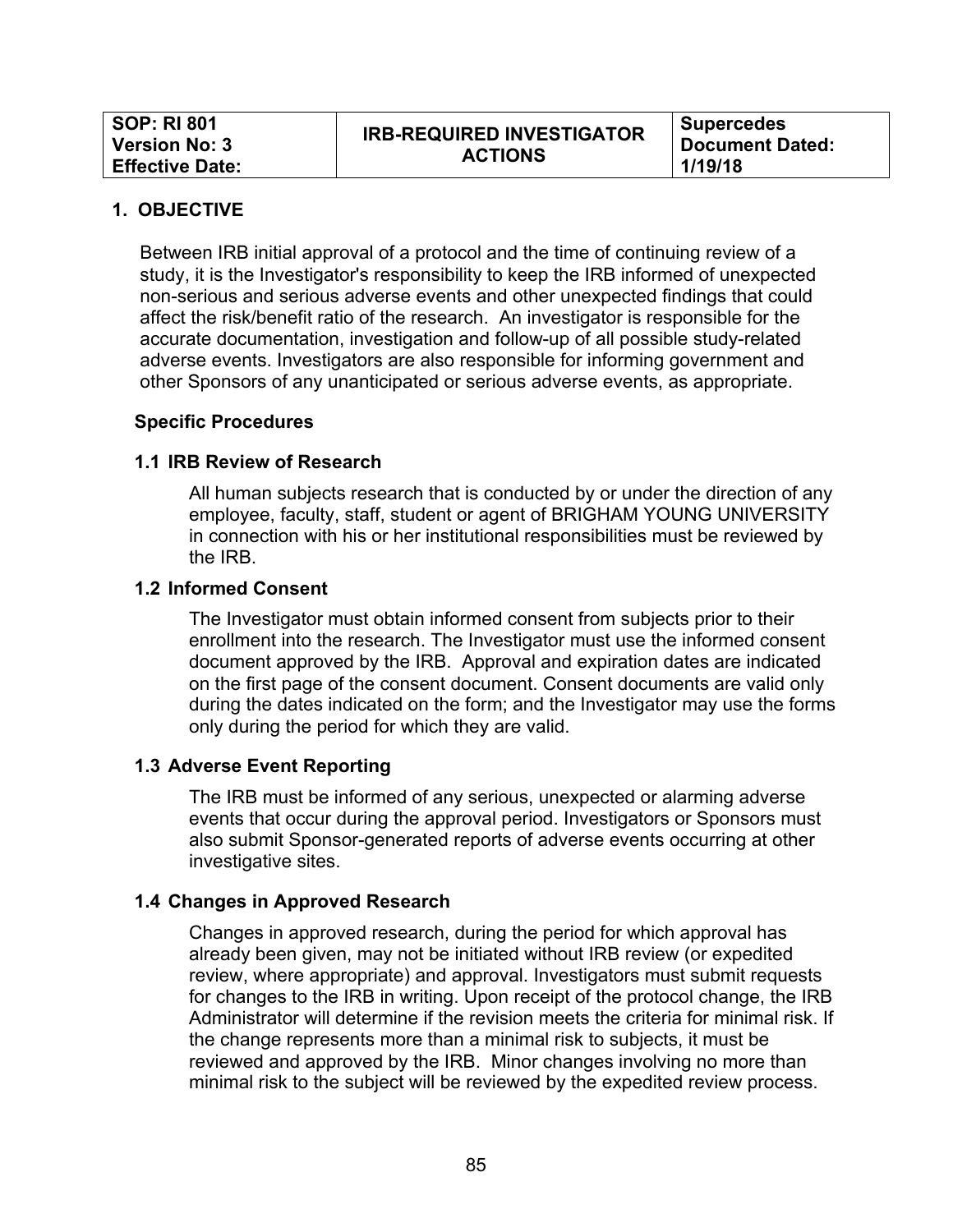## **1.5 Periodic Reports**

The length of time approval is given to a research protocol will be no more than one year, and is dependent on the risk involved with the research. Investigators are responsible for requesting renewal in anticipation of the expiration of the approval period. A *Renewal Application of Approved Research* Form will be available to the Investigator for this purpose.

#### **1.6 Student-Conducted Research**

The IRB reviews human subjects research under federal regulations. As such, research is defined as a systematic investigation designed to develop or contribute to generalizable knowledge. Student-conducted research related to a class project does not generally qualify as research and therefore does not require IRB review. For questions of applicability, contact the IRB Office. Research conducted for master theses and doctoral dissertations do qualify as research – thus, any human subject involvement in theses or dissertations require confirmation of an exemption or IRB approval prior to being initiated. All students or fellows must obtain the participation of a faculty advisor as the primary investigator (PI) on the IRB application.

#### **2. SCOPE**

These policies and procedures apply to all investigators at BRIGHAM YOUNG UNIVERSITY.

## **3. APPLICABLE REGULATIONS AND GUIDELINES**

45 CFR 46.102(d), 46.109, 46.111

21 CFR 56.102(c), 56.109, 56.111

# **4. REFERENCES TO OTHER APPLICABLE SOPs**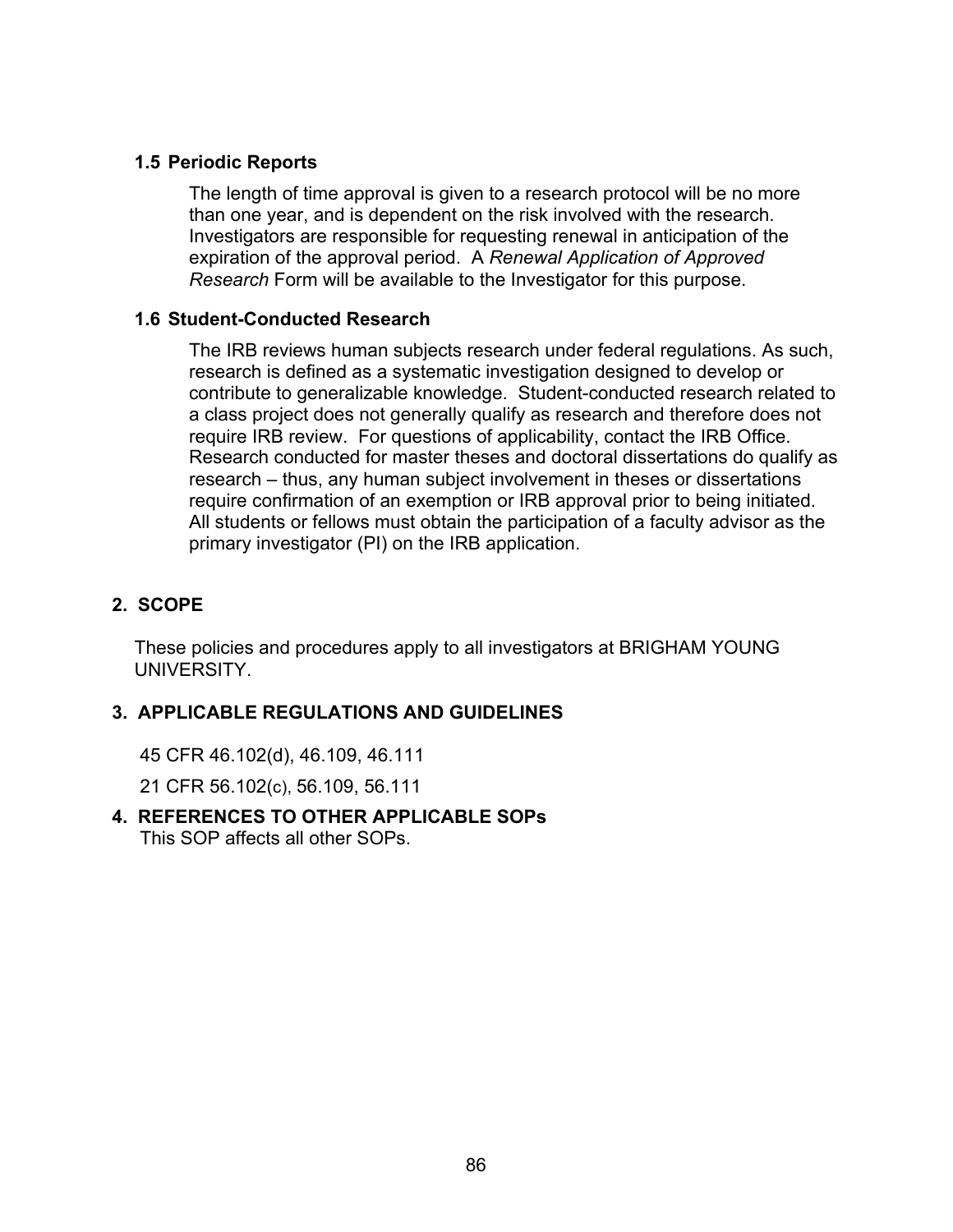| SOP: QA 901                    |                      | Supercedes      |
|--------------------------------|----------------------|-----------------|
| <b>Version No: 2</b>           | <b>QA/QC PROGRAM</b> | Document Dated: |
| <b>Effective Date: 1/19/18</b> |                      | 6/1/07          |

Quality assurance and control of the daily operations of the IRB ensure effective support of the IRB's mandate. Therefore, the QA/QC program consists of three components:

- Training and continuing education of IRB staff
- Interactions with the IRB community outside of BRIGHAM YOUNG **UNIVERSITY**
- Regular review and assessment of procedures

#### **Specific Procedures**

The AAVP has the authority to implement a QA/QC program and to act on identified deficiencies by implementing corrective action via revisions to the Standard Operating Policies and Procedures.

## **2. SCOPE**

These policies and procedures apply to all IRBs at BRIGHAM YOUNG **UNIVERSITY** 

## **3. APPLICABLE REGULATIONS AND GUIDELINES**

None

#### **4. REFERENCES TO OTHER APPLICABLE SOPs**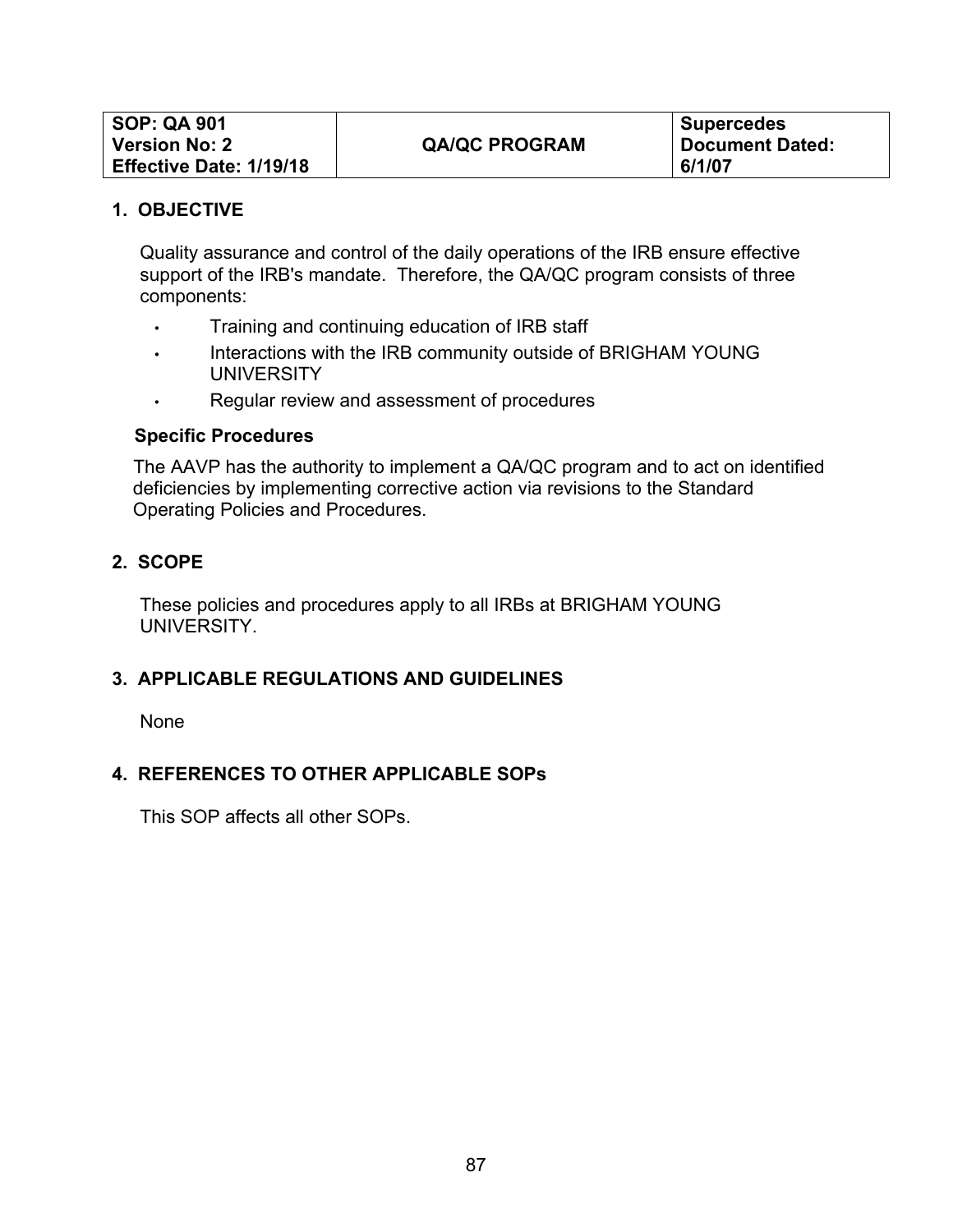BRIGHAM YOUNG UNIVERSITY acknowledges that certain regulatory agencies have the authority to audit the operations of IRBs, and supports such audits as part of its continuing effort to maintain high standards for human research protections.

Entities that may audit IRBs include: FDA and OHRP. Sponsors or funding entities of research may also be authorized to audit specific documents and procedures.

#### **Specific Procedures**

#### **1.1 Preparing for an Audit**

- 1.1.1 For external audits involving OHRP or FDA, the following must be notified immediately:
	- Associate Academic Vice President (AAVP)
	- IRB Chairperson
	- The IRB staff designated to participate in the audit are required to follow the steps outlined by this institution for preparing the site for an audit.

#### **1.2 Participating in an Audit**

- 1.2.1 IRB staff are expected to know and follow the procedures outlined by this Institution for the conduct of a regulatory audit.
- 1.2.2 Prior to being granted access to IRB documentation, inspectors or auditors must exhibit proof of their authority or authorization to conduct the audit and to access IRB documents, and no entity other than those listed on the consent forms may have access to any document that includes subject identifiers.
- 1.2.3 Auditors will be provided with adequate working area to conduct an audit and IRB staff and members must make every reasonable effort to be available and to accommodate and expedite the requests of such auditors.
- 1.2.4 Documents may be copied and taken off-site only by individuals authorized in writing by the AAVP to do so.

#### **1.3 Follow-up After an Audit**

Reports of the audit, either verbal or written, should be addressed by the IRB ADMINISTRATOR/IRB CHAIRPERSON, (with the assistance and support of BRIGHAM YOUNG UNIVERSITY Administration), as soon as possible after the audit.